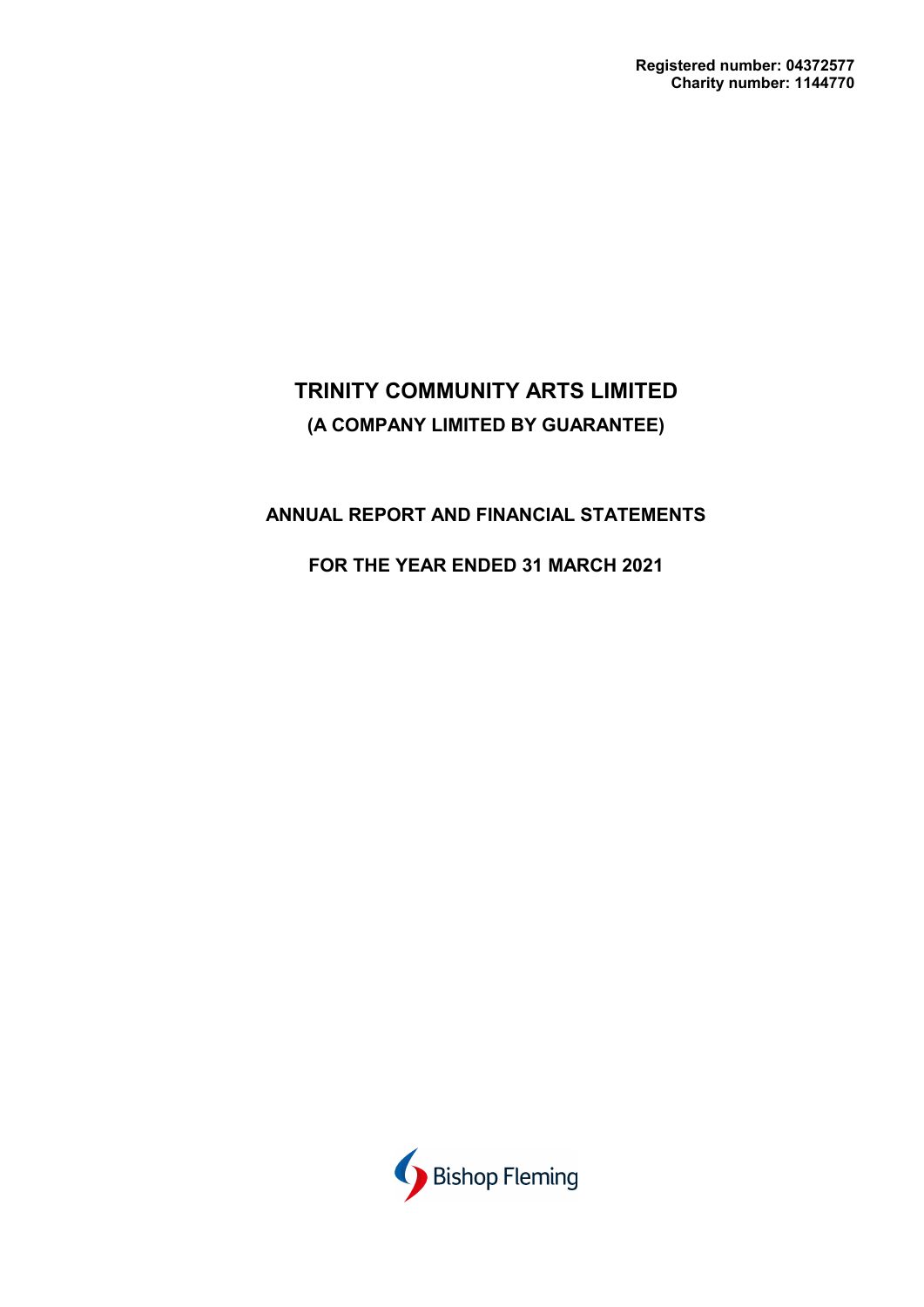### **CONTENTS**

|                                                                                | Page            |
|--------------------------------------------------------------------------------|-----------------|
| Reference and Administrative Details of the Charity, its Trustees and Advisers | 1               |
| <b>Chair's Statement</b>                                                       | $2 - 3$         |
| <b>Trustees' Report</b>                                                        | $4 - 11$        |
| <b>Trustees' Responsibilities Statement</b>                                    | 12 <sup>2</sup> |
| Independent auditors' report to the Trustees of Trinity Community Arts Limited | $13 - 16$       |
| <b>Consolidated Statement of Financial Activities</b>                          | 17              |
| <b>Consolidated statement of financial position</b>                            | 18              |
| <b>Charity Statement of Financial Position</b>                                 | 19              |
| <b>Consolidated Statement of Cash Flows</b>                                    | 20              |
| <b>Notes to the Financial Statements</b>                                       | $21 - 41$       |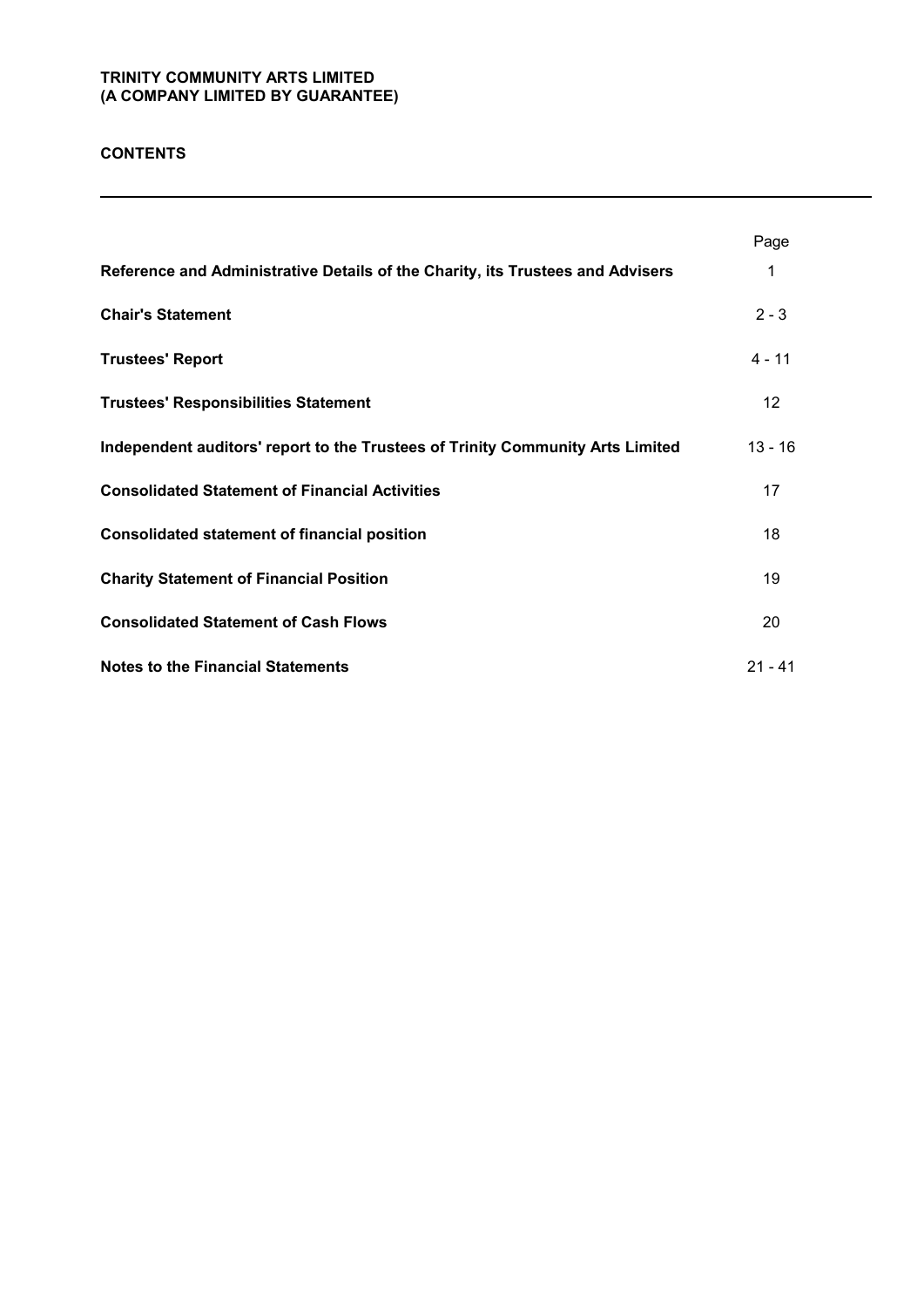### **REFERENCE AND ADMINISTRATIVE DETAILS OF THE CHARITY, ITS TRUSTEES AND ADVISERS FOR THE YEAR ENDED 31 MARCH 2021**

| <b>Trustees</b>                     | <b>Helen Ashley</b><br>Mijanou Blech, Chair (from 18 August 2021)<br>Alex Bradley<br>Dr Glyn Everett, Chair (until 18 August 2021)<br>Hannah Fowler (resigned 11 May 2020)<br><b>Tom Marshman</b><br><b>Fidel Meraz</b><br>Laura Williams (resigned 24 August 2020) |
|-------------------------------------|---------------------------------------------------------------------------------------------------------------------------------------------------------------------------------------------------------------------------------------------------------------------|
| <b>Company registered</b><br>number | 04372577                                                                                                                                                                                                                                                            |
| <b>Charity registered</b><br>number | 1144770                                                                                                                                                                                                                                                             |
| <b>Registered office</b>            | The Trinity Centre<br><b>Trinity Road</b><br><b>Bristol</b><br>Avon<br><b>BS2 ONW</b>                                                                                                                                                                               |
| <b>Company secretary</b>            | Carrie Spittlehouse                                                                                                                                                                                                                                                 |
| <b>Chief executive officer</b>      | Emma Harvey                                                                                                                                                                                                                                                         |
| <b>Independent auditors</b>         | <b>Bishop Fleming LLP</b><br><b>Chartered Accountants</b><br><b>Statutory Auditors</b><br>10 Temple Back<br><b>Bristol</b><br>BS1 6FL                                                                                                                               |
| <b>Bankers</b>                      | <b>Triodos Bank</b><br>Deanery Road<br><b>Bristol</b><br><b>BS15AS</b>                                                                                                                                                                                              |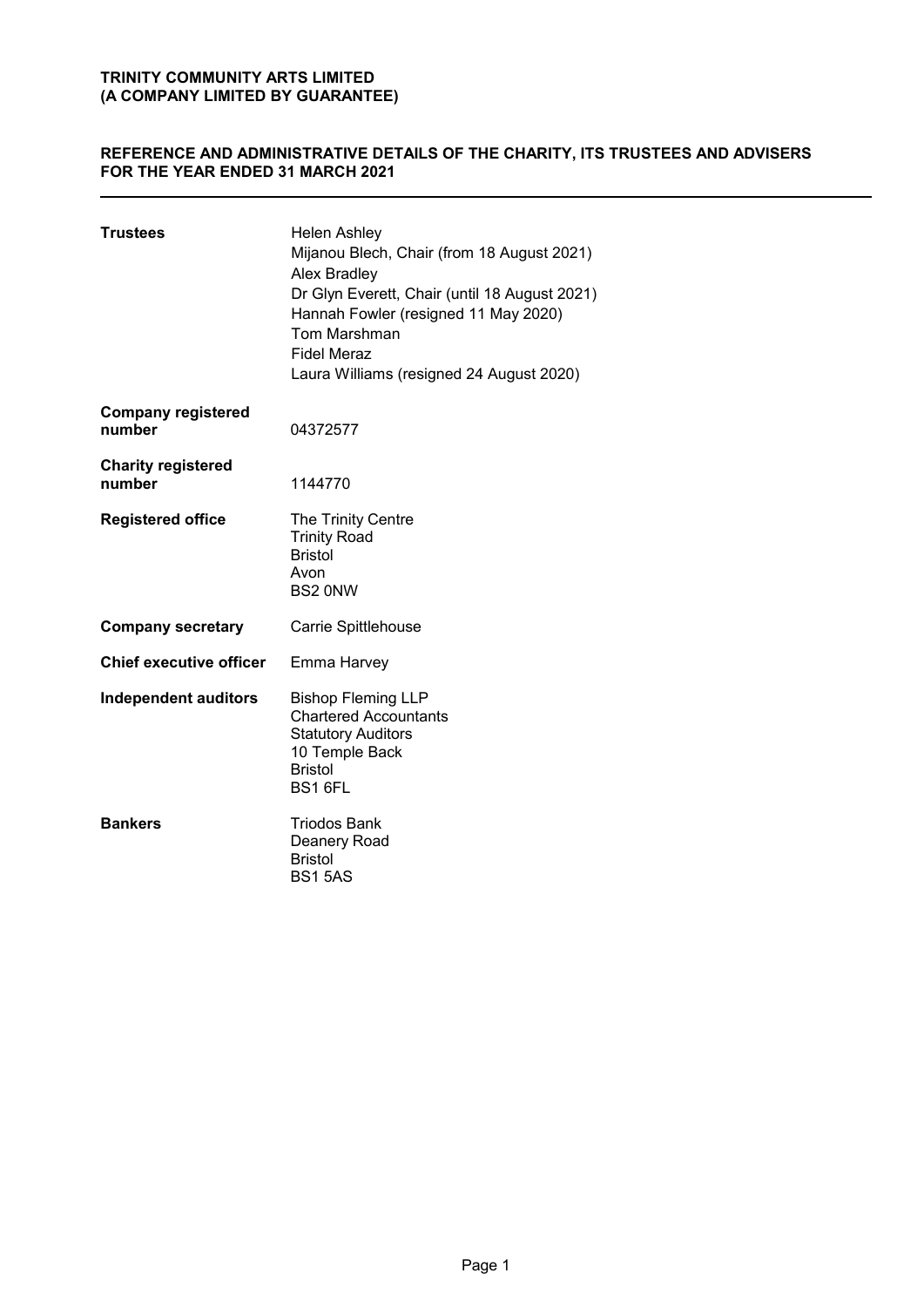### **CHAIR'S STATEMENT FOR THE YEAR ENDED 31 MARCH 2021**

The chair presents her statement for the year.

The COVID-19 pandemic and consequent lockdowns and restrictions have continued to impact massively upon Trinity's ability to carry out its core functions as a community arts venue, as well as to revenue-generating activities through live music provision. Nonetheless, I have been hugely impressed by the team's resilience and ability to adapt to the different stages of restrictions as they have come about, continuing to produce sociallyengaging art, community and garden activities, music education and a series of soul-lifting musical events that have been sorely needed to raise spirits.

We know art can have a lasting impact and Trinity has an effective model to help reduce barriers to accessing the benefits of creative engagement and participation. This is why we have continued to deliver our creative arts programme throughout 2020/21.

Our work has reached 5,460 beneficiaries and I am in awe of The Trinity Team who have continued to work throughout the pandemic to deliver a creative programme to motivate and inspire people during these most challenging times.

From digital workshops to socially distanced garden performances, activity packs for local families to music sessions for young people, we have offered an exciting array of online and physical arts participation activities to encourage creative expression.

We have continued to support community-led provision, amplifying the work of groups such as as Gerry's Attic dance group for over 55s and Misfits Theatre CIC.

We have created vital paid work for artists, from online performances such as Social Muscle Club's 'Learning To Swim On An Ironing Board' to commissions to develop new work with communities.

As part of our ongoing phased capital-works programme, we continued in our efforts to make improvements to the building and grounds to support people to return to the building safely. Given the impact of social distancing on how people work together and socialise, we are using this as an opportunity to review our current and planned building works phases, including the Trinity Digs Project (funded by Power to Change). We are fortunate to be supported by Architectural Heritage Fund to update plans in light of the impact of COVID-19 and will be undertaking an in-depth community consultation exercise and options appraisal during 2021.

A highlight for the year for me has been seeing the return of live music with the Trinity Gardens Sessions; COVID-19-secure, socially-distanced events with people seated and table-service for drinks and food. The atmosphere has been that of a vibrant festival-tent, proving that the Trinity vibe, from performers to staff to audience, shall persevere and prosper whatever gets thrown our way. I know it took a lot of thought and preparation from the events team to bring these together, so a huge thanks goes to them – and to the bar-staff who have been putting in a lot of steps serving up drinks!

The year has involved a great deal of change internally. We said goodbye to long-standing Trustees, Hannah Fowler and Laura Williams. Their work was pivotal in supporting us as we traversed the early stages of the pandemic and all its uncertainty and we thank them deeply for all their efforts.

Also moving on were our Facilities Assistant Scott and Receptionist April – the pair joined us in the previous year and they both tackled the uncertainty thrown at them with maturity and enthusiasm. They have both moved on to exciting new ventures and we wish them both good luck for their futures.

We welcomed Adam to the team in an interim post as Business Development Director to assist the Board and leadership team steer the organisation through these unprecedented challenges.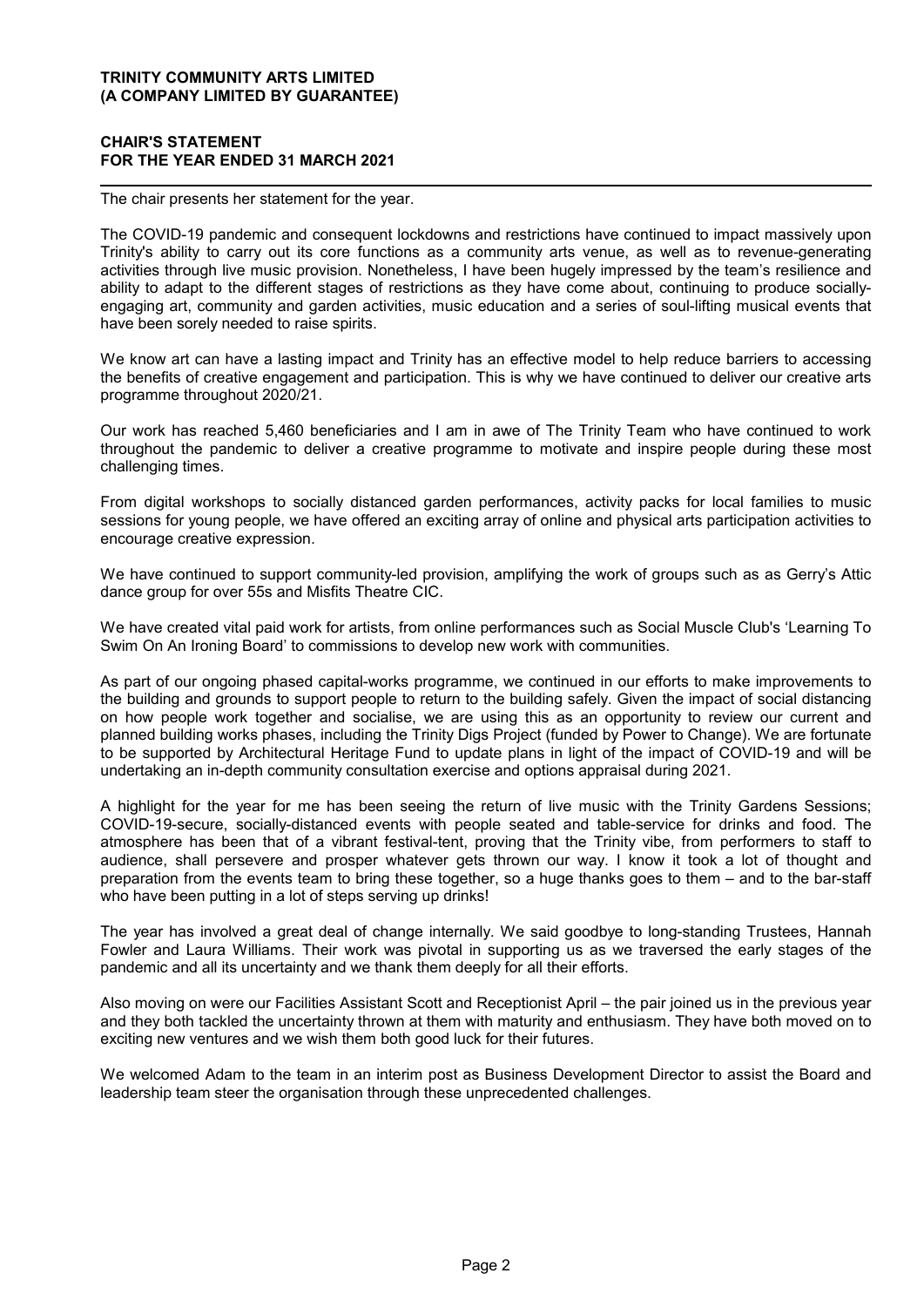### **CHAIR'S STATEMENT (CONTINUED) FOR THE YEAR ENDED 31 MARCH 2021**

We were proud to have been recognised this year as a Real Living Wage employer by the Living Wage Foundation. In these difficult times now more than ever we believe it is important for us to honour our commitment to pay people fairly for the work that they do.

I want to thank the staff and volunteer team who have worked with us during this year to bring magic, fun and joy to people's lives. Special thanks to Roxana Vilk, our Associate Artist, who has worked throughout the year to develop exciting and engaging participatory experiences for those whose circumstances have been made more challenging because of the pandemic.

We have worked with some exiting local and national partners from St Paul's Carnival to Cambridge Junction and hope to continue this work together for the good of the communities we serve. Thanks to funders including Arts Council, Power to Change and the Department of Media, Culture and Sport, we have been able to continue our vital work and develop innovative approaches to tackle mental, emotional and physical health needs as part of Bristol COVID-19 recovery plans.

We go into 2021/22 having secured Culture Recovery Fund investment until June 2021. With our heritage and reputation as one of Bristol's best live music venues, we are confident in our ability to recover a sustainable and viable social enterprise model, once restrictions have eased.

Though the future is still uncertain, with the skills of our Board and staff as well as in the love felt across the community from people who hold Trinity close to their hearts, we are confident to be able see through this next phase in our journey, whatever this brings.

Mijanou Blech Chair of Trustees Date: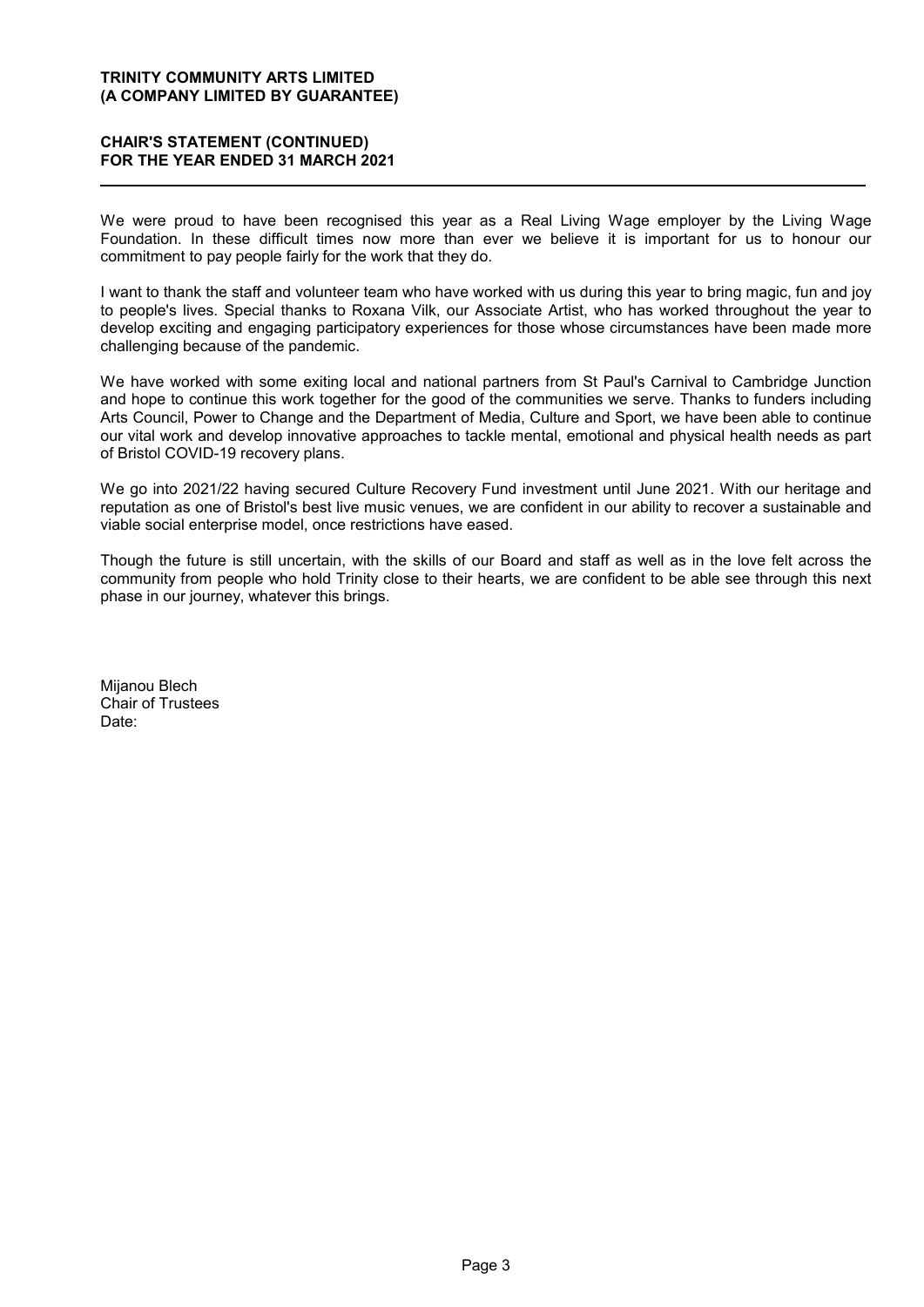### **TRUSTEES' REPORT FOR THE YEAR ENDED 31 MARCH 2021**

The Trustees present their annual report together with the consolidated financial statements and auditors' report of the Charity and its subsidiary for the year ended 31 March 2021 which are also prepared to meet the requirements for a directors' report and accounts for Companies Act purposes.

The financial statements comply with the Charities Act 2011, the Companies Act 2006, the Memorandum and Articles of Association, and Accounting and Reporting by Charities: Statement of Recommended Practice applicable to charities preparing their accounts in accordance with the Financial Reporting Standard applicable in the UK and Republic of Ireland (FRS 102) (effective 1 January 2019).

### **OBJECTIVES & ACTIVITIES**

The Charity's core objects, as set out in its Memorandum of Association, are:

- to promote, maintain and advance education through the presentation of creative and performing arts
- to advance the education of people of all ages in the creative and performing arts, information technology and life skills
- to preserve, protect and improve for the public benefit the Trinity Centre, formerly the Holy Trinity Church and promote the heritage of this building
- to provide or assist in the provision of facilities in the interests of social welfare for recreation or other leisure time occupation of individuals who have need of such facilities by reason of their youth, age infirmity or disability, financial hardship or social circumstances with the object of improving their conditions of life
- to promote racial harmony by promoting equality of opportunity and good relations between persons of different racial and cultural identities and by encouraging the use of the Trinity Centre or other Trinity Arts Centre facilities for multicultural activities.

| <b>Aims</b>                                      | <b>Objectives</b>                                            |
|--------------------------------------------------|--------------------------------------------------------------|
| Long term sustainability of the organisation and | - build reserves in line with policy                         |
| building                                         | - repair and renovation of facilities                        |
|                                                  | - improve accessibility                                      |
|                                                  | - improve green credentials                                  |
| Respond effectively to community need            | - increase number of community-led activities                |
|                                                  | - develop partnerships to enhance scope and reach            |
|                                                  | - develop membership to widen engagement and                 |
|                                                  | representation                                               |
|                                                  | - build networks and support neighbourhood initiatives       |
| Increase audience representation and             | - building a relevant, responsive programme                  |
| participation opportunities for those who may    | developing partnerships to expand provision                  |
| otherwise not engage with the arts               | - support under-represented artists whose work resonates     |
|                                                  | with local audiences                                         |
|                                                  | - develop platforms for making and influencing programme     |
|                                                  | decisions                                                    |
| Increase our social outputs in line with         | - embed learning across our live-programme and project       |
| Reaching Communities' objectives                 | activities                                                   |
|                                                  | - develop consortia to increase community provision          |
|                                                  | - deliver relevant activities e.g. around heritage themes to |
|                                                  | increase social activity                                     |
|                                                  | - assist and support relevant partners who help reach and    |
|                                                  | engage target groups                                         |

### **AIMS AND OBJECTIVES 2018-2022:**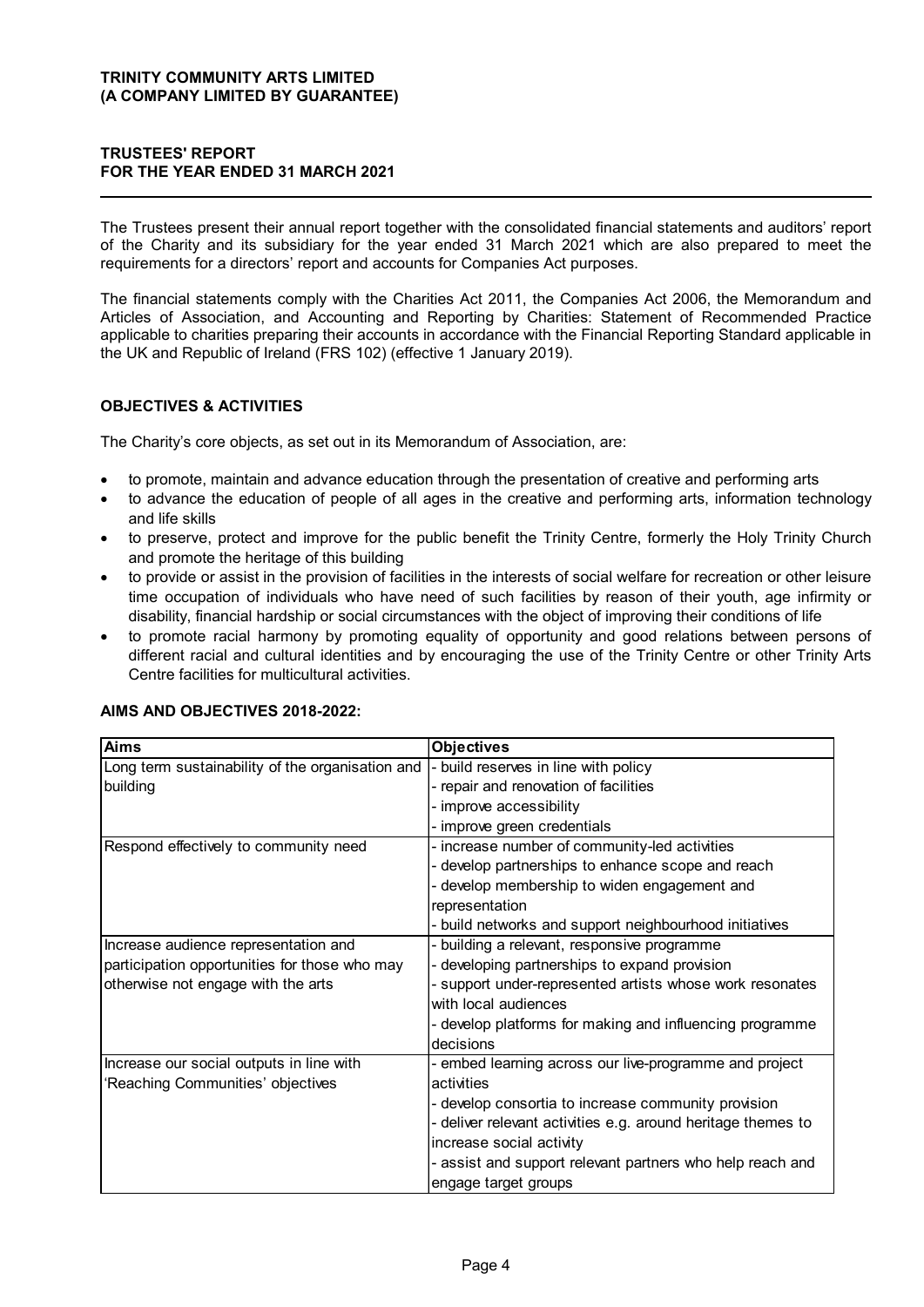The criteria the Charity uses to assess success in the reporting period were:

- number of groups engaged
- number of participants in specific projects
- feedback from participants and groups
- project specific criteria e.g. skills/confidence improved

The significant activities undertaken during the period were:

- Trinity Presents 'Garden Sessions' live, socially, distanced in-house music programme
- Performing arts commissions supported by Culture Recovery Fund and match funders
- Capital works improvements to access and COVID-Secure measures
- Community Kickstart supporting community groups to adapt their activities
- Community Garden socially workshops and activity packs for children and families
- Youth Music sessions for young people to engage in regular music making

These activities contribute to the achievement of the Charity's aims and objectives by:

- supporting the work of relevant artists
- engaging audiences in memorable cultural experiences
- maintaining and safeguarding the future of the physical asset
- providing a diverse activities programme relevant to local residents and target groups
- engaging children, young people and volunteers in activities that develop skills and confidence

#### **OUR VOLUNTEERS**

The Charity is very involved in the community and relies on voluntary help, with 54 volunteers supporting activity across Trinity. Volunteers played an integral role in Trinity's activity during lock down. This included helping making and delivering activity packs to families in BS5 and BS2, maintaining the community garden, undertaking research for Art of Resistance and supporting the delivery of Trinity Presents.

The Trustees take the opportunity of thanking all the Volunteers for the work they do throughout the year.

### **PUBLIC BENEFIT STATEMENT**

The Trustees have reviewed the activities of the Charity in the light of the guidance published by the Charity Commission on public benefit. The Trustees are satisfied that the Trust's activities are for the public benefit, relating as they do to the Charity's arts, community, education and heritage charitable objects, outlined above. This benefits the community by providing access to free and affordable space and activities to take part, socialise, develop skills and confidence, improve well-being and be inspired by arts.

### **ACHIEVEMENTS AND PERFORMANCE**

Due to the impact of COVID-19, our focus shifted from the objectives set out in our 2018-2022 Business Plan. Our focus very much became to sustain the Charity, safeguard the building, protect jobs and deliver against agreed grant commitments. Similarly, performance of fundraising objectives was not met as focus shifted from programme funding to securing emergency funds to aid our survival and recovery.

Whilst the country paused and went into lockdown, we quickly responded, transitioning our engagement model to continue supporting the community, commissioned new work in direct response to the needs of our constituents, complimented health and community services and focused our resources and efforts to support communities - blending high quality arts and cultural provision with bottom-up community engagement and a flexible, responsive approach. Through these efforts, we were able to continue to meet our overall aim to respond to community needs and interests and increase representation and participation in arts.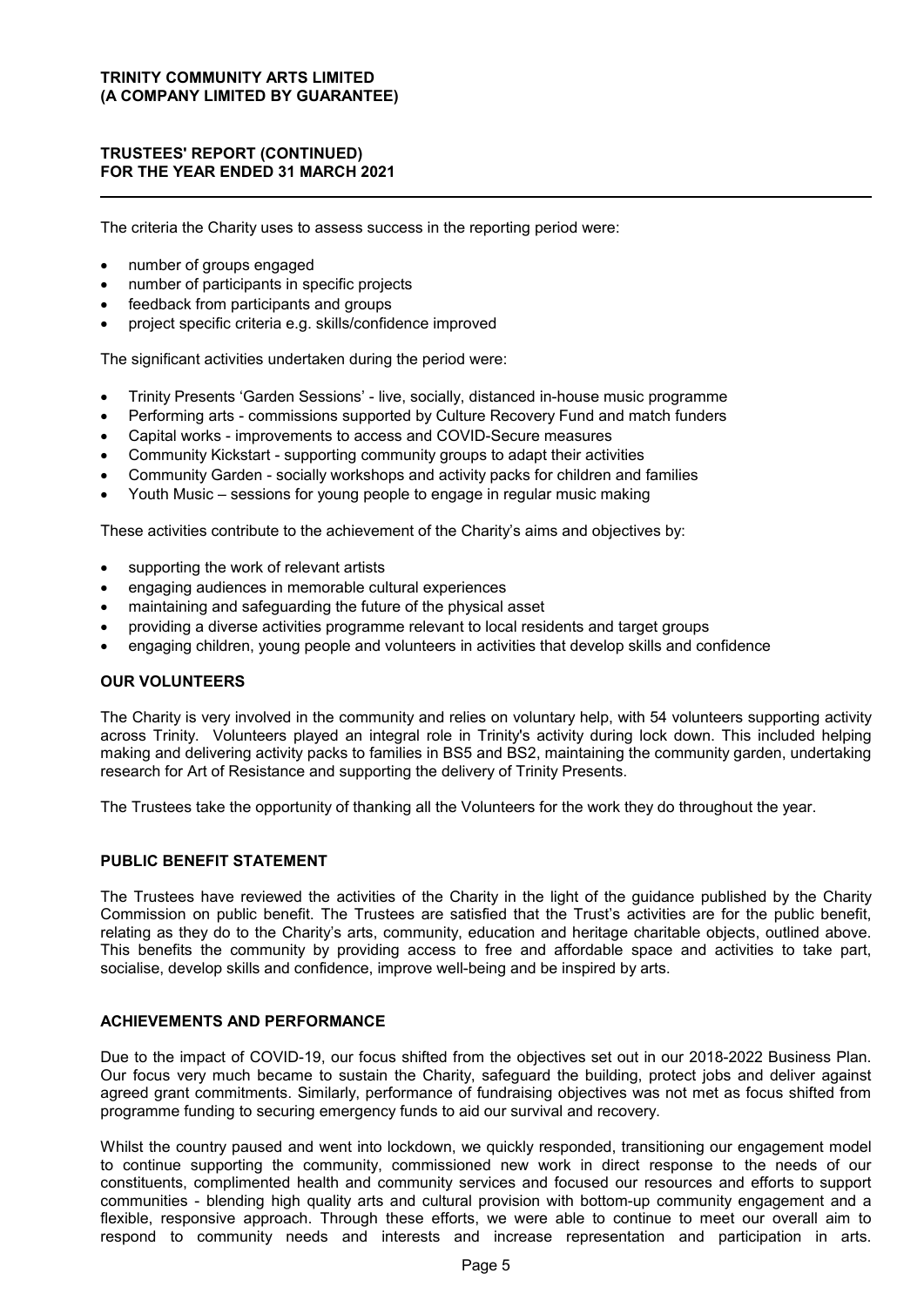- We paid over 404 artists and freelance event staff to help deliver our Trinity Presents programme. Online we collaborated with partners, such as St Paul's Carnival, Nozstock and MAYK to share live streamed gigs and events. Over 47 pieces of digital content including content created by our community members, Misfits Theatre and Hype Dance reached 151 people.
- The Garden Sessions welcomed over 1500 people to watch some of Bristol's best musicians including sell out shows from Ishmael Ensemble and Booty Bass
- In the autumn we welcomed back regular groups Hype Dance Company, Gerry's Attic & Bristol Samba to deliver Covid-secure sessions
- 72 people took part in family and children's activity in the garden. This included inviting target-groups to come along to nature sessions - delivered in partnership with St Paul's Children's' Centre and Up Our Street. We also created and delivered activity packs to communities in BS5 and BS2 that benefited an estimated 2157 people. Seven regular volunteers helped maintain the garden by attending regular volunteer sessions.
- 72 young people took part in our partnership project Making Tracks with the team delivering over 380 sessions online and in person, when allowed. 28 young people came along to four events including end of year showcase and workshops with leading musician Dizraeli and Bella Trix.
- Thomas Cam Medley, a former Making Tracks participant, completed an internship on Making Tracks. As part of his internship he created a podcast and through our support he gained funding to develop this further. Amber Ruth Watson, a creative intern supported in her role at Trinity through Rising Leadership Programme supported five young people to take part in the youth led Making Tracks Steering Group.

### **FINANCIAL REVIEW**

In previous financial years, most of the Charity's income was obtained from trading activities via our subsidiary, the use of which is unrestricted as well as grants from Lottery and Trusts & Foundations restricted to particular purposes. The Charity also receives grants for fixed assets from funders such as Power to Change which are shown in the Statement of Financial Activities as restricted/unrestricted income in the Fixed Asset Fund. The Fixed Asset Fund balance is reduced by annual depreciation charges over the useful life of the assets concerned, as defined in the Charity's accounting policies.

The global pandemic saw Trinity closing to the public in March 2020. With this came the loss of our trading - live music programme, private hires and car park - which provides a significant financial contribution towards overheads including staffing costs. Over the period, our trading subsidiary turnover decreased by over 90% from £555k 2019/20 to £48k 2020/21. Similar impact was felt across the Charity, with many of our regular community groups and charitable events cancelled for the year, including our annual Garden Party which raises over £4k in donations.

From June 2020, we secured emergency-grant support from Power to Change, Social Enterprise Support Fund, Arts Council England (ACE), Children in Need, Quartet Community Foundation and the Cultural Recovery Fund. We reduced our organisation's core costs, removing all non-essential spends, limiting building costs and reducing core staff posts by 10%. We also accessed available Government schemes, including furlough, whilst retaining capacity to deliver projects and keep the building secure.

This meant that, during the year ended 31/03/2021, the Charity received total income of £767K and incurred total expenditure of £775K The excess of expenditure over income for the year was £8K.

At the year end the Charity had total reserves of £336K, with restricted and designated reserves of £190K and unrestricted free reserves totalling £146k. This unrestricted reserves figure was as permitted by the terms of the Culture Recovery Fund, which allows for organisations to hold 12 weeks free reserves at the period end, as needed to cover any unforeseen costs arising. The Trustees consider that the ideal level of reserves as at 31/03/2021 would be approximately £314k (six months running costs) in line with policy. The actual level of free reserves is therefore lower than is needed to meet with policy, however we are aware that given the financial precariousness of the sector and economy overall, we are having to flex on this policy in order to meet with the current circumstances as holding a material reserve is just not permissible with funder requirements at this uncertain time. In order to increase the level of free reserves, the Charity plans to increase trading activity once trading can resume.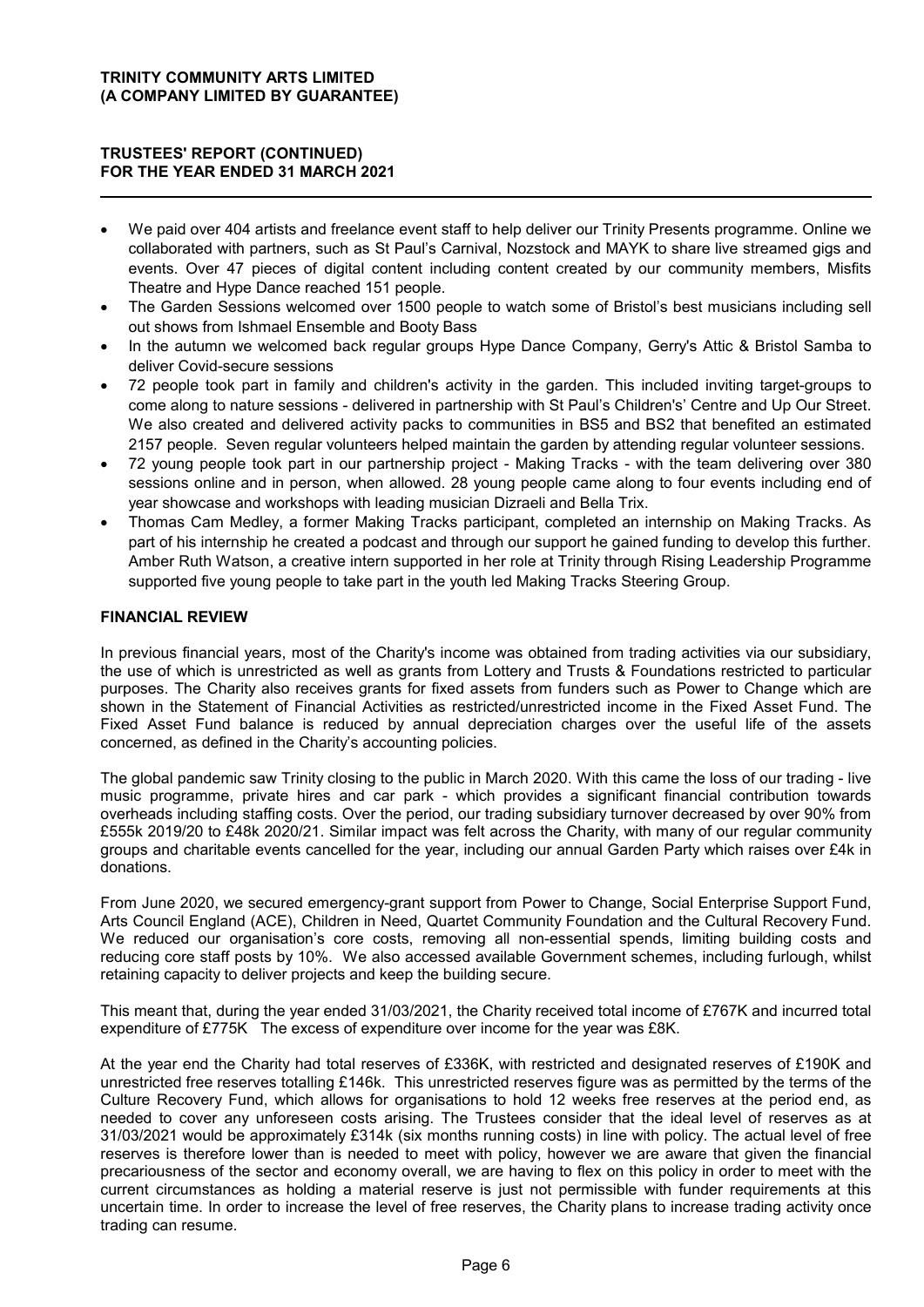At 31/03/2021 the net book value of fixed assets was £136K and movements in tangible fixed assets are shown in note 12 to the financial statements.

The Charity's wholly owned trading subsidiary, Trinity Community Enterprises Limited, was on track to increase its profits over the previous year and therefore its donation to the Charity before the affect of Covid-19. The Trustees were pleased that TCE made a very small surplus as for most of the year, trading was suspended.

Key financial policies adopted or reviewed during the year include the Finance Policy which lays out the framework for financial management, including financial responsibilities of the Board, managers, budget holders and other staff, as well as delegated authority for spending.

### **GOING CONCERN**

The Trustees have reviewed the circumstances of the Charity and Group. They are confident of receiving a further tranche of the Covid Recovery Fund. They believe adequate resources will be available to fund the activities of the Charity and Group for the foreseeable future. The Trustees are of the view that the Charity and Group are going concerns on this basis.

The Trustees' assumptions and outlook assume that Covid-19 causes no material unanticipated changes to the business model. The financial statements do not reflect the adjustments that would be necessary should the ability of the Charity and Group to carry out its charitable and trading activities be jeopardised due to a material issue with funding required in order to provide services to their beneficiaries and customers. The Trustees acknowledge that the Charity and Group are subject to ongoing uncertainty upon future funding and the Government reversing its view that the lifting of restrictions was irreversible.

However, the Trustees believe that under all reasonable assumption of the future, the Charity and Group have sufficient funds to continue to operate and meet their liabilities as they fall due.

### **PLANS FOR FUTURE PERIODS**

The Charity has employed an interim Business Development Director to develop plans in line with our COVID-19 recovery. At present, we are focusing on the following areas and priorities for delivery 2021-22:

- 1. Strategy community consultation and revision of feasibility study review to inform business plan 2022-2025
- 2. Community focus on partnership delivery and asset-based community development model with hire income as contribution to activity rather than driving decisions
- 3. Arts pursue options for multi-year programme investment including consortia bids
- 4. Music develop regional and national partnerships for touring and youth music delivery
- 5. Development optimise commercial income generation through rates review and high net income activity
- 6. Operations focus on development of systems/processes to further strengthen financial and operational controls
- 7. Organisation structure review and restructure to deliver against the above and aid recovery

We will continue to proceed optimistically and cautiously, monitoring and adapting to the changing circumstances. We will continue to take a proactive approach to support jobs and eliminate a possible future deficit due to COVID-19:

- utilising Government schemes such as Job Retention, hospitality grants and/or loan financing
- monitoring and/or reducing spend on non-essential areas
- applying for other recovery grant funds available from Lottery and Trusts & Foundations
- exploring alternative income generation opportunities as part of business development plans

### **RISK MANAGEMENT**

The Charity defines risk as any event or action that may adversely affect our ability to achieve our charitable objectives and execute our strategies. We have identified risks and classified them in terms of likely occurrence and the impact they might have on the organisation.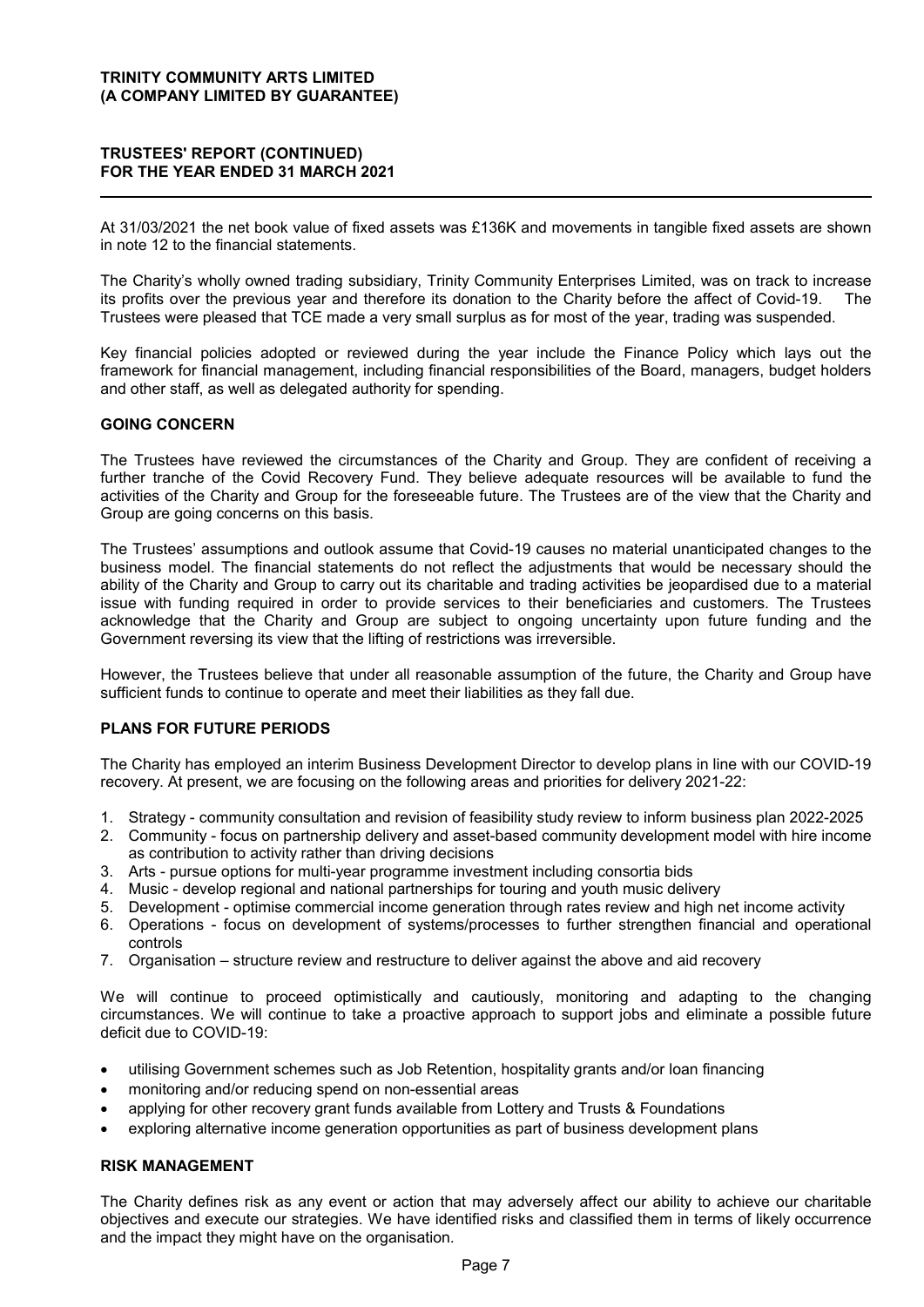The Trustees have a risk management strategy which comprises of maintaining and intermittent review of Risk Register. The register reflects current Charity Commission recommendations (CC26) regarding the format of Risk Registers, which have a 5 point scale for both impact and likelihood with the numbers multiplied to give a risk score.

The object of this method is to draw attention of the Trustees to the seriousness with which the risks should be taken. An additional column shows the risk score after mitigating factors have been implemented.

Due to the live and ongoing uncertainty created by COVID-19, the Trustees are reviewing risk as part of each Trustee meeting, with quarterly reviews against an updated budget, to ensure solvency and compliance.

The principal risks faced by the Charity are:

#### **Finance**

*Failure of budgetary control; failure of internal financial controls; failure to meet projected income targets and/or loss of funds/revenue streams; unforeseen expenditure costs.*

We have managed financial risk over the period with low-risk activity delivery and strict financial controls:

- forecasting, scenarios and cash flow management by Finance Manager/Officer
- strong-fundraising by CEO and interim Business Dev Director (SERF-funded)
- monthly monitoring and reporting to Board Finance Sub-Group and advice from Auditors
- effective financial governance, assisted pro-bono by a retired CIMA Member.
- additional Board Finance Sub-Group meetings when required where the Trustees considered the risk of a total temporary loss of funding.

We have used existing funds and grants prudently, continuing to furlough trading subsidiary staff not covered by grant funding and reducing planned expenditure on equipment (due to ongoing restrictions on live performances) so that we may end 2020/21 with maximum permitted 12 weeks reserves.

We have continued to adapt plans as the public health context has changed:

- shifting venue activities in response to changing tiers
- developing a blended model of live and digital programming
- delivering activities and hires where possible during each phase, including the Spring 2021 lockdown e.g. offering Trinity as a filming location site
- adapting commissions to provide paid opportunities to freelancers and artists
- adapting existing grant-funded projects, e.g. delivering music workshops online and providing creative resource packs to support those not digitally connected
- staffing the premises with skeleton crew to support phased capital works programme

#### **Health and safety**

*Failure to safeguard the welfare and safety of staff, volunteers, customers and other centre users.*

We have worked to ensure the venue is COVID-Secure, carrying out detailed risk assessments for each existing and new activity and undertaking essential refresh of key areas including refurbishments of the downstairs toilets.

We have proceeded ambitiously yet cautiously with our return to live-programming, with limited capacity and outdoor setup to reduce transmission of the virus. The staff team have been supported to work from home to reduce contact and any return to the building has been accompanied by a clear induction to COVID-Secure processes.

Due to the nature of restrictions our outdoor garden area has become a focal point for activities and visitors, so we have made extra efforts to ensure this space is safe, accessible and low-risk.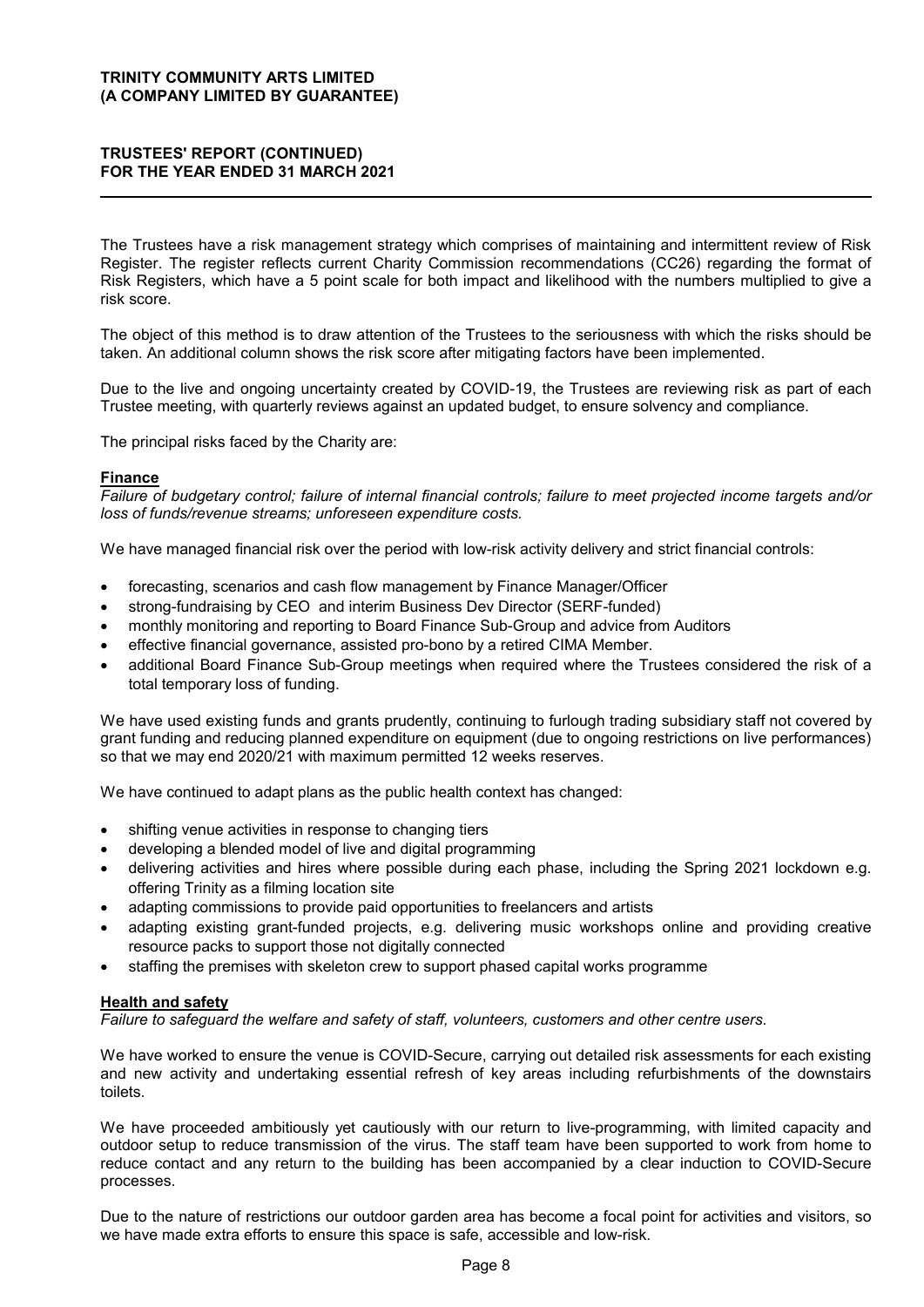### **Personnel**

*Loss of key personnel (e.g. Senior Management).*

Personnel change has been a factor for concern over the period and we have worked to support staff through furlough and paid leave arrangements, including topping up furlough payments to standard rates of pay. We have always been a flexible employer and have continued to provide flexible working and to encourage staff retention to enable staff to meet childcare requirements and home schooling.

We have honoured our Real Living Wage commitment for the period to ensure people feel valued and have utilised permitted business development funding from Power to Change to support the growth of our Senior Management team, welcoming a new Business Development Director to the newly forming Leadership Team, which also includes the Programme Director, Venue Manager and Finance Manager. Use of shared online systems such as Office 365 and I Am Compliant task management tools, alongside our CiviCRM system and Charity Wiki will further help to grow and retain organisation knowledge centrally.

#### **Governance**

*Failure to recruit/retain Trustees.*

Board members are inducted into roles and responsibilities to ensure that they understand their duties to help ensure retention and the Trustees meet regularly and communicate outside of meetings via a shared mailing list to maintain active involvement. Visioning sessions and board buddy schemes are designed to help ensure Trustees can play an active role and see the value of their involvement. Support is being provided as part of Power to Change to further develop and enhance the Board, including already having carried out a recruitment drive for new Trustees.

#### **Reputational**

*Incident arises that impacts on Trinity's reputation as a trusted Charity.*

With changes to the way people interact, both with the Charity and each other, as well as Trinity's increased dependency on grant income to support our work, Trinity is working to assess risk to the Charity and our reputation on an ongoing basis. This includes establishing clear positions on key sensitive and contentious subjects within the public realm, review of activities and programme by SMT and CEO to assess risk and team development activity to ensure common purpose and values are clearly understood and upheld.

#### **STRUCTURE, GOVERNANCE AND MANAGEMENT**

#### **GOVERNING DOCUMENT**

Trinity Community Arts Ltd is a company limited by guarantee, governed by its Memorandum and Articles of Association dated 21/11/2011. It is registered as a Charity with the Charity Commission. Details of the Trustees who served throughout the year are included in the Reference and Administration Details on page 1.

#### **MEMBERS' LIABILITY**

Each member of the Charitable Company undertakes to contribute to the assets of the Company in the event of it being wound up while he/she is a member, or within one year after he/she ceases to be a member, such amount as may be required, not exceeding £10, for the debts and liabilities contracted before they cease to be a member.

### **METHOD OF RECRUITMENT AND APPOINTMENT OR ELECTION OF TRUSTEES**

As set out in the Articles of Association, the Chair of the Trustees is elected by the Trustees. New Trustees are appointed by existing Trustees and the members of the charitable company and serve for a period of 3 years. The Memorandum and Articles provides a minimum of 3 Trustees, to a maximum of 12 Trustees, with no more than 1/3 Trustees due for re-appointment in any one year.

All Members are circulated with invitations to nominate Trustees prior to the AGM advising them of any retiring Trustees and requesting nominations for the AGM. When considering co-opting Trustees, the Board has regard to the requirement for any specialist skills needed, for example, Fundraising, Finance, Legal or Community knowledge.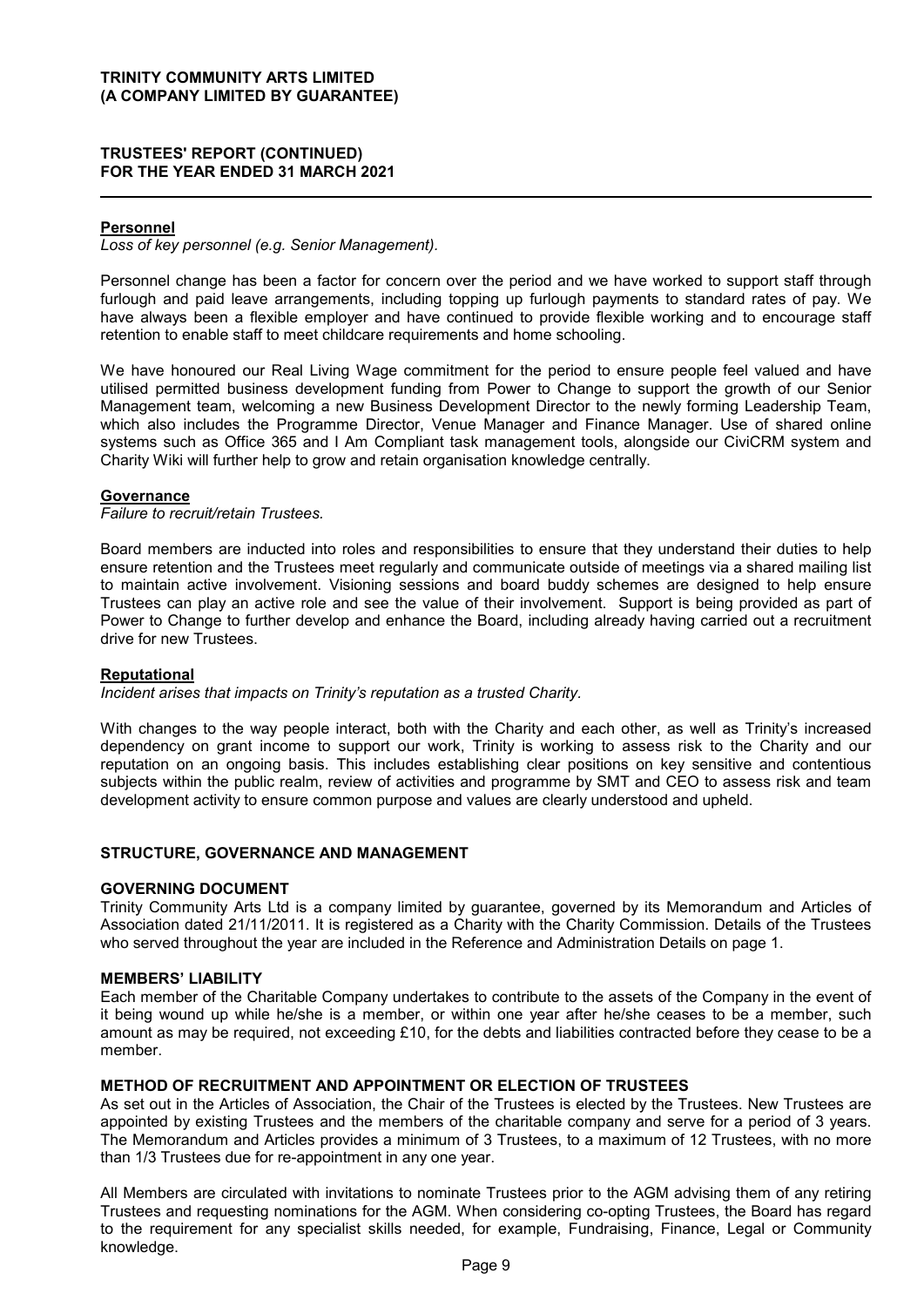### **TRUSTEES' REPORT (CONTINUED) FOR THE YEAR ENDED 31 MARCH 2021**

When appointing new Trustees, the Board will give consideration to the skills and experience mix of existing Trustees in order to ensure that the Board has the necessary skills to contribute fully to the Charity's development. New Trustees may be sought by open advertisement or through existing Members.

The training and induction provided for new Trustees will depend upon their existing experience but would always include a tour of the Charity and a chance to meet the staff. All Trustees are provided with copies of policies, procedures, minutes, accounts, budgets, plans and other documents that they will need to undertake their role as Trustees.

In Spring 2021 Trinity openly advertised for new Trustees, targeting specific demographics and skills/experience gaps. This resulted in seven Trustees being voted and co-opted until their formal appointment at the October AGM. During this time Trinity has scheduled a tailored induction and refresher for all serving Trustees. Advantage is taken of specific courses offered by other bodies such as Voscur.

### **ORGANISATIONAL STRUCTURE**

The Board of Trustees normally meets once each month. The Board establishes an overall framework for the governance of the Charity and determines membership, terms of reference and procedures of Committees and other groups. It receives reports including policies from its Sub-Groups for ratification. It monitors the activities of the Sub-Groups through the minutes of their meetings.

The Finance Sub-Group meets at least 4 times a year and is responsible for monitoring, evaluating and reviewing policy and performance in relation to financial management, compliance with reporting and regulatory requirements and reporting. It also incorporates the role of an audit committee.

The following decisions are reserved to the Board of Trustees: to consider any proposals for changes to the status or constitution of the Charity and its structure, to appoint or remove the Chair, to approve the Business Plan and budget.

The Trustees are responsible for setting general policy, adopting an annual plan and budget, approving the statutory accounts, monitoring the Charity by the use of budgets and other data and making major decisions about the direction of the Charity.

#### **KEY MANAGEMENT PERSONNEL**

The Trustees have devolved responsibility for day to day management of the Charity to the key management personnel. The key management personnel comprise the CEO and Leadership Team which includes the Programme Director, Venue Manager and Finance Manager. The key management personnel implement the policies laid down by the Trustees and report back to them on performance. Further details regarding key management personnel are disclosed in note 10.

#### **RELATED PARTIES AND OTHER CONNECTED CHARITIES AND ORGANISATIONS**

None of our Trustees receive remuneration or other benefit from their work with the Charity. Details of related parties are disclosed in note 26 of the notes to the financial statements.

The Charity has a wholly owned subsidiary, Trinity Community Enterprises Ltd. The purpose of the subsidiary is to deliver commercial activities that relate to and support the Charity's activity. Details of the subsidiary are disclosed in note 13.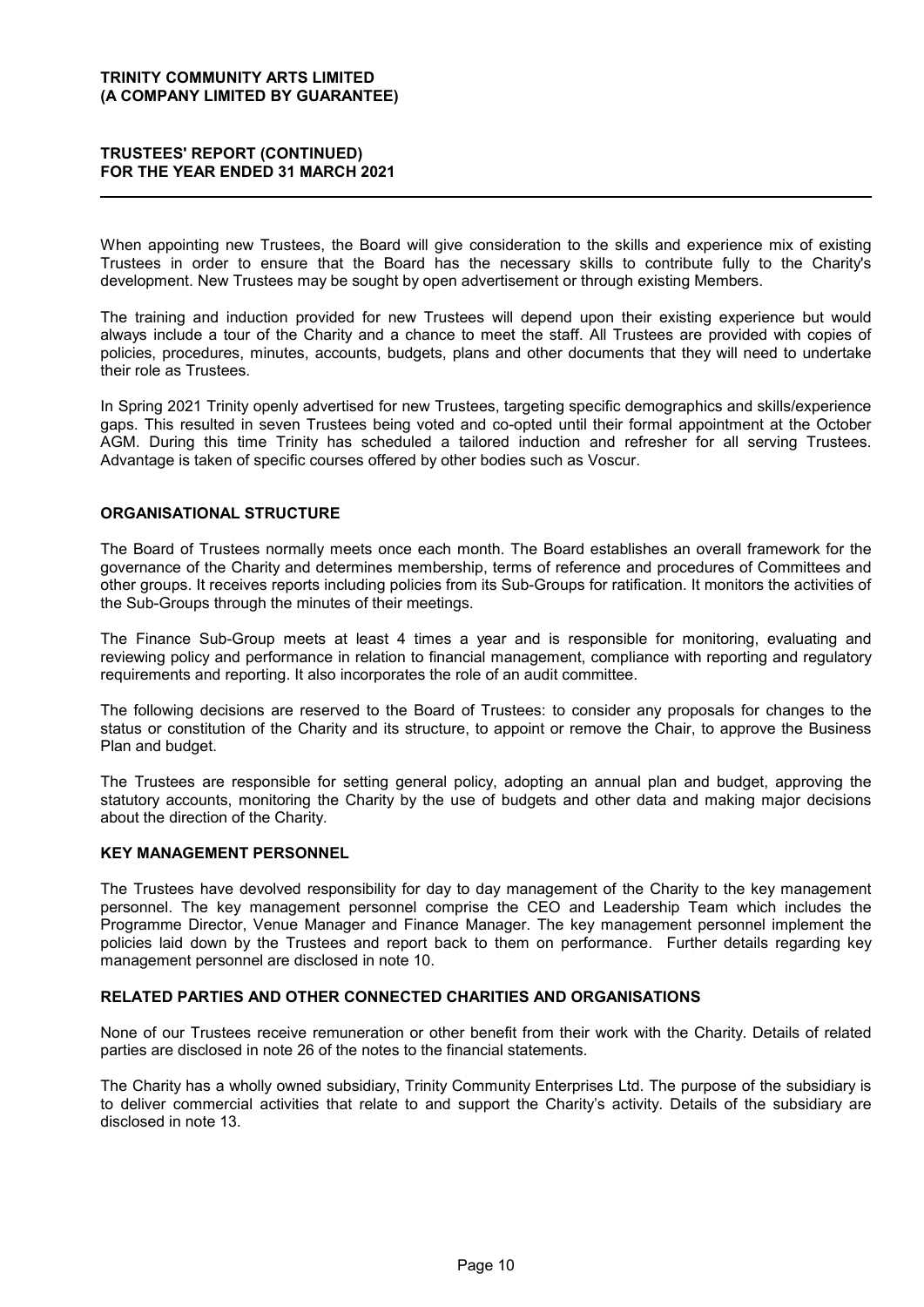### **DISCLOSURE OF INFORMATION TO AUDITORS**

Each of the persons who are Trustees at the time when this Trustees' Report is approved has confirmed that:

- so far as that Trustee is aware, there is no relevant audit information of which the charitable company's auditors are unaware, and
- that Trustee has taken all the steps that ought to have been taken as a Trustee in order to be aware of any information needed by the charitable company's auditors in connection with preparing their report and to establish that the charitable company's auditors are aware of that information.

Approved by order of the members of the board of Trustees and signed on their behalf by:

**Mijanou Blech** Chair of Trustees Date: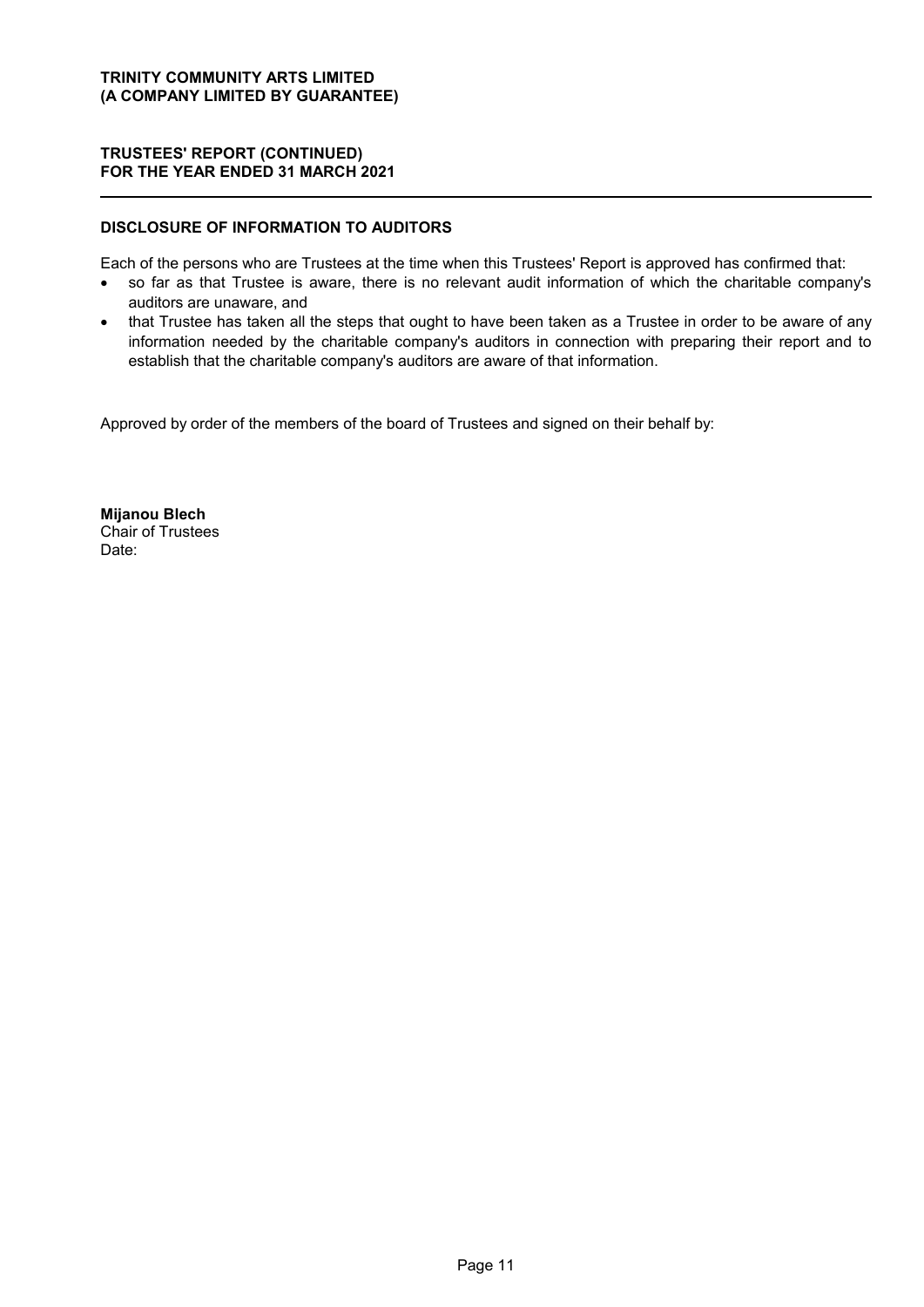### **STATEMENT OF TRUSTEES' RESPONSIBILITIES FOR THE YEAR ENDED 31 MARCH 2021**

The Trustees (who are also the directors of the Charity for the purposes of company law) are responsible for preparing the Trustees' Report and the financial statements in accordance with applicable law and United Kingdom Accounting Standards (United Kingdom Generally Accepted Accounting Practice).

Company law requires the Trustees to prepare financial statements for each financial year. Under company law, the Trustees must not approve the financial statements unless they are satisfied that they give a true and fair view of the state of affairs of the Group and the Charity and of their incoming resources and application of resources, including their income and expenditure, for that period. In preparing these financial statements, the Trustees are required to:

- select suitable accounting policies and then apply them consistently;
- observe the methods and principles of the Charities SORP (FRS 102);
- make judgements and accounting estimates that are reasonable and prudent;
- state whether applicable UK Accounting Standards (FRS 102) have been followed, subject to any material departures disclosed and explained in the financial statements;
- prepare the financial statements on the going concern basis unless it is inappropriate to presume that the Group will continue in business.

The Trustees are responsible for keeping adequate accounting records that are sufficient to show and explain the Group and the Charity's transactions and disclose with reasonable accuracy at any time the financial position of the Group and the Charity and enable them to ensure that the financial statements comply with the Companies Act 2006. They are also responsible for safeguarding the assets of the Group and the Charity and hence for taking reasonable steps for the prevention and detection of fraud and other irregularities.

Approved by order of the members of the board of Trustees and signed on its behalf by:

**Mijanou Blech** Chair of Trustees Date: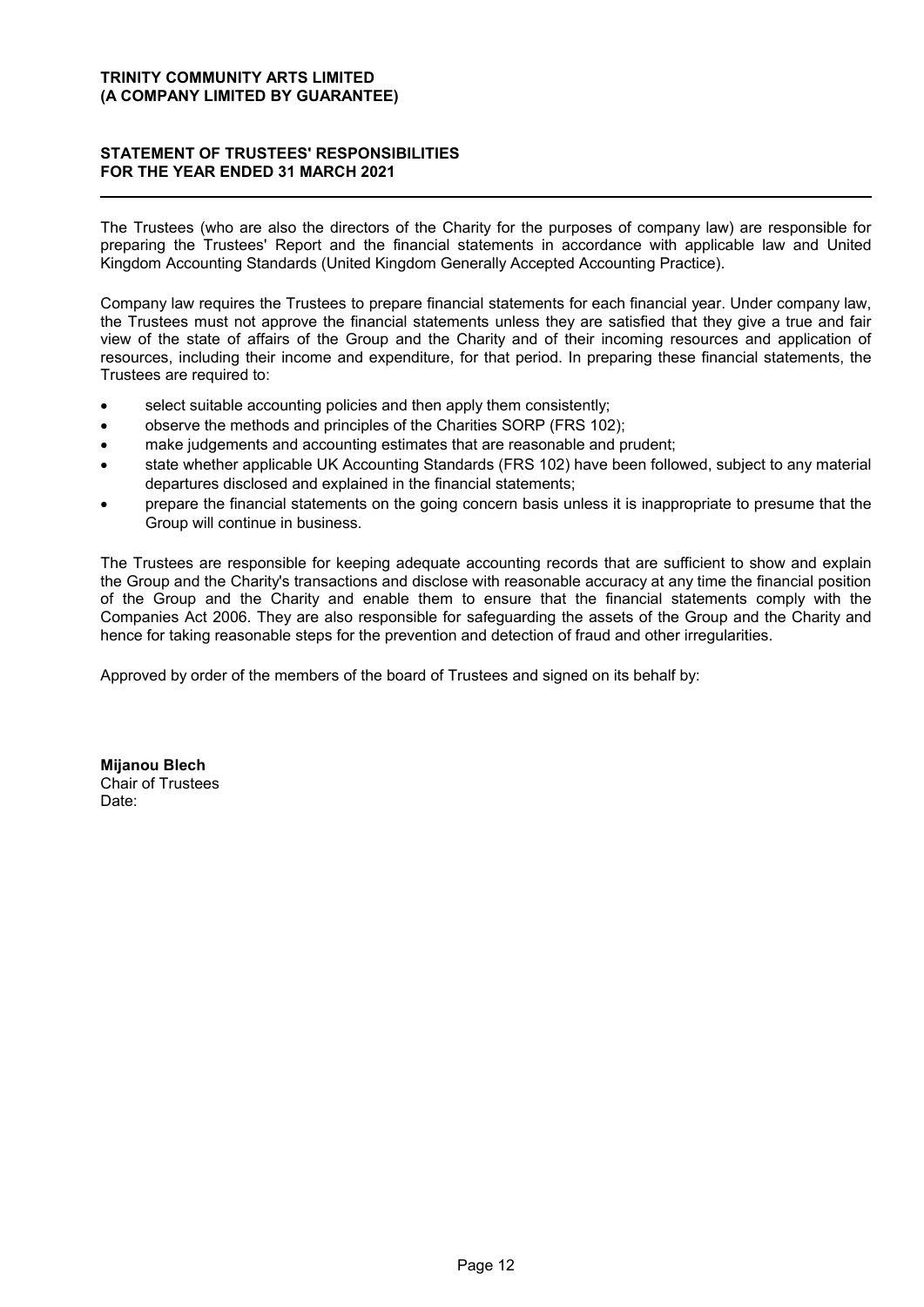### **INDEPENDENT AUDITORS' REPORT TO THE TRUSTEES OF TRINITY COMMUNITY ARTS LIMITED**

### **OPINION**

We have audited the financial statements of Trinity Community Arts Limited (the 'parent charitable company') and its subsidiary (the 'group') for the year ended 31 March 2021 which comprise the Consolidated Statement of Financial Activities, the Consolidated Statement of Financial Position, the Charity Statement of Financial Position, the Consolidated Statement of Cash Flows and the related notes, including a summary of significant accounting policies. The financial reporting framework that has been applied in their preparation is applicable law and United Kingdom Accounting Standards, including Financial Reporting Standard 102 'The Financial Reporting Standard applicable in the UK and Republic of Ireland' (United Kingdom Generally Accepted Accounting Practice).

In our opinion the financial statements:

- give a true and fair view of the state of the Group's and of the parent charitable company's affairs as at 31 March 2021 and of the Group's incoming resources and application of resources, including its income and expenditure for the year then ended;
- have been properly prepared in accordance with United Kingdom Generally Accepted Accounting Practice; and
- have been prepared in accordance with the requirements of the Companies Act 2006 and the Charities Act 2011.

### **BASIS FOR OPINION**

We conducted our audit in accordance with International Standards on Auditing (UK) (ISAs (UK)) and applicable law. Our responsibilities under those standards are further described in the Auditors' responsibilities for the audit of the financial statements section of our report. We are independent of the Group in accordance with the ethical requirements that are relevant to our audit of the financial statements in the United Kingdom, including the Financial Reporting Council's Ethical Standard, and we have fulfilled our other ethical responsibilities in accordance with these requirements. We believe that the audit evidence we have obtained is sufficient and appropriate to provide a basis for our opinion.

#### **CONCLUSIONS RELATING TO GOING CONCERN**

In auditing the financial statements, we have concluded that the Trustees' use of the going concern basis of accounting in the preparation of the financial statements is appropriate.

Based on the work we have performed, we have not identified any material uncertainties relating to events or conditions that, individually or collectively, may cast significant doubt on the Group's or the parent charitable company's ability to continue as a going concern for a period of at least twelve months from when the financial statements are authorised for issue.

Our responsibilities and the responsibilities of the Trustees with respect to going concern are described in the relevant sections of this report.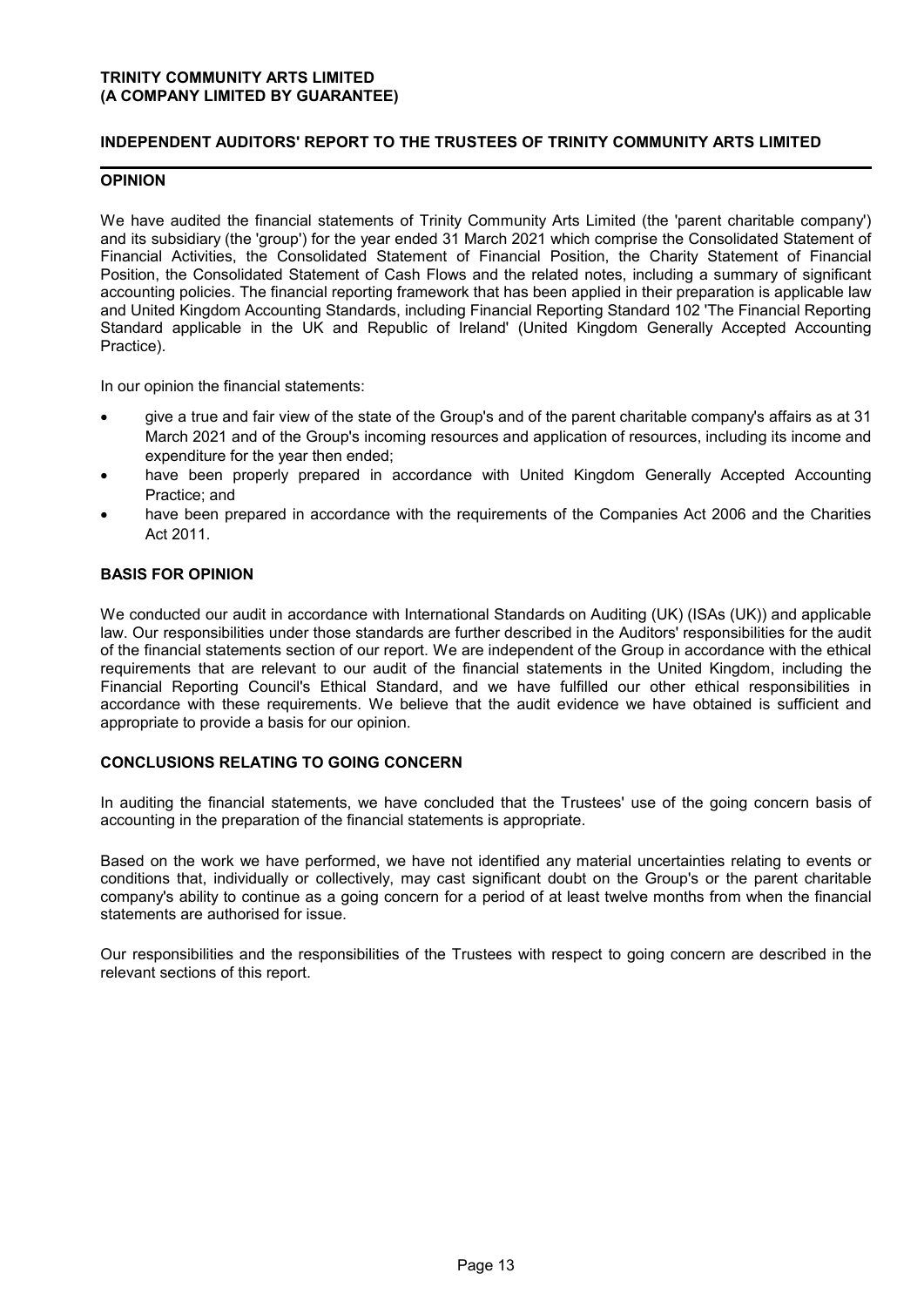### **INDEPENDENT AUDITORS' REPORT TO THE TRUSTEES OF TRINITY COMMUNITY ARTS LIMITED (CONTINUED)**

### **OTHER INFORMATION**

The other information comprises the information included in the Annual Report other than the financial statements and our Auditors' Report thereon. The Trustees are responsible for the other information contained within the Annual Report. Our opinion on the financial statements does not cover the other information and, except to the extent otherwise explicitly stated in our report, we do not express any form of assurance conclusion thereon. Our responsibility is to read the other information and, in doing so, consider whether the other information is materially inconsistent with the financial statements or our knowledge obtained in the course of the audit, or otherwise appears to be materially misstated. If we identify such material inconsistencies or apparent material misstatements, we are required to determine whether this gives rise to a material misstatement in the financial statements themselves. If, based on the work we have performed, we conclude that there is a material misstatement of this other information, we are required to report that fact.

We have nothing to report in this regard.

#### **OPINION ON OTHER MATTERS PRESCRIBED BY THE COMPANIES ACT 2006**

In our opinion, based on the work undertaken in the course of the audit:

- the information given in the Trustees' Report for the financial year for which the financial statements are prepared is consistent with the financial statements.
- the Trustees' Report has been prepared in accordance with applicable legal requirements.

### **MATTERS ON WHICH WE ARE REQUIRED TO REPORT BY EXCEPTION**

In the light of our knowledge and understanding of the charitable company and its environment obtained in the course of the audit, we have not identified material misstatements in the Trustees' Report.

We have nothing to report in respect of the following matters in relation to which Companies Act 2006 requires us to report to you if, in our opinion:

- the parent charitable company has not kept adequate and sufficient accounting records, or returns adequate for our audit have not been received from branches not visited by us; or
- the parent charitable company financial statements are not in agreement with the accounting records and returns; or
- certain disclosures of Trustees' remuneration specified by law are not made; or
- we have not received all the information and explanations we require for our audit; or
- the Trustees were not entitled to prepare the financial statements in accordance with the small companies regime and take advantage of the small companies' exemptions in preparing the Trustees' Report and from the requirement to prepare a Strategic Report.

### **RESPONSIBILITIES OF TRUSTEES**

As explained more fully in the Trustees' Responsibilities Statement, the Trustees (who are also the directors of the charitable company for the purposes of company law) are responsible for the preparation of the financial statements and for being satisfied that they give a true and fair view, and for such internal control as the Trustees determine is necessary to enable the preparation of financial statements that are free from material misstatement, whether due to fraud or error.

In preparing the financial statements, the Trustees are responsible for assessing the Group's and the parent charitable company's ability to continue as a going concern, disclosing, as applicable, matters related to going concern and using the going concern basis of accounting unless the Trustees either intend to liquidate the Group or the parent charitable company or to cease operations, or have no realistic alternative but to do so.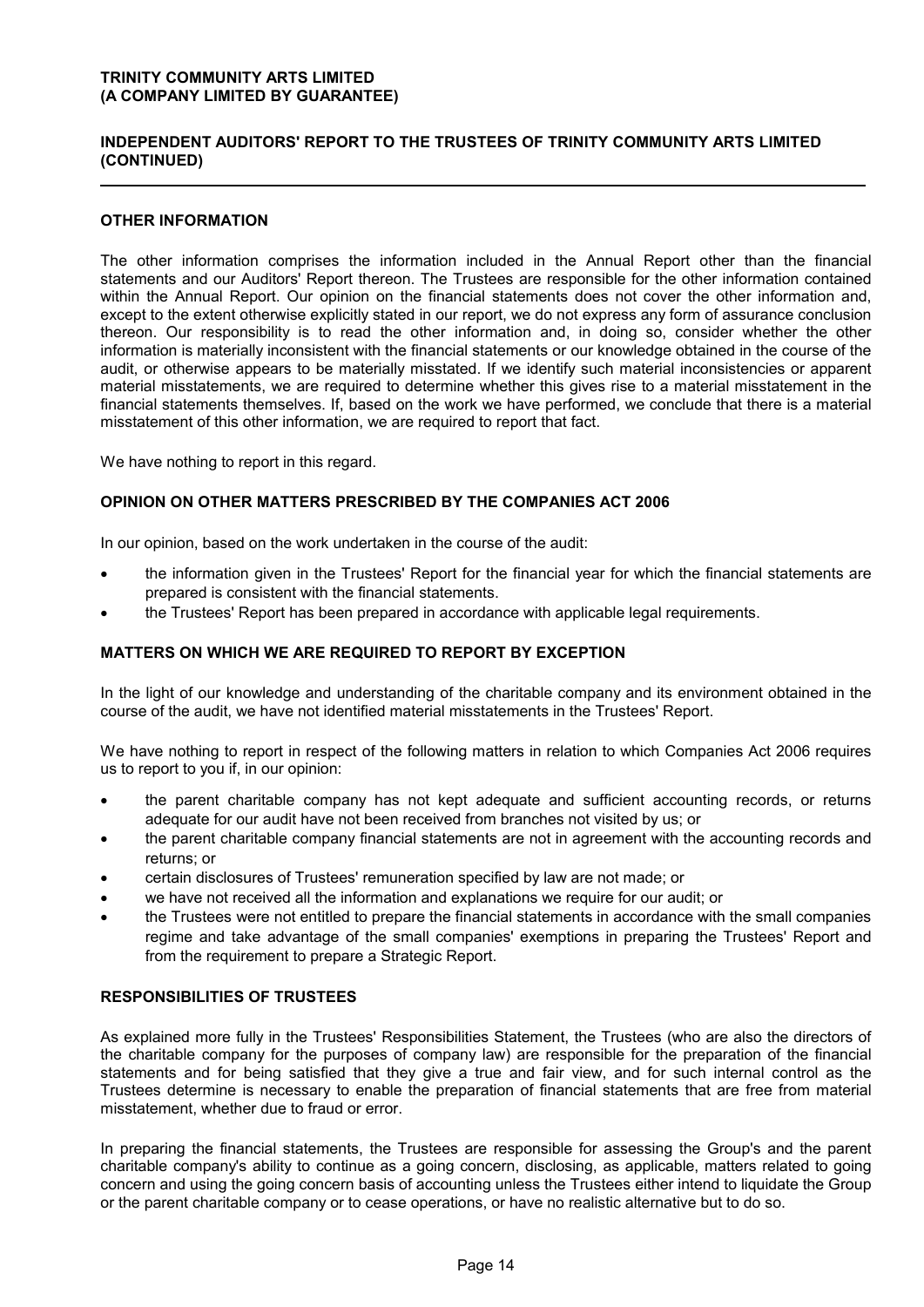### **INDEPENDENT AUDITORS' REPORT TO THE TRUSTEES OF TRINITY COMMUNITY ARTS LIMITED (CONTINUED)**

### **AUDITORS' RESPONSIBILITIES FOR THE AUDIT OF THE FINANCIAL STATEMENTS**

Our objectives are to obtain reasonable assurance about whether the financial statements as a whole are free from material misstatement, whether due to fraud or error, and to issue an Auditors' Report that includes our opinion. Reasonable assurance is a high level of assurance, but is not a guarantee that an audit conducted in accordance with ISAs (UK) will always detect a material misstatement when it exists. Misstatements can arise from fraud or error and are considered material if, individually or in the aggregate, they could reasonably be expected to influence the economic decisions of users taken on the basis of these financial statements.

Irregularities, including fraud, are instances of non-compliance with laws and regulations. We design procedures in line with our responsibilities, outlined above, to detect material misstatements in respect of irregularities, including fraud. The extent to which our procedures are capable of detecting irregularities, including fraud is detailed below:

- We have considered the nature of the sector, control environment and financial performance of the entity throughout the year;
- We have considered the results of enquiries with management and Trustees in relation to their own identification and assessment of the risk of irregularities within the entity; and
- We have reviewed the documentation of key processes and controls and performed walkthroughs of transactions to confirm that the systems are operating in line with documentation.

As a result of these procedures, we have considered the opportunities and incentives that may exist within the organisation for fraud and identified the highest area of risk to be in relation to revenue recognition, with a particular risk in relation to year-end cut off. In common with all audits under ISAs (UK) we are also required to perform specific procedures to respond to the risk of management override.

We have also obtained understanding of the legal and regulatory frameworks that the Group operates in, focusing on provisions of those laws and regulations that had a direct effect on the determination of material amounts and disclosures in the financial statements. The key laws and regulations we considered in this context included the UK Charities Act, Companies Act and FRS 102 (SORP).

Our procedures to respond to risks identified included the following:

- Reviewing the financial statement disclosures and testing to supporting documentation to assess compliance with provisions of relevant laws and regulations described as having a direct effect on the financial statements;
- Performing analytical procedures to identify unusual or unexpected relationships that may indicate risks of material misstatement due to fraud;
- Reviewing board meeting minutes;
- Enquiring of management in relation to actual and potential claims or litigations;
- Assessing year end reserve balances, classification of funds and in year transfers between the funds;
- Performing detailed testing in relation to the recognition of revenue with a particular focus around year-end cut off; and,
- In addressing the risk of fraud through management override of controls, testing the appropriateness of journal entries and other adjustments; assessing whether the judgments made in accounting estimates are indicative of potential bias; and evaluating the business rationale of significant transactions that are unusual or outside the normal course of business.

We also communicated identified laws and regulations and potential fraud risks to all members of the engagement team and remained alert to possible indicators of fraud or non-compliance with laws and regulations throughout the audit.

Our audit procedures were designed to respond to risks of material misstatement in the financial statements, recognising that the risk of not detecting a material misstatement due to fraud is higher than the risk of not detecting one resulting from an error, as fraud may involve deliberate concealment by, for example, forgery, misrepresentations or through collusion. There are inherent limitations in the audit procedures performed and the further removed non-compliance with laws and regulations is from the events and transactions reflected in the financial statements, the less likely we would become aware of it.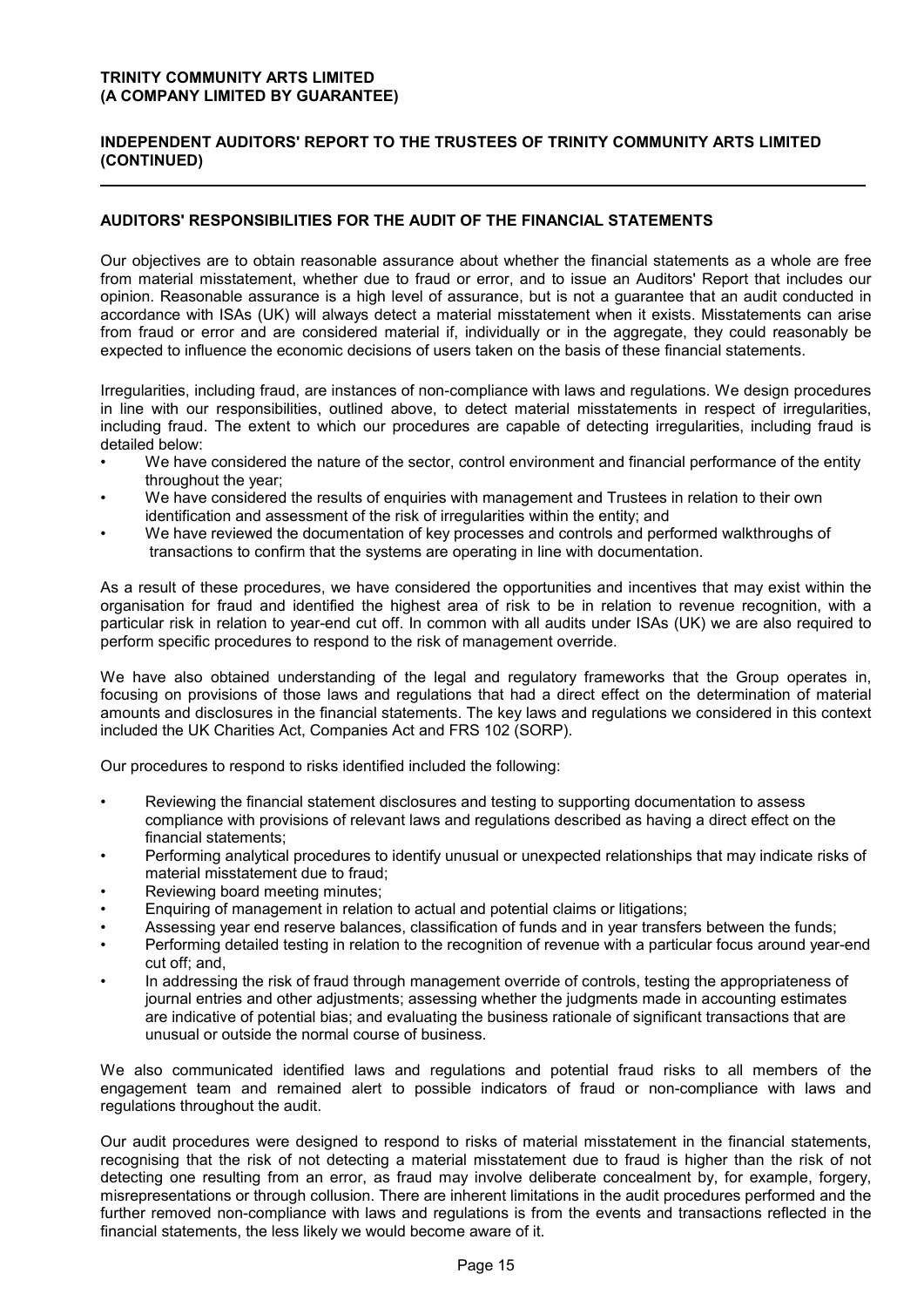### **INDEPENDENT AUDITORS' REPORT TO THE TRUSTEES OF TRINITY COMMUNITY ARTS LIMITED (CONTINUED)**

A further description of our responsibilities for the audit of the financial statements is located on the Financial Reporting Council's website at: www.frc.org.uk/auditorsresponsibilities. This description forms part of our Auditors' Report.

### **USE OF OUR REPORT**

This report is made solely to the Charity's trustees, as a body, in accordance with Chapter 3 of Part 16 of the Companies Act 2006, and to the charitable company's trustees, as a body, Part 4 of the Charities (Accounts and Reports) Regulations 2008. Our audit work has been undertaken so that we might state to the Charity's trustees those matters we are required to state to them in an Auditors' Report and for no other purpose. To the fullest extent permitted by law, we do not accept or assume responsibility to anyone other than the Charity and its trustees, as a body, for our audit work, for this report, or for the opinions we have formed.

**David Butler FCA DChA (Senior Statutory Auditor)** for and on behalf of **Bishop Fleming LLP** Chartered Accountants Statutory Auditors 10 Temple Back Bristol BS1 6FL

Date: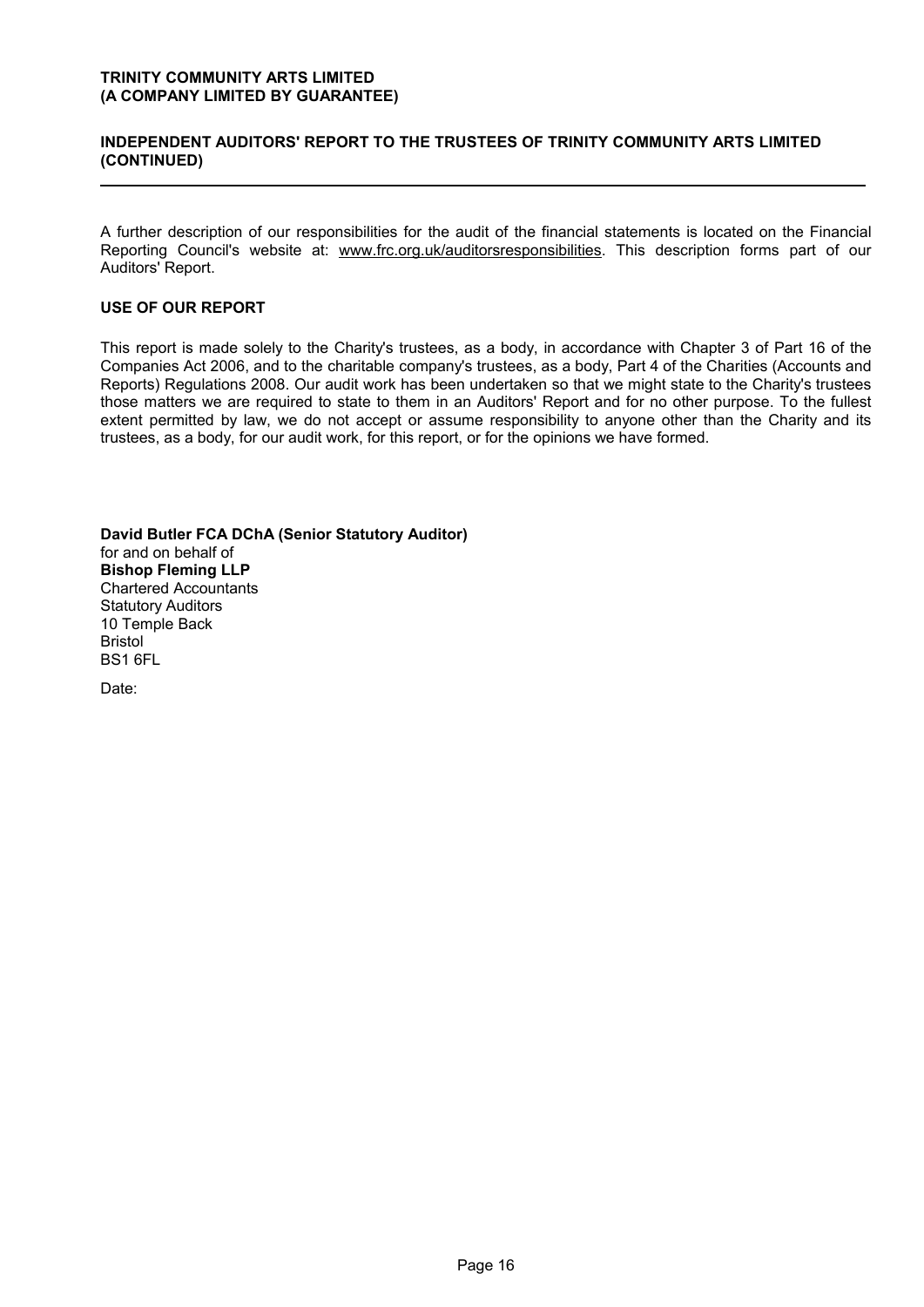### **CONSOLIDATED STATEMENT OF FINANCIAL ACTIVITIES (INCORPORATING INCOME AND EXPENDITURE ACCOUNT) FOR THE YEAR ENDED 31 MARCH 2021**

|                                    | <b>Note</b>    | <b>Unrestricted</b><br>funds<br>2021<br>£ | <b>Restricted</b><br>funds<br>2021<br>£ | <b>Total</b><br>funds<br>2021<br>£ | Total<br>funds<br>2020<br>£ |
|------------------------------------|----------------|-------------------------------------------|-----------------------------------------|------------------------------------|-----------------------------|
| <b>INCOME FROM:</b>                |                |                                           |                                         |                                    |                             |
| Donations and legacies             | 3              | 398,894                                   | 204,396                                 | 603,290                            | 293,174                     |
| Charitable activities              | $\overline{4}$ | 5,948                                     | 1,562                                   | 7,510                              | 65,489                      |
| Other trading activities           | 5              | 70,084                                    | 30                                      | 70,114                             | 594,176                     |
| Investments                        | 6              | 297                                       |                                         | 297                                | 444                         |
| Other income                       | $\overline{7}$ | 72,491                                    | 13,106                                  | 85,597                             |                             |
| <b>TOTAL INCOME</b>                |                | 547,714                                   | 219,094                                 | 766,808                            | 953,283                     |
| <b>EXPENDITURE ON:</b>             |                |                                           |                                         |                                    |                             |
| Raising funds                      | 8              | 104,541                                   |                                         | 104,541                            | 343,568                     |
| Charitable activities              | 9              | 428,963                                   | 241,654                                 | 670,617                            | 632,291                     |
| <b>TOTAL EXPENDITURE</b>           |                | 533,504                                   | 241,654                                 | 775,158                            | 975,859                     |
| <b>NET INCOME/(EXPENDITURE)</b>    |                | 14,210                                    | (22, 560)                               | (8, 350)                           | (22, 576)                   |
| Transfers between funds            | 19             | 63,318                                    | (63, 318)                               |                                    |                             |
| <b>NET MOVEMENT IN FUNDS</b>       |                | 77,528                                    | (85, 878)                               | (8, 350)                           | (22, 576)                   |
| <b>RECONCILIATION OF FUNDS:</b>    |                |                                           |                                         |                                    |                             |
| Total funds brought forward        |                | 195,976                                   | 148,390                                 | 344,366                            | 366,942                     |
| Net movement in funds              |                | 77,528                                    | (85, 878)                               | (8, 350)                           | (22, 576)                   |
| <b>TOTAL FUNDS CARRIED FORWARD</b> |                | 273,504                                   | 62,512                                  | 336,016                            | 344,366                     |

The Consolidated Statement of Financial Activities includes all gains and losses recognised in the year.

The notes on pages 21 to 41 form part of these financial statements.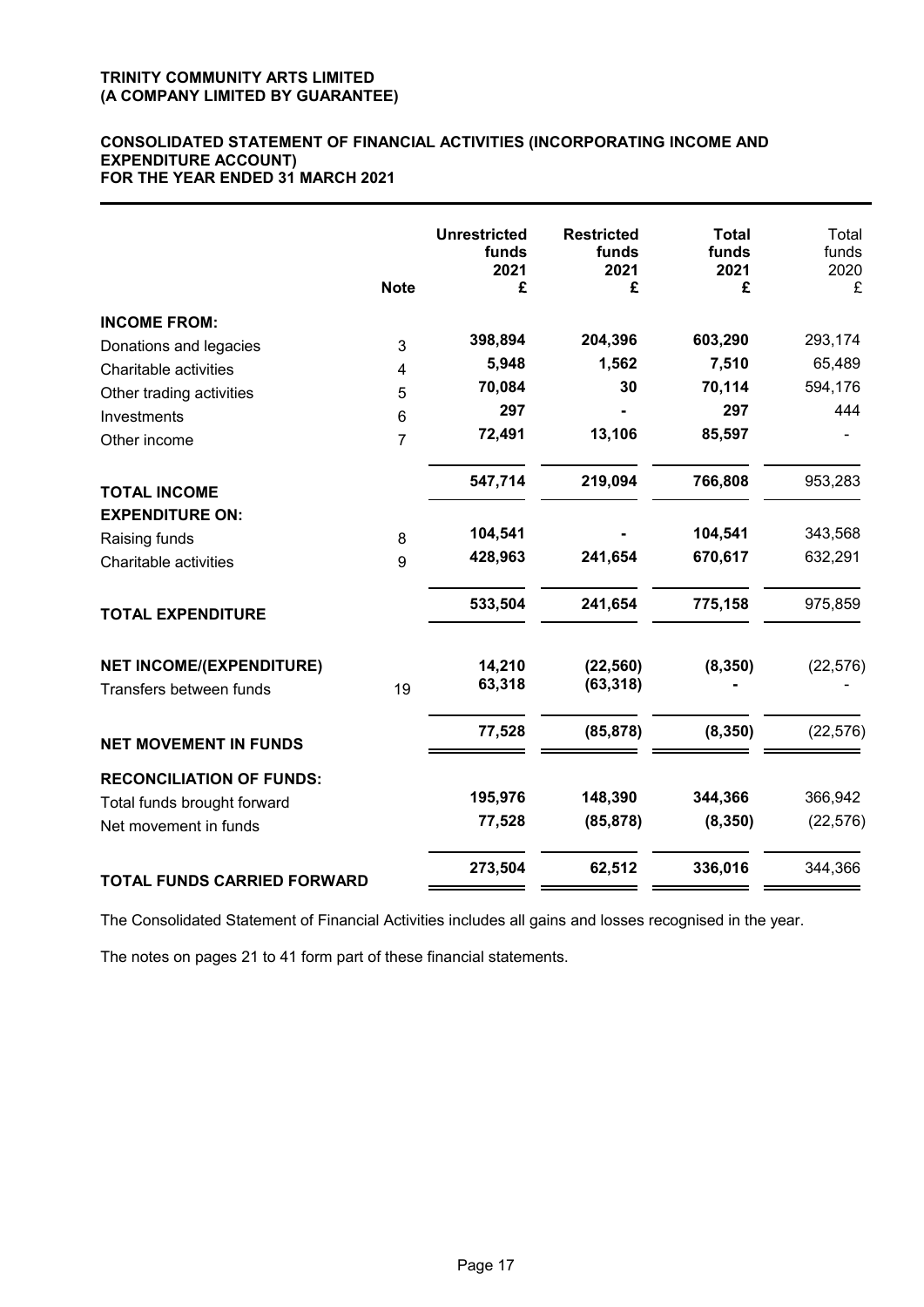#### **TRINITY COMMUNITY ARTS LIMITED (A COMPANY LIMITED BY GUARANTEE) REGISTERED NUMBER:04372577**

### **CONSOLIDATED STATEMENT OF FINANCIAL POSITION AS AT 31 MARCH 2021**

|                                                   | <b>Note</b> | 2021<br>£  | 2021<br>£ | 2020<br>£  | 2020<br>£ |
|---------------------------------------------------|-------------|------------|-----------|------------|-----------|
| <b>FIXED ASSETS</b>                               |             |            |           |            |           |
| <b>Tangible Fixed Assets</b>                      | 12          |            | 136,208   |            | 180,492   |
|                                                   |             |            | 136,208   |            | 180,492   |
| <b>CURRENT ASSETS</b>                             |             |            |           |            |           |
| <b>Stocks</b>                                     | 14          | 5,838      |           | 11,765     |           |
| <b>Debtors</b>                                    | 15          | 93,004     |           | 88,123     |           |
| Cash at bank and in hand                          |             | 287,149    |           | 249,885    |           |
|                                                   |             | 385,991    |           | 349,773    |           |
| Creditors: amounts falling due within one<br>year | 16          | (181, 317) |           | (180, 546) |           |
| <b>NET CURRENT ASSETS</b>                         |             |            | 204,674   |            | 169,227   |
| TOTAL ASSETS LESS CURRENT<br><b>LIABILITIES</b>   |             |            | 340,882   |            | 349,719   |
| Creditors: amounts falling due after more         | 17          |            |           |            |           |
| than one year                                     |             |            | (4, 866)  |            | (5, 353)  |
| <b>TOTAL NET ASSETS</b>                           |             |            | 336,016   |            | 344,366   |
| <b>CHARITY FUNDS</b>                              |             |            |           |            |           |
| <b>Restricted funds</b>                           | 19          |            | 62,512    |            | 148,390   |
| Designated funds                                  | 19          | 127,081    |           | 176,649    |           |
| General funds                                     | 19          | 146,423    |           | 19,327     |           |
| Total unrestricted funds                          | 19          |            | 273,504   |            | 195,976   |
| <b>TOTAL FUNDS</b>                                |             |            | 336,016   |            | 344,366   |

The Trustees acknowledge their responsibilities for complying with the requirements of the Act with respect to accounting records and preparation of financial statements.

The financial statements have been prepared in accordance with the provisions applicable to entities subject to the small companies regime.

The financial statements were approved and authorised for issue by the Trustees and signed on their behalf by:

**Mijanou Blech** Chair of Trustees

Date: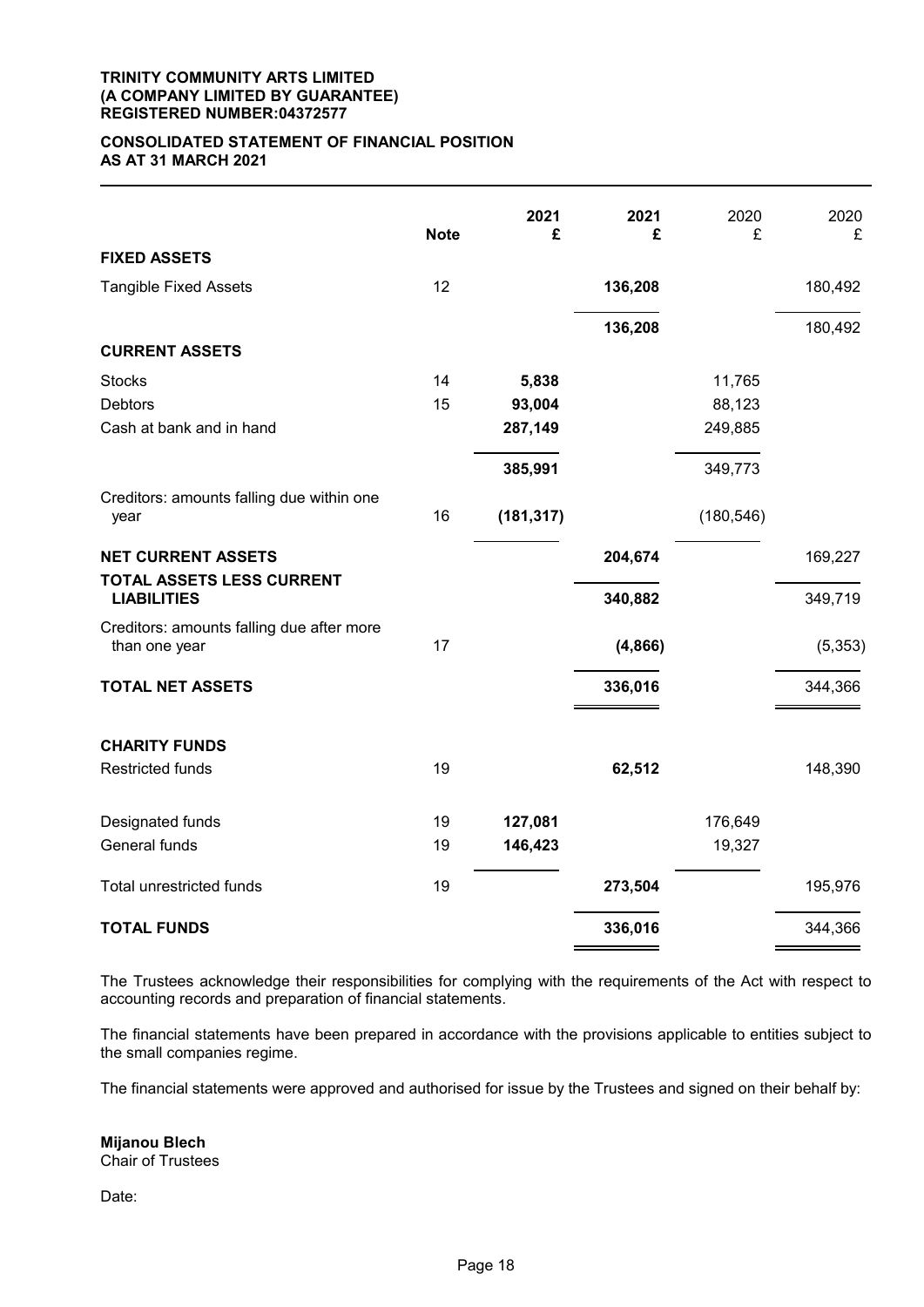#### **TRINITY COMMUNITY ARTS LIMITED (A COMPANY LIMITED BY GUARANTEE) REGISTERED NUMBER:04372577**

### **CHARITY STATEMENT OF FINANCIAL POSITION FOR THE YEAR ENDED 31 MARCH 2021**

|                                                   | <b>Note</b> |            | 2021<br>£ |           | 2020<br>£ |
|---------------------------------------------------|-------------|------------|-----------|-----------|-----------|
| <b>FIXED ASSETS</b>                               |             |            |           |           |           |
| Tangible assets                                   | 12          |            | 134,868   |           | 178,506   |
| Investments                                       | 13          |            | 1         |           | 1         |
|                                                   |             |            | 134,869   |           | 178,507   |
| <b>CURRENT ASSETS</b>                             |             |            |           |           |           |
| <b>Stocks</b>                                     | 14          | 708        |           | 765       |           |
| <b>Debtors</b>                                    | 15          | 124,396    |           | 55,693    |           |
| Cash at bank and in hand                          |             | 186,789    |           | 193,821   |           |
|                                                   |             | 311,893    |           | 250,279   |           |
| Creditors: amounts falling due within one<br>year | 16          | (113, 742) |           | (87, 416) |           |
| <b>NET CURRENT ASSETS</b>                         |             |            | 198,151   |           | 162,863   |
| TOTAL ASSETS LESS CURRENT<br><b>LIABILITIES</b>   |             |            | 333,020   |           | 341,370   |
| <b>TOTAL NET ASSETS</b>                           |             |            | 333,020   |           | 341,370   |
| <b>CHARITY FUNDS</b>                              |             |            |           |           |           |
| <b>Restricted funds</b>                           | 19          |            | 63,961    |           | 148,390   |
| Unrestricted funds                                | 19          |            | 269,059   |           | 192,980   |
| <b>TOTAL FUNDS</b>                                |             |            | 333,020   |           | 341,370   |

The Trustees acknowledge their responsibilities for complying with the requirements of the Act with respect to accounting records and preparation of financial statements.

The financial statements have been prepared in accordance with the provisions applicable to entities subject to the small companies regime.

The financial statements were approved and authorised for issue by the Trustees and signed on their behalf by:

**Dr Glyn Everett** Chair of Trustees

Date:

The notes on pages 21 to 41 form part of these financial statements.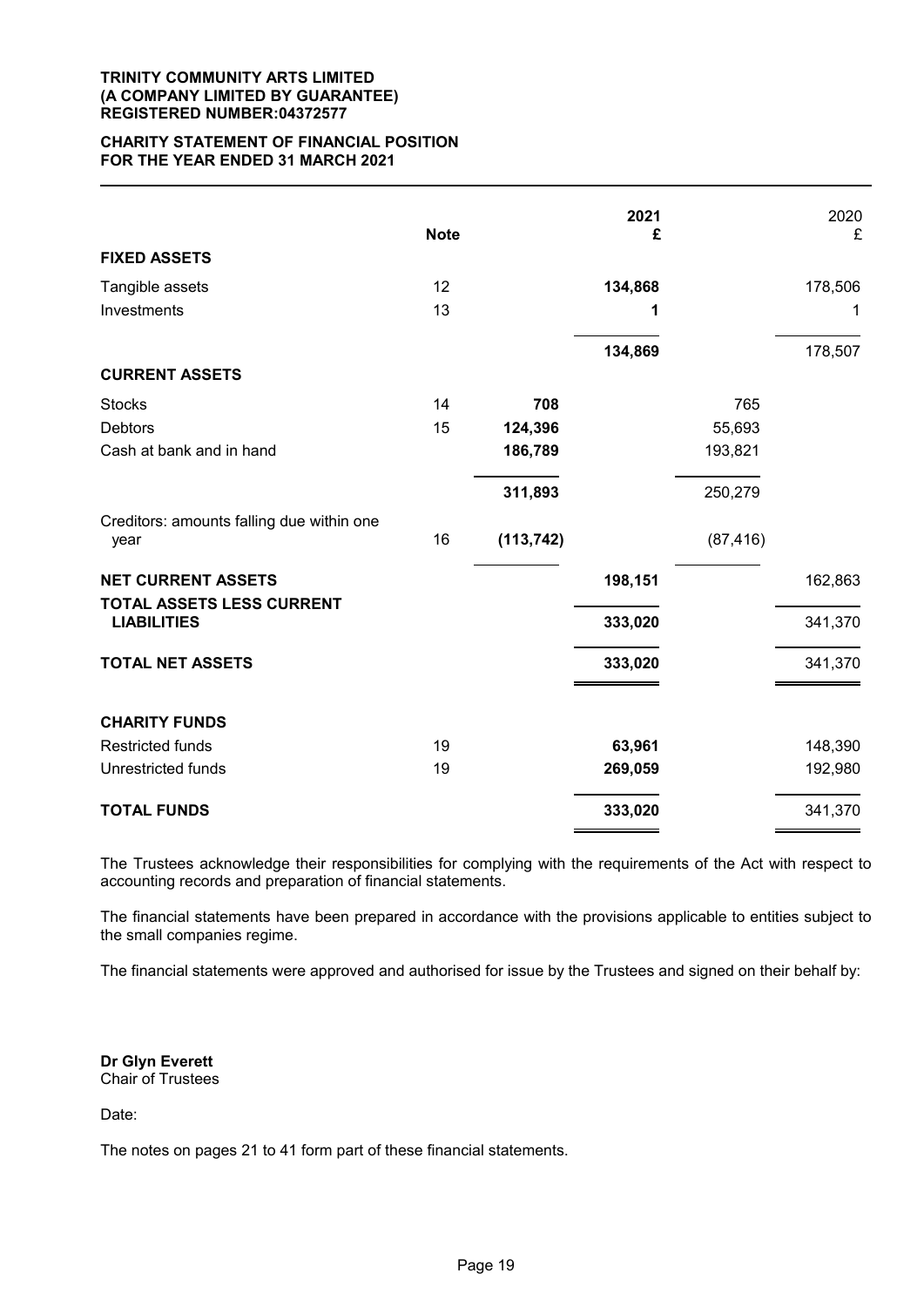### **CONSOLIDATED STATEMENT OF CASH FLOWS FOR THE YEAR ENDED 31 MARCH 2021**

|                                                        | 2021<br>£ | 2020<br>£ |
|--------------------------------------------------------|-----------|-----------|
| <b>CASH FLOWS FROM OPERATING ACTIVITIES</b>            |           |           |
| Net cash used in operating activities                  | (7, 103)  | 49,123    |
| <b>CASH FLOWS FROM INVESTING ACTIVITIES</b>            |           |           |
| Dividends, interests and rents from investments        | 297       | 444       |
| Purchase of tangible fixed assets                      | (5,930)   | (25, 785) |
| <b>NET CASH USED IN INVESTING ACTIVITIES</b>           | (5,633)   | (25, 341) |
| <b>CASH FLOWS FROM FINANCING ACTIVITIES</b>            |           |           |
| Cash inflows from new borrowing                        | 50,000    |           |
| NET CASH PROVIDED BY FINANCING ACTIVITIES              | 50,000    |           |
| CHANGE IN CASH AND CASH EQUIVALENTS IN THE YEAR        | 37,264    | 23,782    |
| Cash and cash equivalents at the beginning of the year | 249,885   | 226,103   |
| CASH AND CASH EQUIVALENTS AT THE END OF THE YEAR       | 287,149   | 249,885   |

The notes on pages 21 to 41 form part of these financial statements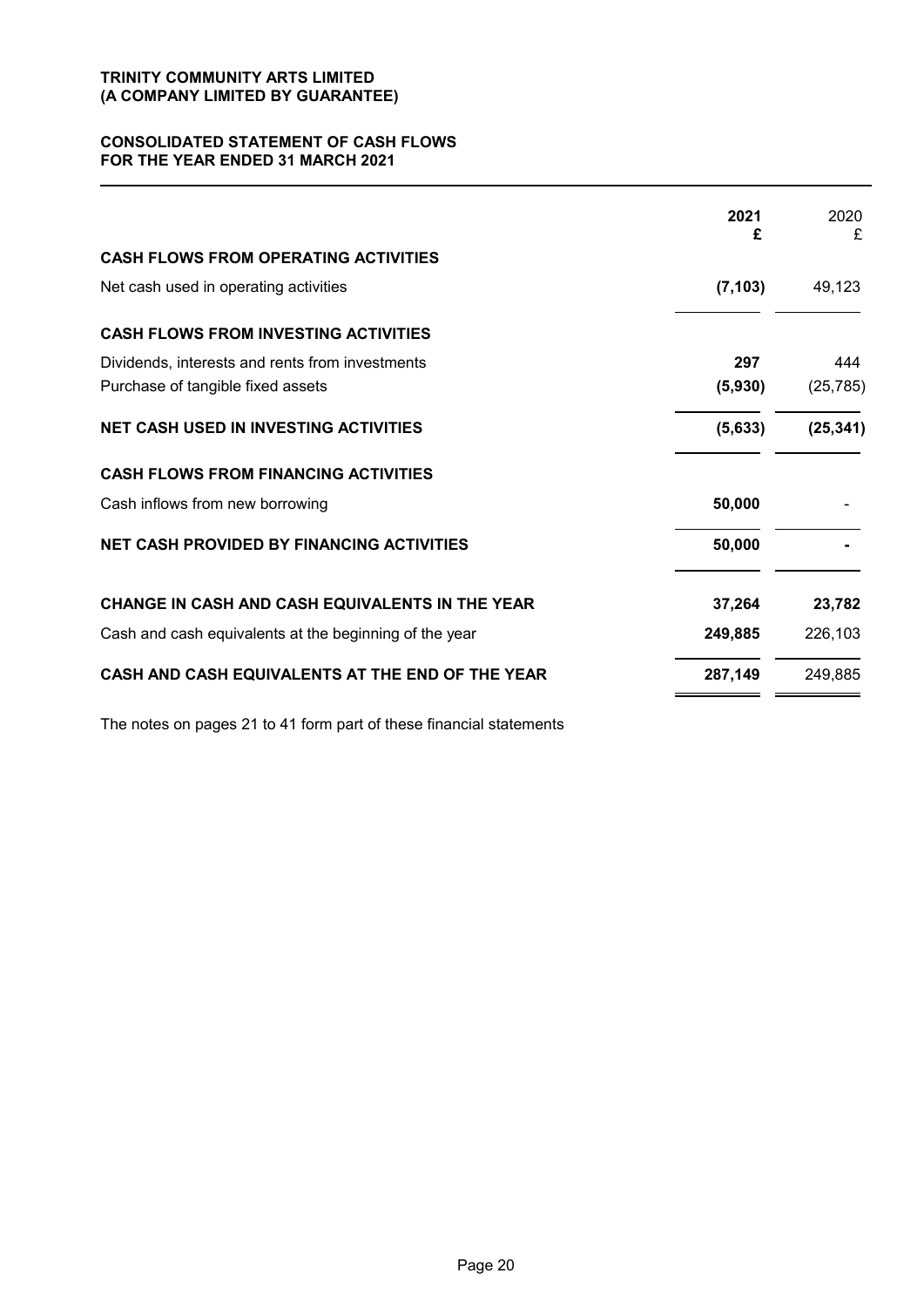### **1. GENERAL INFORMATION**

Trinity Community Arts Limited is a company limited by guarantee and a charity registered at the Charity Commission in England and Wales. The principal address is The Trinity Centre, Trinity Road, Bristol, BS2 0NW.

#### **2. ACCOUNTING POLICIES**

#### **2.1 BASIS OF PREPARATION OF FINANCIAL STATEMENTS**

The financial statements have been prepared in accordance with the Charities SORP (FRS 102) - Accounting and Reporting by Charities: Statement of Recommended Practice applicable to charities preparing their accounts in accordance with the Financial Reporting Standard applicable in the UK and Republic of Ireland (FRS 102) (effective 1 January 2019), the Financial Reporting Standard applicable in the UK and Republic of Ireland (FRS 102) and the Companies Act 2006.

Trinity Community Arts Limited meets the definition of a public benefit entity under FRS 102. Assets and liabilities are initially recognised at historical cost or transaction value unless otherwise stated in the relevant accounting policy.

The Consolidated Statement of Financial Activities (SOFA) and Consolidated Statement of Financial Position consolidate the financial statements of the Charity and its subsidiary undertaking. The results of the subsidiary are consolidated on a line by line basis.

The Charity has taken advantage of the exemption allowed under section 408 of the Companies Act 2006 and has not presented its own Statement of Financial Activities in these financial statements.

The charity's functional and presentational currency is the pound sterling.

### **2.2 GOING CONCERN**

The Trustees have reviewed the circumstances of the Charity and Group. They are confident of receiving a further tranche of the Covid Recovery Fund. They believe adequate resources will be available to fund the activities of the Charity and Group for the foreseeable future. The Trustees are of the view that the Charity and Group are going concerns on this basis.

The Trustees' assumptions and outlook assume that Covid-19 causes no material unanticipated changes to the business model. The financial statements do not reflect the adjustments that would be necessary should the ability of the Charity and Group to carry out its charitable and trading activities be jeopardised due to a material issue with funding required in order to provide services to their beneficiaries and customers. The Trustees acknowledge that the Charity and Group are subject to ongoing uncertainty upon future funding and the Government reversing its view that the lifting of restrictions was irreversible.

However, the Trustees believe that under all reasonable assumption of the future, the Charity and Group have sufficient funds to continue to operate and meet their liabilities as they fall due.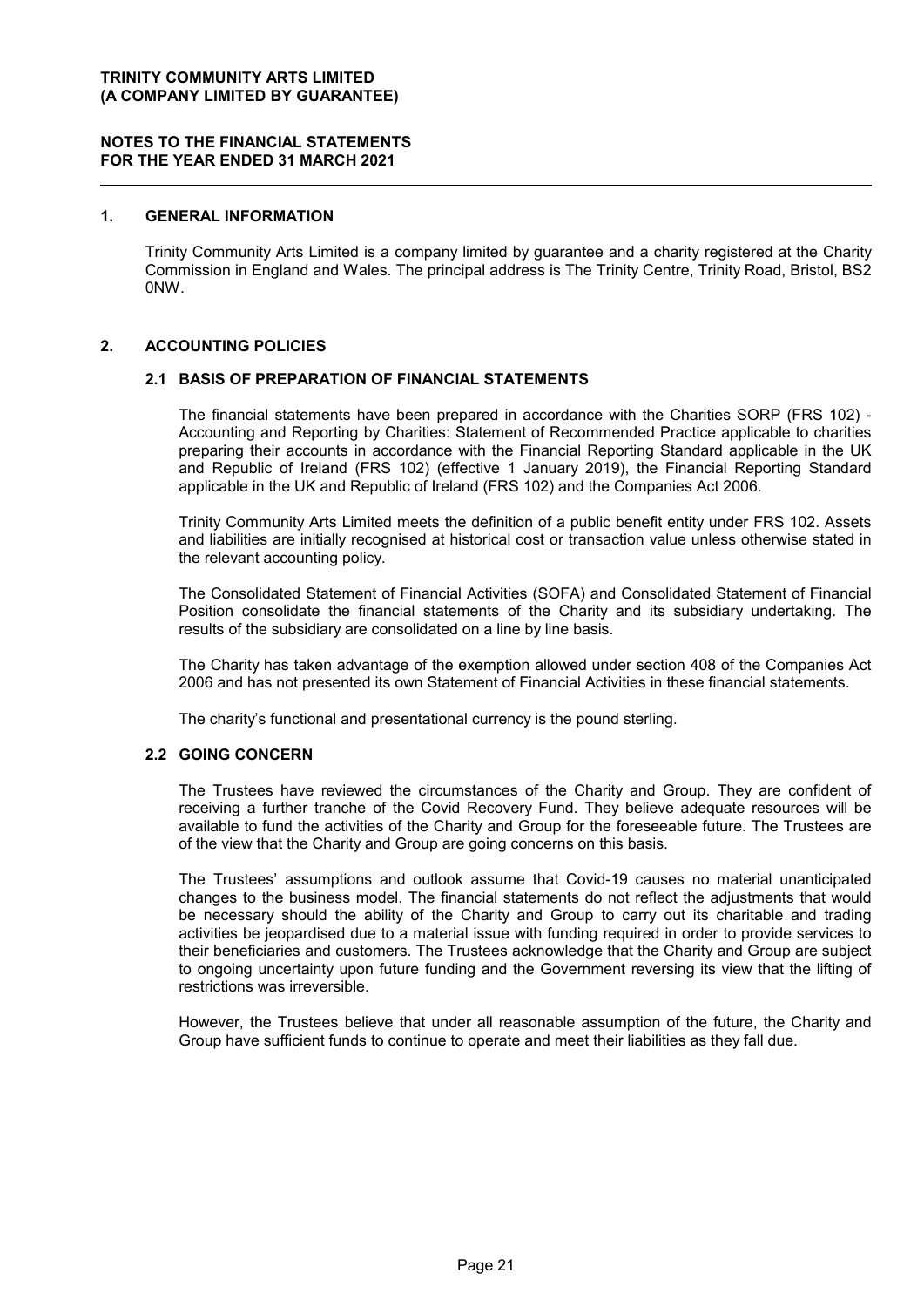### **NOTES TO THE FINANCIAL STATEMENTS FOR THE YEAR ENDED 31 MARCH 2021**

### **2. ACCOUNTING POLICIES (continued)**

#### **2.3 INCOME**

All income is recognised once the Charity has entitlement to the income, it is probable that the income will be received and the amount of income receivable can be measured reliably.

Grants are included in the Consolidated Statement of Financial Activities on a receivable basis. The balance of income received for specific purposes but not expended during the period is shown in the relevant funds on the Statement of Financial Position. Where income is received in advance of entitlement of receipt, its recognition is deferred and included in creditors as deferred income. Where entitlement occurs before income is received, the income is accrued.

Other income is recognised in the period in which it is receivable and to the extent the goods have been provided or on completion of the service.

#### **2.4 EXPENDITURE**

Expenditure is recognised once there is a legal or constructive obligation to transfer economic benefit to a third party, it is probable that a transfer of economic benefits will be required in settlement and the amount of the obligation can be measured reliably.

Expenditure on raising funds includes all expenditure incurred by the Group to raise funds for its charitable purposes and includes costs of all fundraising activities events and non-charitable trading.

Expenditure on charitable activities is incurred on directly undertaking the activities which further the Group's objectives, as well as any associated support costs.

All expenditure is inclusive of irrecoverable VAT.

#### **2.5 INTEREST RECEIVABLE**

Interest on funds held on deposit is included when receivable and the amount can be measured reliably by the Group; this is normally upon notification of the interest paid or payable by the institution with whom the funds are deposited.

### **2.6 TANGIBLE FIXED ASSETS AND DEPRECIATION**

Tangible fixed assets costing £1,000 or more are capitalised and recognised when future economic benefits are probable and the cost or value of the asset can be measured reliably.

Tangible fixed assets are initially recognised at cost. After recognition, under the cost model, tangible fixed assets are measured at cost less accumulated depreciation and any accumulated impairment losses. All costs incurred to bring a tangible fixed asset into its intended working condition should be included in the measurement of cost.

Depreciation is charged so as to allocate the cost of tangible fixed assets less their residual value over their estimated useful lives, using the straight-line method.

Depreciation is provided on the following basis:

| $\blacksquare$           | 10% straight line |
|--------------------------|-------------------|
|                          |                   |
| $\overline{\phantom{0}}$ | 20% straight line |
| $\blacksquare$           | 20% straight line |
|                          |                   |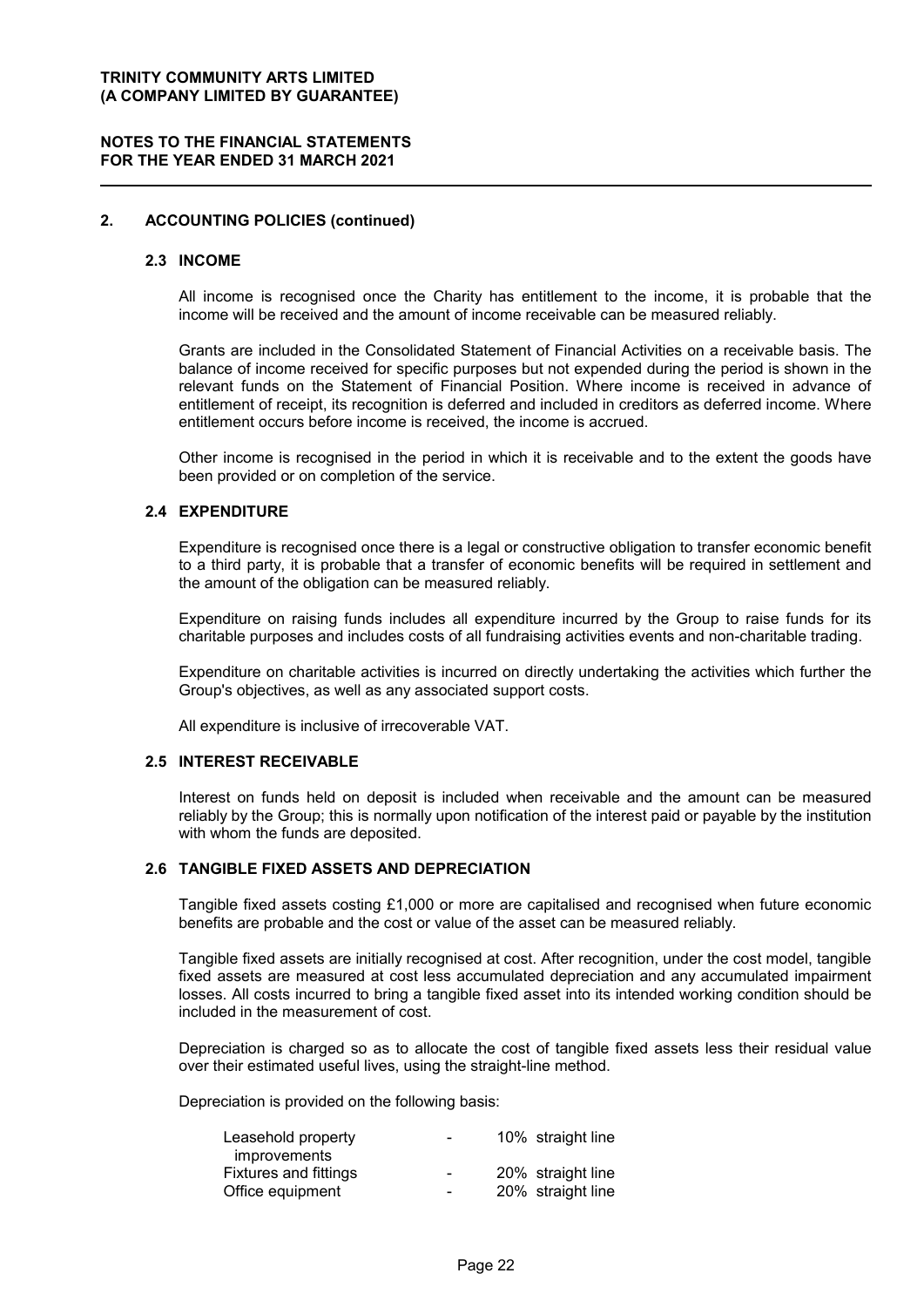### **NOTES TO THE FINANCIAL STATEMENTS FOR THE YEAR ENDED 31 MARCH 2021**

### **2. ACCOUNTING POLICIES (continued)**

#### **2.7 INVESTMENTS**

Fixed asset investments are a form of financial instrument and are initially recognised at their transaction cost and subsequently measured at fair value at the Statement of Financial Position date, unless the value cannot be measured reliably in which case it is measured at cost less impairment. Investment gains and losses, whether realised or unrealised, are combined and presented as 'Gains/(Losses) on investments' in the Consolidated Statement of Financial Activities.

### **2.8 STOCKS**

Stocks are valued at the lower of cost and net realisable value after making due allowance for obsolete and slow-moving stocks.

### **2.9 DEBTORS**

Trade and other debtors are recognised at the settlement amount after any trade discount offered. Prepayments are valued at the amount prepaid net of any trade discounts due.

#### **2.10 CASH AT BANK AND IN HAND**

Cash at bank and in hand includes cash and short-term highly liquid investments with a short maturity of three months or less from the date of acquisition or opening of the deposit or similar account.

### **2.11 LIABILITIES AND PROVISIONS**

Liabilities are recognised when there is an obligation at the Statement of Financial Position date as a result of a past event, it is probable that a transfer of economic benefit will be required in settlement, and the amount of the settlement can be estimated reliably.

Liabilities are recognised at the amount that the Charity anticipates it will pay to settle the debt or the amount it has received as advanced payments for the goods or services it must provide.

#### **2.12 FINANCIAL INSTRUMENTS**

The Group only has financial assets and financial liabilities of a kind that qualify as basic financial instruments. Basic financial instruments are initially recognised at transaction value and subsequently measured at their settlement value with the exception of bank loans which are subsequently measured at amortised cost using the effective interest method.

#### **2.13 PENSIONS**

The Group operates a defined contribution pension scheme and the pension charge represents the amounts payable by the Group to the fund in respect of the year.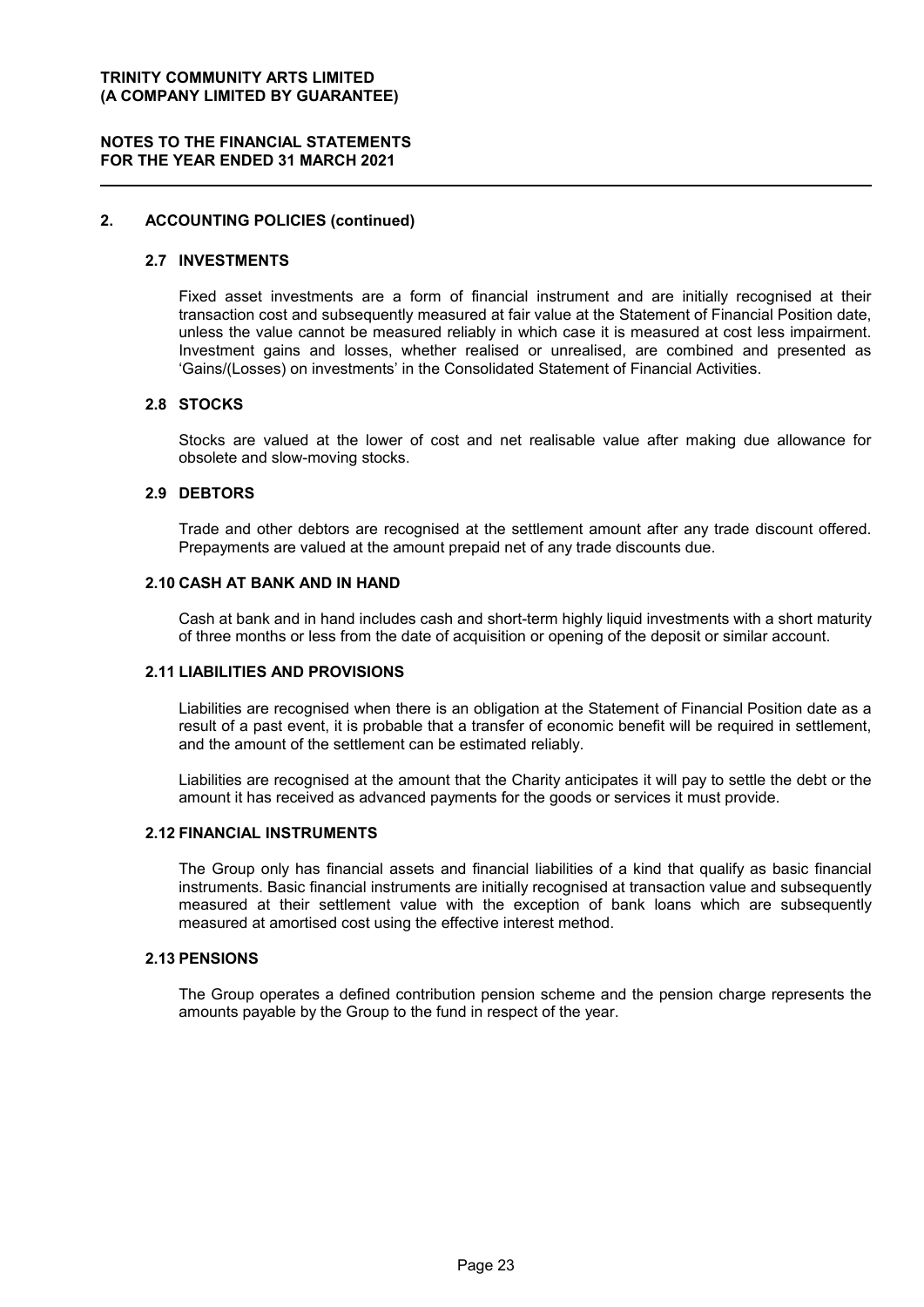### **NOTES TO THE FINANCIAL STATEMENTS FOR THE YEAR ENDED 31 MARCH 2021**

### **2. ACCOUNTING POLICIES (continued)**

### **2.14 FUND ACCOUNTING**

General funds are unrestricted funds which are available for use at the discretion of the Trustees in furtherance of the general objectives of the Group and which have not been designated for other purposes.

Designated funds comprise unrestricted funds that have been set aside by the Trustees for particular purposes. The aim and use of each designated fund is set out in the notes to the financial statements.

Restricted funds are funds which are to be used in accordance with specific restrictions imposed by donors or which have been raised by the Group for particular purposes. The costs of raising and administering such funds are charged against the specific fund. The aim and use of each restricted fund is set out in the notes to the financial statements.

Investment income, gains and losses are allocated to the appropriate fund.

### **3. INCOME FROM DONATIONS AND LEGACIES**

|                                  | <b>Unrestricted</b><br>funds<br>2021<br>£ | <b>Restricted</b><br>funds<br>2021<br>£ | <b>Total</b><br>funds<br>2021<br>£ | Total<br>funds<br>2020<br>£ |
|----------------------------------|-------------------------------------------|-----------------------------------------|------------------------------------|-----------------------------|
| <b>GRANTS</b>                    |                                           |                                         |                                    |                             |
| <b>Cultural Recovery Funding</b> | 296,427                                   |                                         | 296,427                            |                             |
| Arts Council                     |                                           | 41,032                                  | 41,032                             |                             |
| Power to Change                  | 28,667                                    | 37,000                                  | 65,667                             |                             |
| <b>SUBTOTAL</b>                  | 325,094                                   | 78,032                                  | 403,126                            |                             |
| Donations                        | 1,057                                     | 950                                     | 2,007                              | 9,734                       |
| <b>Other Grants</b>              | 72,743                                    | 125,414                                 | 198,157                            | 283,440                     |
| <b>SUBTOTAL</b>                  | 73,800                                    | 126,364                                 | 200,164                            | 293,174                     |
| <b>TOTAL 2021</b>                | 398,894                                   | 204,396                                 | 603,290                            | 293,174                     |
| <b>TOTAL 2020</b>                | 32,360                                    | 260,814                                 | 293,174                            |                             |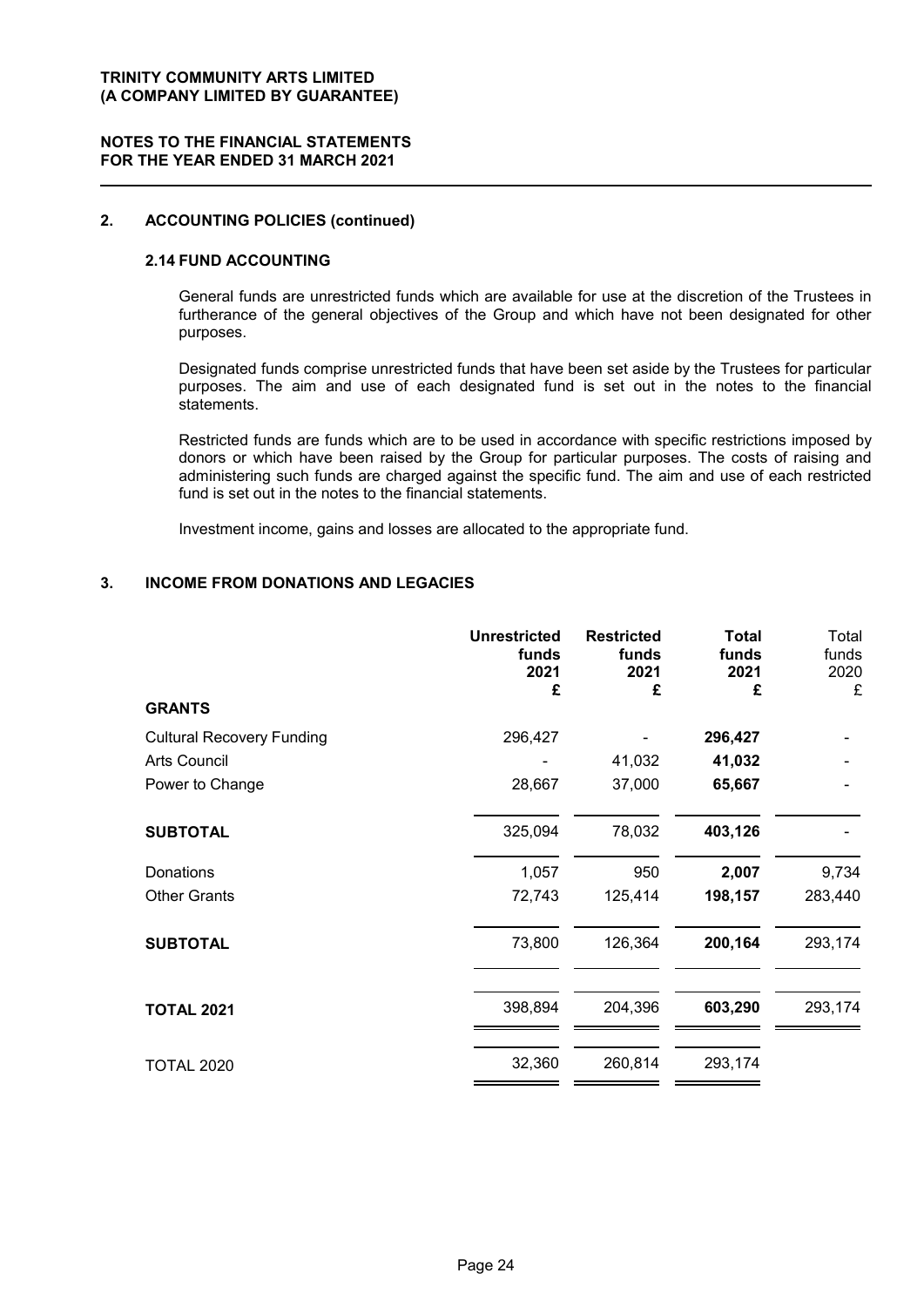## **4. INCOME FROM CHARITABLE ACTIVITIES**

|                   | <b>Unrestricted</b><br>funds<br>2021<br>£ | <b>Restricted</b><br>funds<br>2021<br>£ | <b>Total</b><br>funds<br>2021<br>£ | Total<br>funds<br>2020<br>£ |
|-------------------|-------------------------------------------|-----------------------------------------|------------------------------------|-----------------------------|
| Training          |                                           | 1,178                                   | 1,178                              | 11,276                      |
| Room hire         | 5,948                                     | 384                                     | 6,332                              | 45,963                      |
| Service contracts | $\overline{\phantom{0}}$                  | ۰                                       | $\blacksquare$                     | 8,250                       |
| <b>TOTAL 2021</b> | 5,948                                     | 1,562                                   | 7,510                              | 65,489                      |

### **5. INCOME FROM OTHER TRADING ACTIVITIES**

### **Income from fundraising events**

|                                              | <b>Unrestricted</b><br>funds<br>2021<br>£ | <b>Restricted</b><br>funds<br>2021<br>£ | <b>Total</b><br>funds<br>2021<br>£ | Total<br>funds<br>2020<br>£ |
|----------------------------------------------|-------------------------------------------|-----------------------------------------|------------------------------------|-----------------------------|
| Events                                       | 20,840                                    | ۰                                       | 20,840                             | 29,057                      |
| Miscellaneous income                         | 969                                       | 30                                      | 999                                | 9,006                       |
| <b>Trinity Community Enterprises Limited</b> | 48,275                                    | ۰                                       | 48,275                             | 556,113                     |
| <b>TOTAL 2021</b>                            | 70,084                                    | 30                                      | 70,114                             | 594,176                     |

### **6. INVESTMENT INCOME**

|                   | <b>Unrestricted</b> | <b>Total</b> | Total |
|-------------------|---------------------|--------------|-------|
|                   | funds               | funds        | funds |
|                   | 2021                | 2021         | 2020  |
|                   | £                   | £            | £     |
| Investment income | 297                 | 297          | 444   |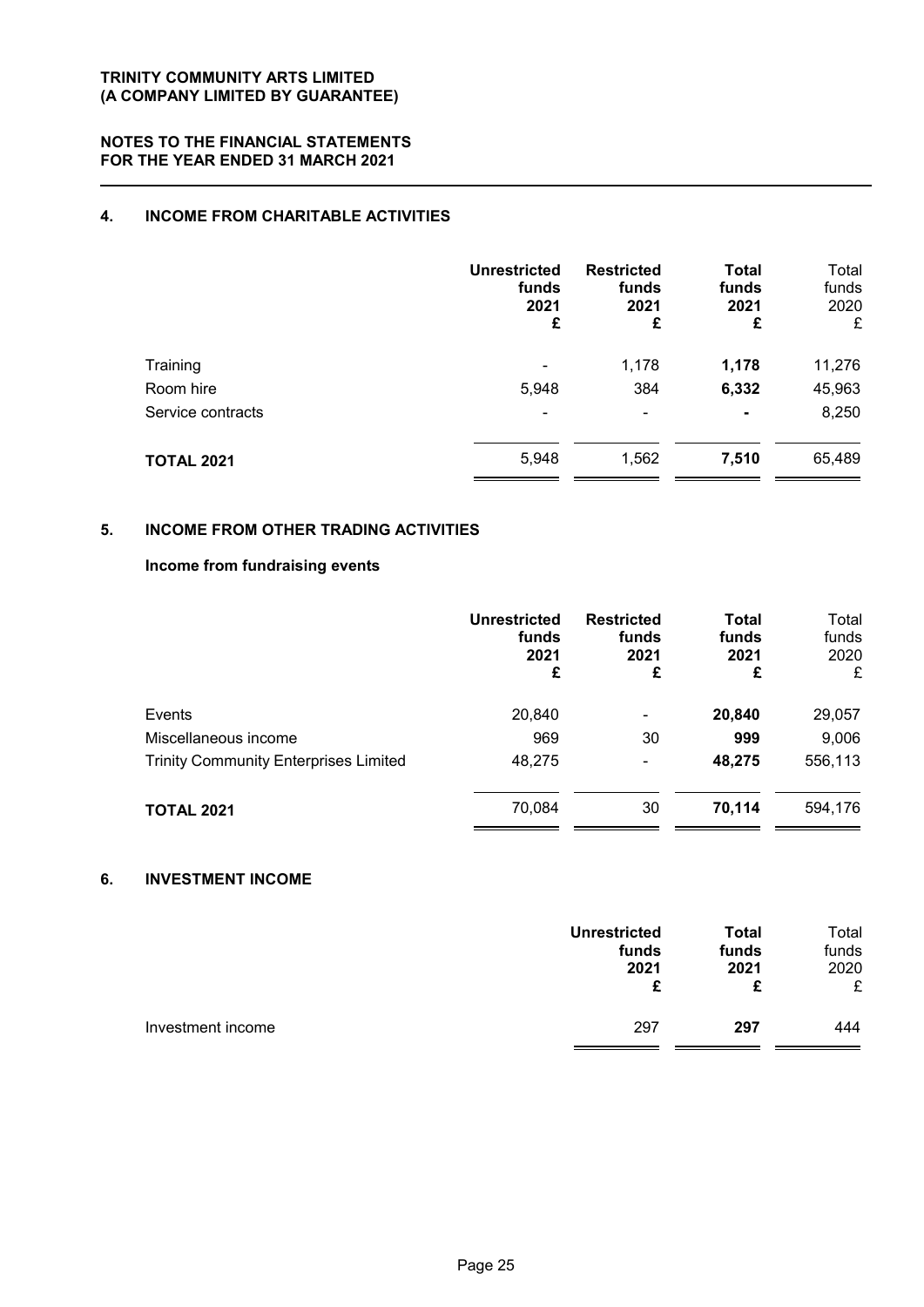### **NOTES TO THE FINANCIAL STATEMENTS FOR THE YEAR ENDED 31 MARCH 2021**

### **7. OTHER INCOMING RESOURCES**

|                              | <b>Unrestricted</b><br>funds<br>2021 | <b>Restricted</b><br>funds<br>2021 | Total<br>funds<br>2021 | Total<br>funds<br>2020<br>£ |
|------------------------------|--------------------------------------|------------------------------------|------------------------|-----------------------------|
| Government grants receivable | 72.491                               | 13,106                             | 85.597                 | $\blacksquare$              |

Government grants receivable relate to the Coronavirus Job Retention Scheme (CJRS), through which the group has received compensation for part of the wages, associated national insurance contributions and employer pension contributions of employees who have been placed on furlough. There are no unfulfilled conditions or other contingencies relating to the grant.

### **8. EXPENDITURE ON RAISING FUNDS**

### **FUNDRAISING TRADING EXPENSES**

|                      | <b>Unrestricted</b><br>funds<br>2021<br>£ | <b>Total</b><br>funds<br>2021<br>£ | Total<br>funds<br>2020<br>£ |
|----------------------|-------------------------------------------|------------------------------------|-----------------------------|
| Fundraising expenses | 23,101                                    | 23,101                             | 24,183                      |
| <b>TOTAL 2020</b>    | 24,183                                    | 24,183                             |                             |

### **OTHER TRADING EXPENSES**

|                         | <b>Unrestricted</b><br>funds<br>2021<br>£ | <b>Total</b><br>funds<br>2021<br>£ | Total<br>funds<br>2020<br>£ |
|-------------------------|-------------------------------------------|------------------------------------|-----------------------------|
| Bar costs               | 14,063                                    | 14,063                             | 202,303                     |
| Administration expenses | 12,786                                    | 12,786                             | 33,383                      |
| Fundraising staff costs | 53,944                                    | 53,944                             | 83,052                      |
| Depreciation            | 647                                       | 647                                | 647                         |
|                         | 81,440                                    | 81,440                             | 319,385                     |
| <b>TOTAL 2020</b>       | 319,385                                   | 319,385                            |                             |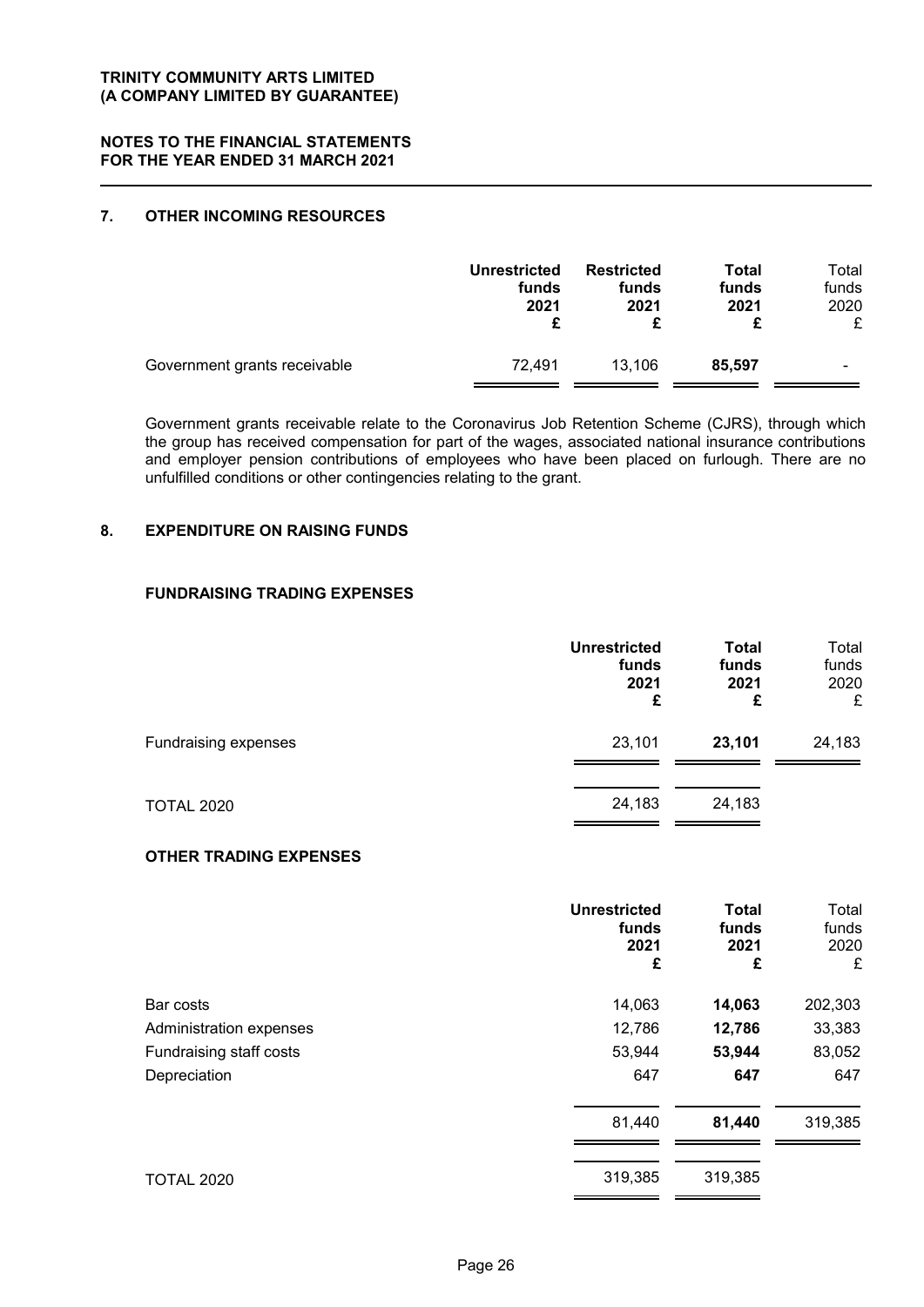### **9. ANALYSIS OF EXPENDITURE**

|                   | <b>Activities</b><br>undertaken<br>directly<br>2021<br>£ | <b>Support</b><br>costs<br>2021<br>£ | Total<br>funds<br>2021<br>£ | Total<br>funds<br>2020<br>£ |
|-------------------|----------------------------------------------------------|--------------------------------------|-----------------------------|-----------------------------|
| Total expenditure | 231,709                                                  | 438,908                              | 670,617                     | 632,291                     |
| <b>TOTAL 2020</b> | 191,185                                                  | 441,106                              | 632,291                     |                             |

### **ANALYSIS OF DIRECT COSTS**

|                       | <b>Total</b><br>funds<br>2021<br>£ | Total<br>funds<br>2020<br>£ |
|-----------------------|------------------------------------|-----------------------------|
| Staff costs           | 108,533                            | 91,322                      |
| Repairs and renewals  | 24,231                             | 23,744                      |
| <b>Subcontractors</b> | 91,639                             | 71,111                      |
| Professional fees     | 7,306                              | 5,008                       |
|                       | 231,709                            | 191,185                     |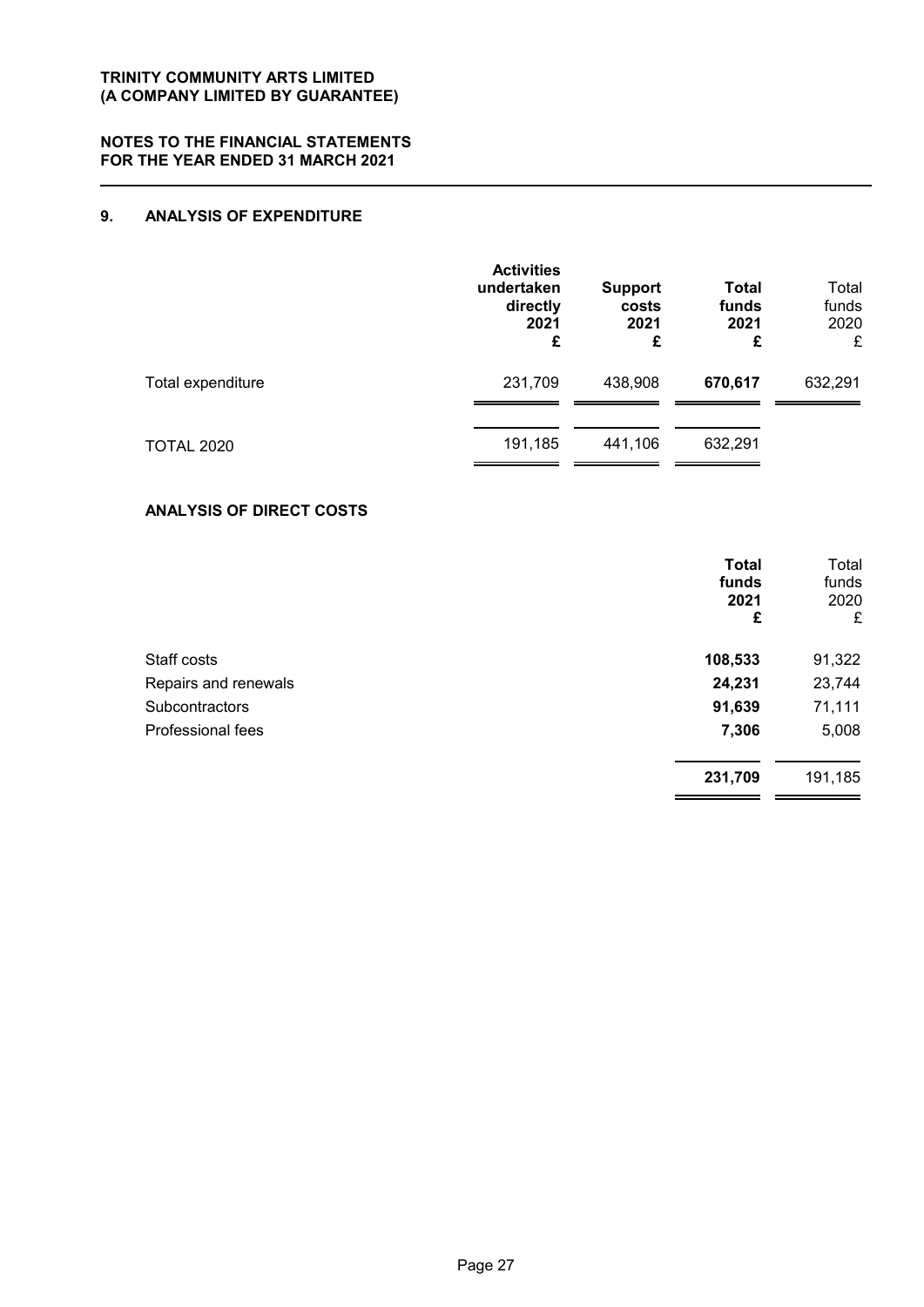### **NOTES TO THE FINANCIAL STATEMENTS FOR THE YEAR ENDED 31 MARCH 2021**

## **9. ANALYSIS OF EXPENDITURE (CONTINUED)**

### **ANALYSIS OF SUPPORT COSTS**

|                            | <b>Total</b><br>funds<br>2021<br>£ | Total<br>funds<br>2020<br>£ |
|----------------------------|------------------------------------|-----------------------------|
| Staff costs                | 286,860                            | 236,536                     |
| Depreciation               | 49,568                             | 62,419                      |
| Repairs and renewals       | 18,550                             | 18,139                      |
| Subcontractors             | 11,422                             | 17,167                      |
| Computer maintenance       | 15,426                             | 15,958                      |
| Equipment rental           | 7,533                              | 6,285                       |
| Unreclaimable VAT          | 12,209                             |                             |
| Insurance                  | 12,537                             | 11,205                      |
| Bank charges               | 691                                | 964                         |
| Travel expenses            | 176                                | 1,394                       |
| Licences                   | 1,595                              | 5,199                       |
| <b>Adminstration costs</b> | 2,434                              | 5,340                       |
| Cleaning costs             | 5,062                              | 21,564                      |
| Waste management           | 3,200                              | 6,773                       |
| Accountancy costs          | 9,175                              | 9,008                       |
| Electricity                | 1,986                              | 12,504                      |
| Rates                      | (1, 102)                           | 7,140                       |
| Gas                        | 1,586                              | 3,511                       |
|                            | 438,908                            | 441,106                     |

### **10. STAFF COSTS**

|                                                         | Group<br>2021<br>£ | Group<br>2020<br>£ | Charity<br>2021<br>£ | Charity<br>2020<br>£ |
|---------------------------------------------------------|--------------------|--------------------|----------------------|----------------------|
| Wages and salaries                                      | 403,877            | 375,821            | 352,917              | 296,952              |
| Social security costs                                   | 24,510             | 17.407             | 23,145               | 14,887               |
| Contribution to defined contribution pension<br>schemes | 20,950             | 17,682             | 19.331               | 16,019               |
|                                                         | 449,337            | 410,910            | 395,393              | 327,858              |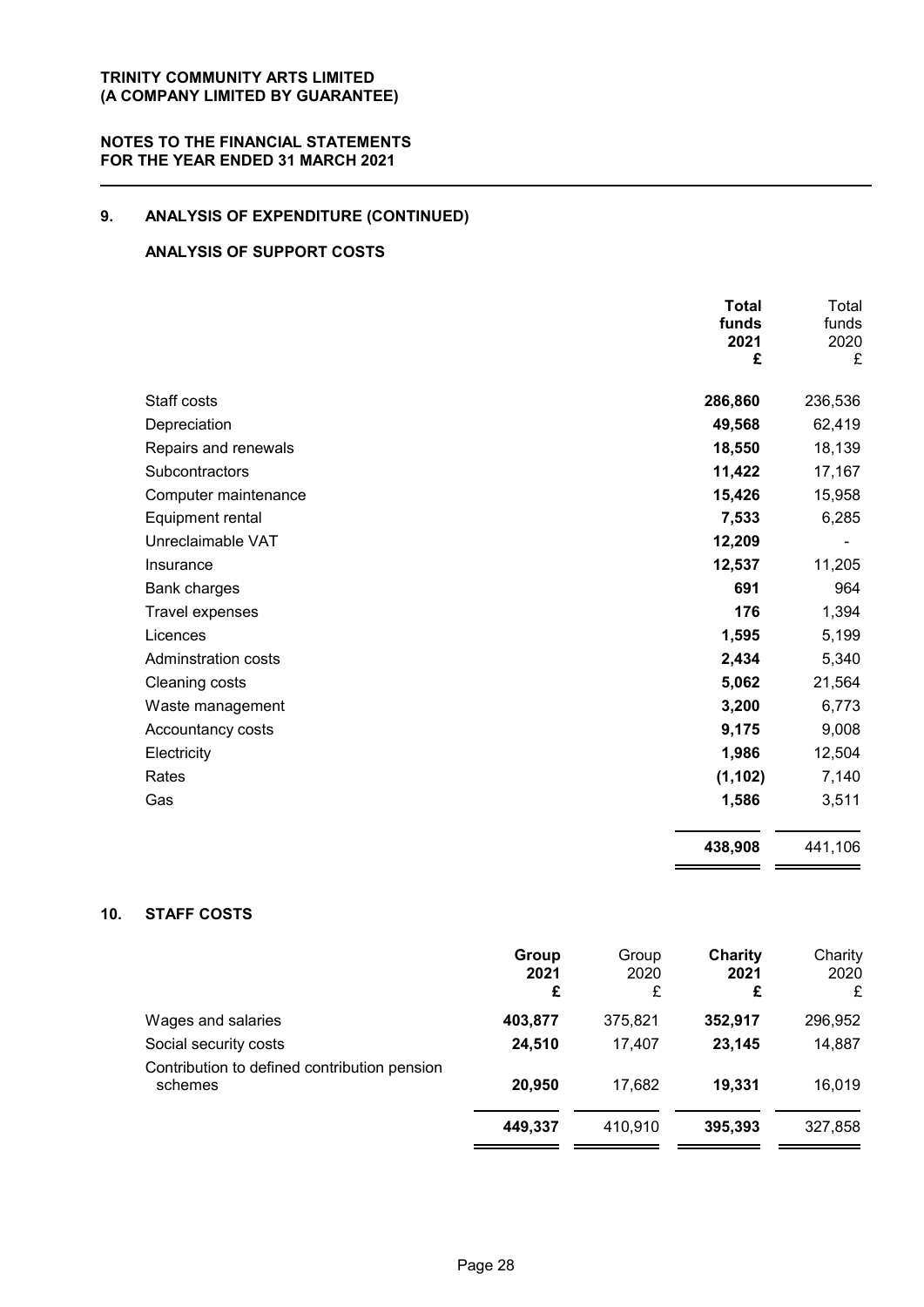### **NOTES TO THE FINANCIAL STATEMENTS FOR THE YEAR ENDED 31 MARCH 2021**

### **10. STAFF COSTS (CONTINUED)**

The average number of persons employed by the Charity during the year was as follows:

|                  | Group | Group | Charity | Charity |
|------------------|-------|-------|---------|---------|
|                  | 2021  | 2020  | 2021    | 2020    |
|                  | No.   | No.   | No.     | No.     |
| <b>Employees</b> | 37    | 44    | 29      | 25      |

No employee received remuneration amounting to more than £60,000 in either year.

The senior management team remuneration (including employers' national insurance contributions and employers' pension contributions) amounted to £136,249 in the year (2020: £104,242). There were 5 members of staff in the senior management team in 2021 (2020: 4).

### **11. TRUSTEES' REMUNERATION AND EXPENSES**

During the year, no Trustees received any remuneration or other benefits (2020 - £NIL).

During the year ended 31 March 2021, no Trustee expenses have been incurred (2020 - £NIL).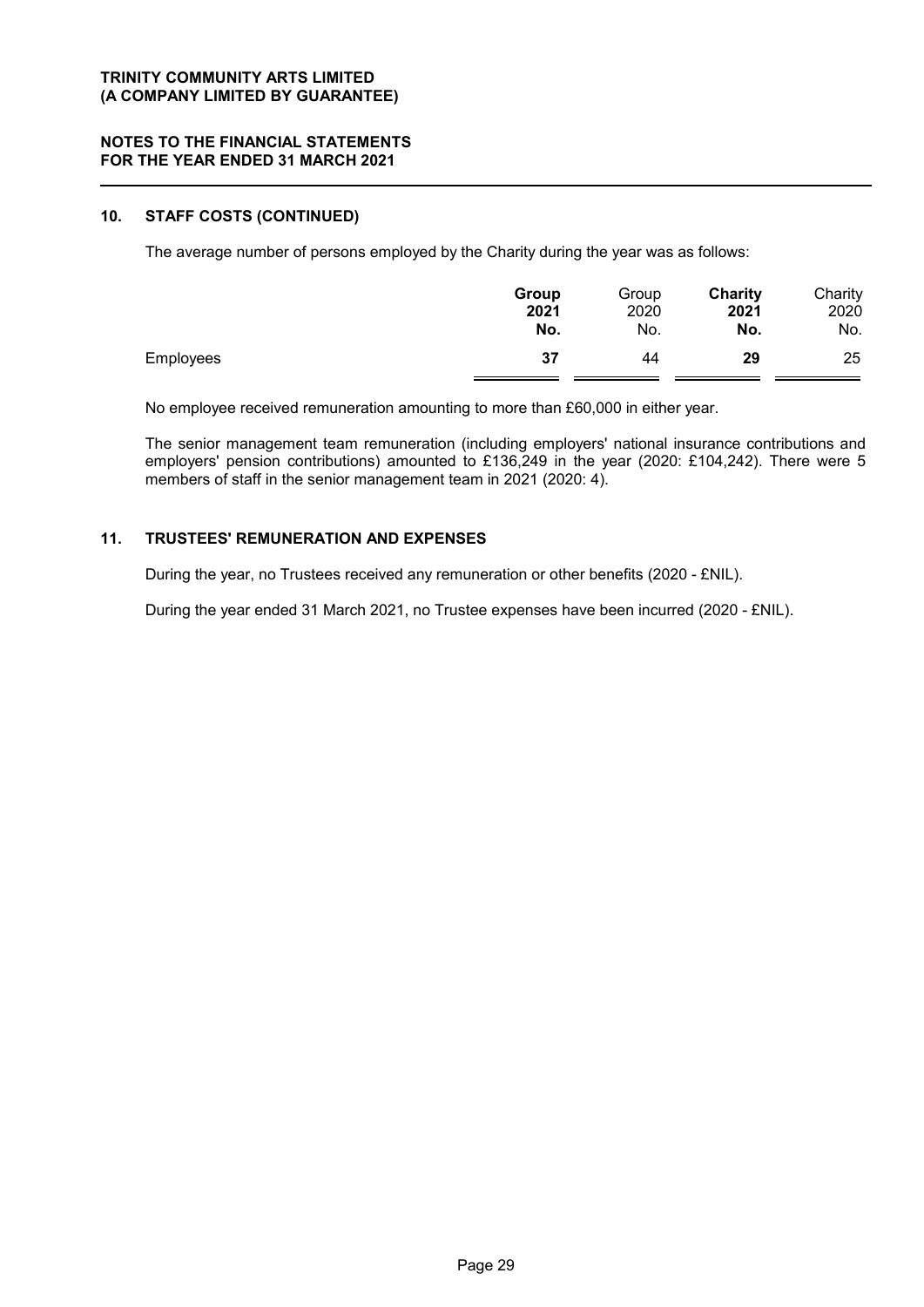### **12. TANGIBLE FIXED ASSETS**

### **GROUP**

|                          | Leasehold<br>property<br>improvements<br>£ | <b>Fixtures and</b><br>fittings<br>£ | <b>Office</b><br>equipment<br>£ | <b>Total</b><br>£ |
|--------------------------|--------------------------------------------|--------------------------------------|---------------------------------|-------------------|
| <b>COST OR VALUATION</b> |                                            |                                      |                                 |                   |
| At 1 April 2020          | 376,218                                    | 206,262                              | 26,750                          | 609,230           |
| <b>Additions</b>         |                                            | 5,930                                |                                 | 5,930             |
| At 31 March 2021         | 376,218                                    | 212,192                              | 26,750                          | 615,160           |
| <b>DEPRECIATION</b>      |                                            |                                      |                                 |                   |
| At 1 April 2020          | 217,145                                    | 189,311                              | 22,282                          | 428,738           |
| Charge for the year      | 37,463                                     | 10,766                               | 1,985                           | 50,214            |
| At 31 March 2021         | 254,608                                    | 200,077                              | 24,267                          | 478,952           |
| <b>NET BOOK VALUE</b>    |                                            |                                      |                                 |                   |
| At 31 March 2021         | 121,610                                    | 12,115                               | 2,483                           | 136,208           |
| At 31 March 2020         | 159,073                                    | 16,951                               | 4,468                           | 180,492           |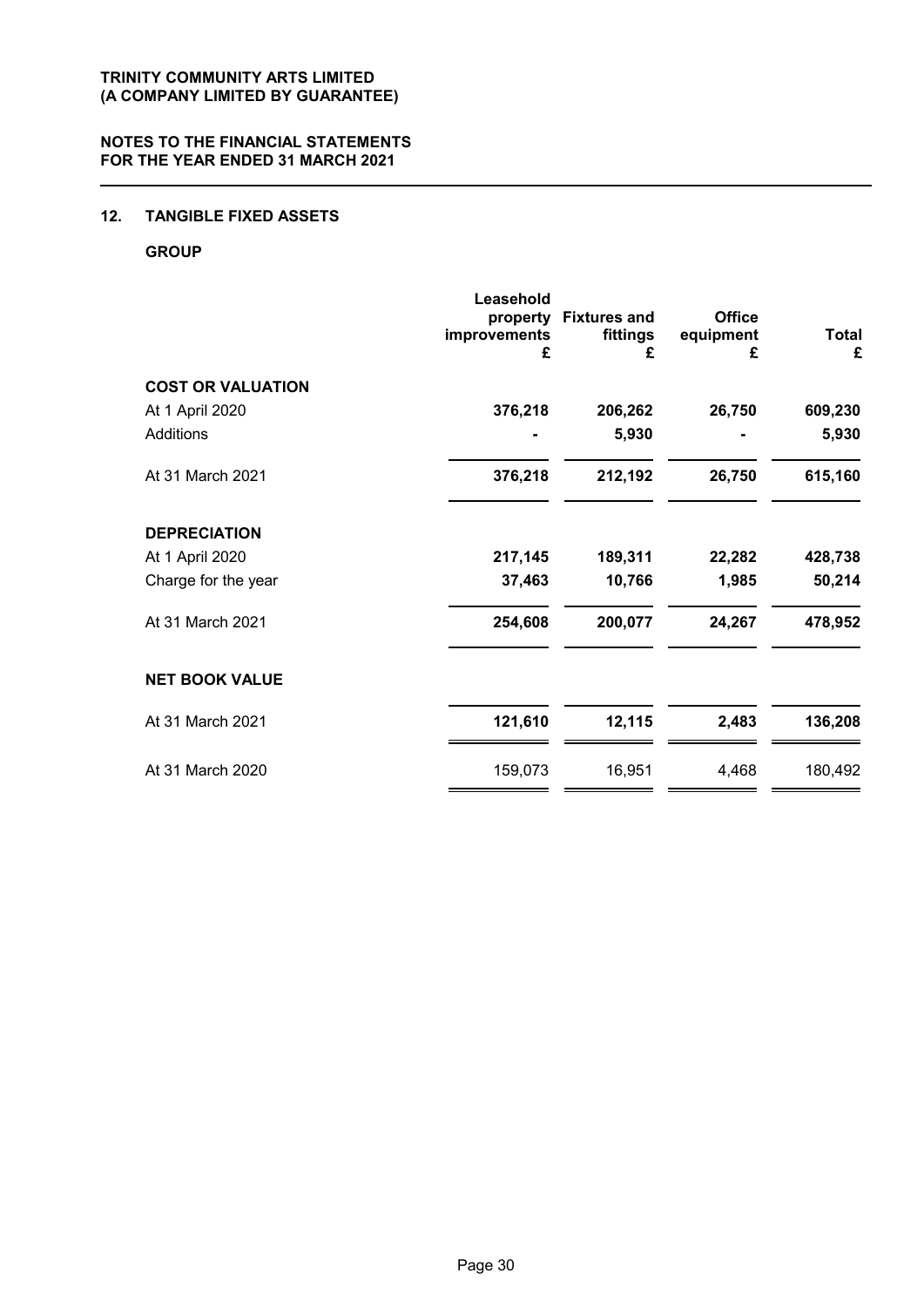## **12. TANGIBLE FIXED ASSETS (CONTINUED)**

### **CHARITY**

| <b>COST OR VALUATION</b> | Leasehold<br>property<br>improvements<br>£ | <b>Fixtures and</b><br>fittings<br>£ | <b>Office</b><br>equipment<br>£ | <b>Total</b><br>£ |
|--------------------------|--------------------------------------------|--------------------------------------|---------------------------------|-------------------|
| At 1 April 2020          | 376,218                                    | 197,076                              | 26,750                          | 600,044           |
| <b>Additions</b>         |                                            | 5,930                                |                                 | 5,930             |
| At 31 March 2021         | 376,218                                    | 203,006                              | 26,750                          | 605,974           |
| <b>DEPRECIATION</b>      |                                            |                                      |                                 |                   |
| At 1 April 2020          | 217,145                                    | 182,111                              | 22,282                          | 421,538           |
| Charge for the year      | 37,463                                     | 10,120                               | 1,985                           | 49,568            |
| At 31 March 2021         | 254,608                                    | 192,231                              | 24,267                          | 471,106           |
| <b>NET BOOK VALUE</b>    |                                            |                                      |                                 |                   |
| At 31 March 2021         | 121,610                                    | 10,775                               | 2,483                           | 134,868           |
| At 31 March 2020         | 159,073                                    | 14,965                               | 4,468                           | 178,506           |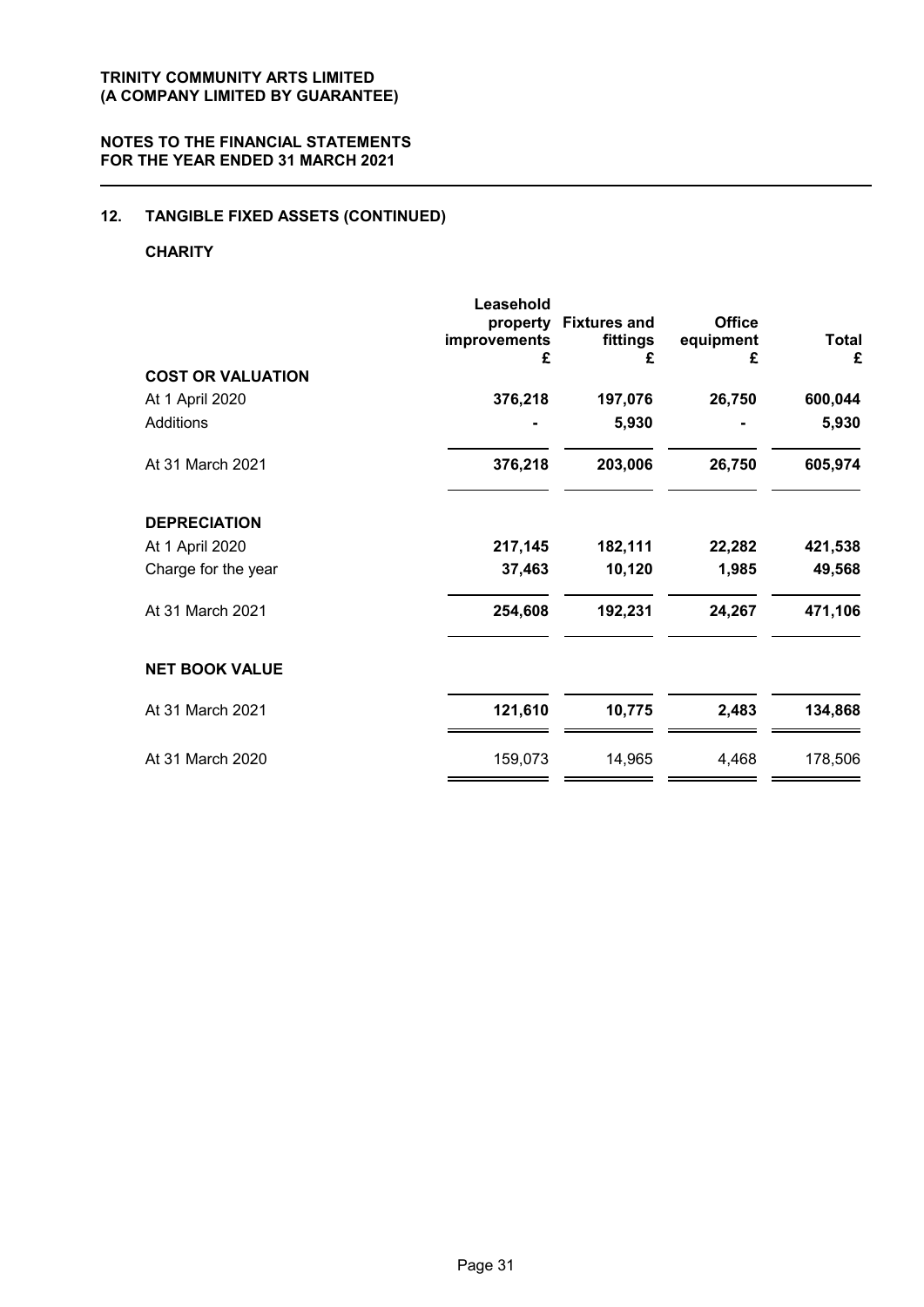### **13. FIXED ASSET INVESTMENTS**

| <b>CHARITY</b>                              | Investment<br>in<br>subsidiary<br>company<br>£ |
|---------------------------------------------|------------------------------------------------|
| <b>COST OR VALUATION</b><br>At 1 April 2020 | 1                                              |
| AT 31 MARCH 2021                            | 1                                              |

### **PRINCIPAL SUBSIDIARY**

The following was a subsidiary undertaking of the Charity:

| <b>Name</b>                                  | Company<br>number | <b>Class of</b><br>shares | Holdina |
|----------------------------------------------|-------------------|---------------------------|---------|
| <b>Trinity Community Enterprises Limited</b> | 07848421          | Ordinary                  | 100%    |

The financial results of the subsidiary for the year were:

| Name                                         | <b>Income</b> | Expenditure | <b>Net assets</b> |
|----------------------------------------------|---------------|-------------|-------------------|
| <b>Trinity Community Enterprises Limited</b> | 83.813        | (83.813)    | 2.997             |

Trinity Community Enterprises Limited made a gift aid distribution to Trinity Community Arts Limited of £1,235 (2020: £121,174).

### **14. STOCKS**

|           | Group<br>2021 | Group<br>2020 | Charity<br>2021 | Charity<br>2020<br>£ |
|-----------|---------------|---------------|-----------------|----------------------|
| Bar stock | 5,838         | 11,765        | 708             | 765                  |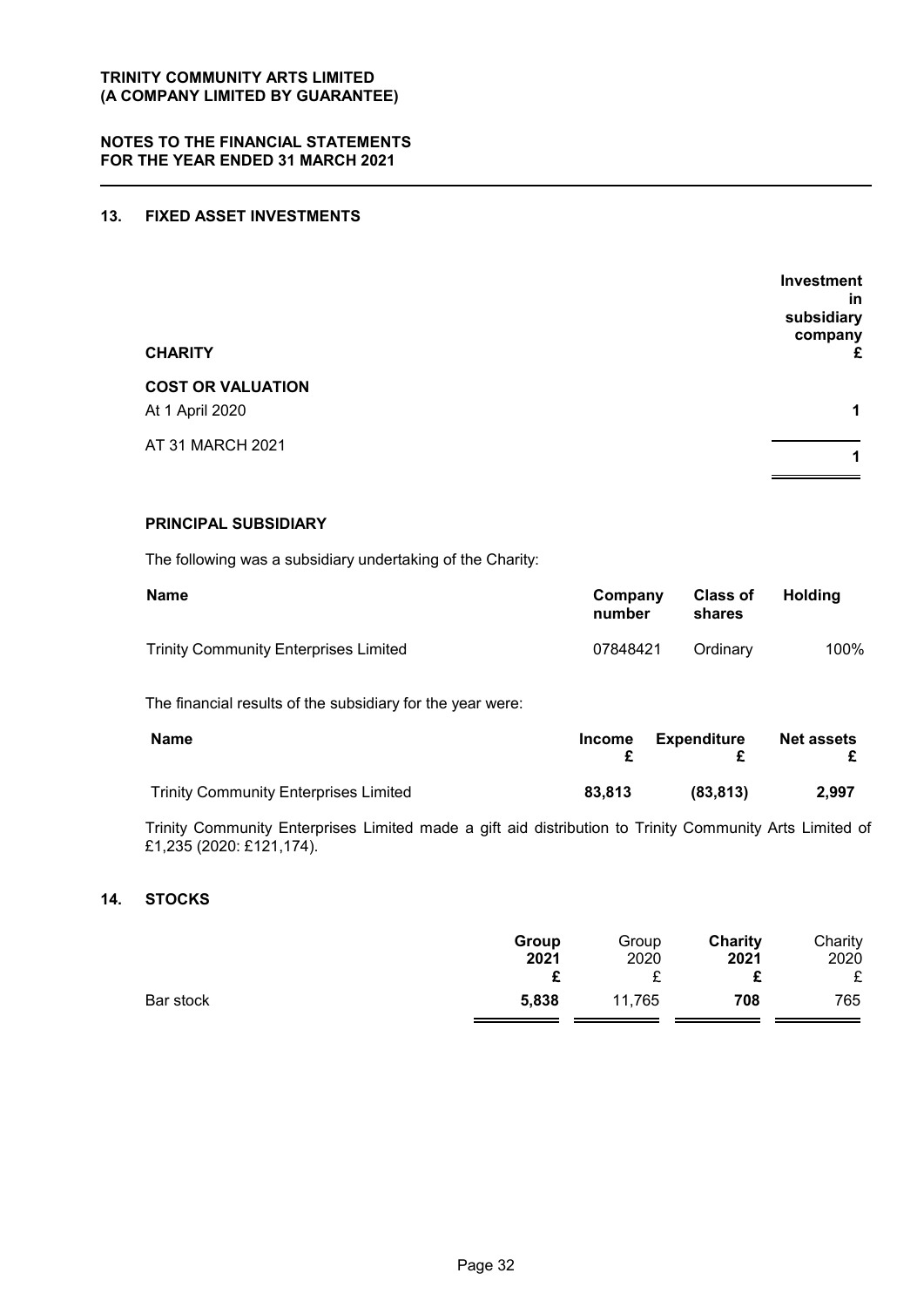### **15. DEBTORS**

|                                    | Group<br>2021<br>£ | Group<br>2020<br>£ | Charity<br>2021<br>£ | Charity<br>2020<br>£ |
|------------------------------------|--------------------|--------------------|----------------------|----------------------|
| DUE WITHIN ONE YEAR                |                    |                    |                      |                      |
| Trade debtors                      | 48,665             | 73,074             | 8,104                | 8,983                |
| Amounts owed by group undertakings | ۰                  | -                  | 77,009               | 33,346               |
| Other debtors                      | 4,448              | 8,671              | 1,972                | 6,986                |
| Prepayments and accrued income     | 39,891             | 6,378              | 37,311               | 6,378                |
|                                    | 93,004             | 88,123             | 124,396              | 55,693               |

### **16. CREDITORS: AMOUNTS FALLING DUE WITHIN ONE YEAR**

|                                        | Group<br>2021<br>£ | Group<br>2020<br>£ | <b>Charity</b><br>2021<br>£ | Charity<br>2020<br>£ |
|----------------------------------------|--------------------|--------------------|-----------------------------|----------------------|
| <b>Bank loans</b>                      | 50,000             |                    | 50,000                      |                      |
| Trade creditors                        | 15,837             | 39,833             | 14,866                      | 29,618               |
| Other taxation and social security     | 5,517              | 15,803             | 5,435                       | 14,590               |
| Other creditors                        | 39,059             | 29,958             | 23,783                      | 18,053               |
| Accruals and deferred income           | 70,904             | 94,952             | 19,658                      | 25,155               |
| Deferred income at 31 March 2021       | 181,317            | 180,546            | 113,742                     | 87,416               |
|                                        | Group<br>2021      | Group<br>2020      | Charity<br>2021             | Charity<br>2020      |
|                                        | £                  | £                  | £                           | £                    |
| Deferred income analysis               |                    |                    |                             |                      |
| Deferred income at 1 April 2020        | 78,529             | 42,083             | 14,764                      | 18,359               |
| Resources deferred during the year     | 56,261             | 78,529             | 7,764                       | 14,764               |
| Amounts released from previous periods | (78, 529)          | (42,083)           | (14, 764)                   | (18, 359)            |
|                                        | 56,261             | 78,529             | 7,764                       | 14,764               |

- -

 $\hspace{0.1cm}$   $\hspace{0.1cm}$   $\hspace{0.1cm}$   $\hspace{0.1cm}$   $\hspace{0.1cm}$   $\hspace{0.1cm}$   $\hspace{0.1cm}$   $\hspace{0.1cm}$   $\hspace{0.1cm}$   $\hspace{0.1cm}$   $\hspace{0.1cm}$   $\hspace{0.1cm}$   $\hspace{0.1cm}$   $\hspace{0.1cm}$   $\hspace{0.1cm}$   $\hspace{0.1cm}$   $\hspace{0.1cm}$   $\hspace{0.1cm}$   $\hspace{$ 

 $=$   $=$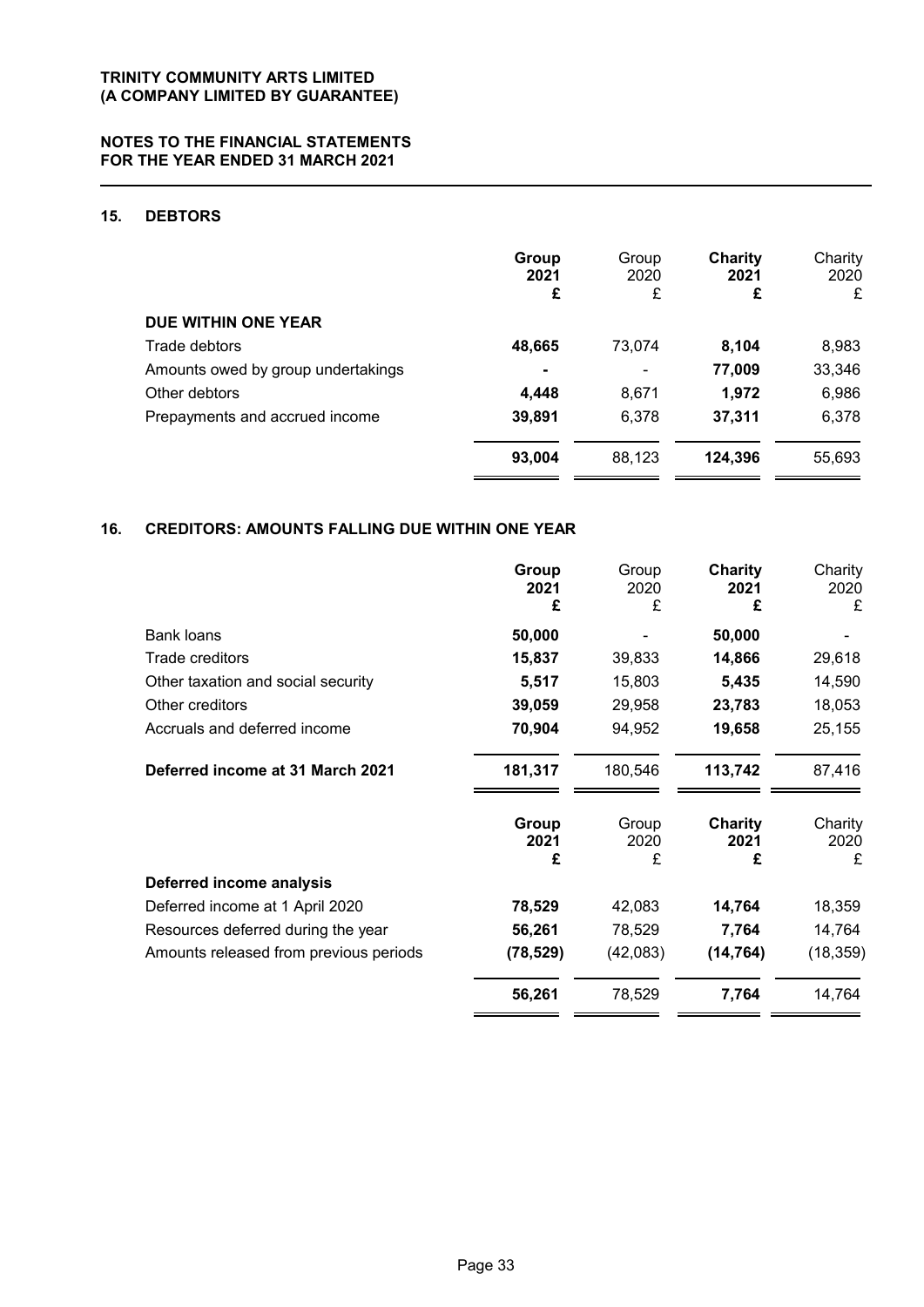### **17. CREDITORS: AMOUNTS FALLING DUE AFTER MORE THAN ONE YEAR**

|     |                                                                           |                    |                    | Group<br>2021<br>£          | Group<br>2020<br>£   |
|-----|---------------------------------------------------------------------------|--------------------|--------------------|-----------------------------|----------------------|
|     | Other loans                                                               |                    |                    | 4,866                       | 5,353                |
| 18. | <b>FINANCIAL INSTRUMENTS</b>                                              |                    |                    |                             |                      |
|     |                                                                           | Group<br>2021<br>£ | Group<br>2020<br>£ | <b>Charity</b><br>2021<br>£ | Charity<br>2020<br>£ |
|     | <b>FINANCIAL ASSETS</b>                                                   |                    |                    |                             |                      |
|     | Financial assets measured at fair value<br>through income and expenditure | 287,149            | 249,885            | 186,789                     | 193,821              |

Financial assets measured at fair value through income and expenditure comprise cash at bank and in hand.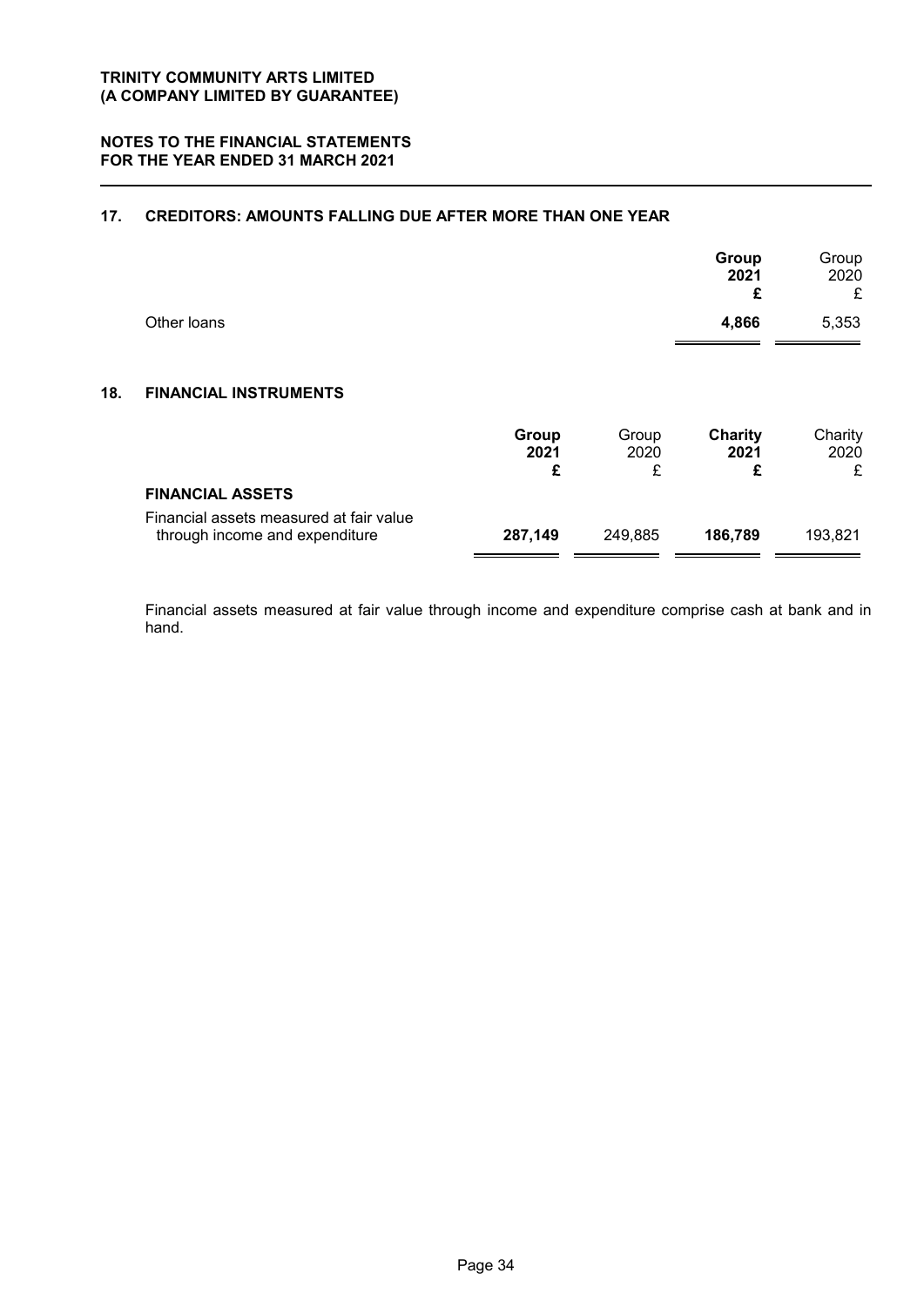### **19. STATEMENT OF FUNDS**

### **STATEMENT OF FUNDS - CURRENT YEAR**

|                                                         | <b>Balance at 1</b><br>April 2020<br>£ | £       | Income Expenditure<br>£ | <b>Transfers</b><br>in/out<br>£ | <b>Balance</b> at<br>31 March<br>2021<br>£ |
|---------------------------------------------------------|----------------------------------------|---------|-------------------------|---------------------------------|--------------------------------------------|
| <b>UNRESTRICTED FUNDS</b>                               |                                        |         |                         |                                 |                                            |
| <b>DESIGNATED FUNDS</b>                                 |                                        |         |                         |                                 |                                            |
| Fixed assets funds                                      | 176,649                                |         | (49, 568)               |                                 | 127,081                                    |
| <b>GENERAL FUNDS</b>                                    |                                        |         |                         |                                 |                                            |
| General fund                                            | 16,331                                 | 463,901 | (400, 123)              | 63,318                          | 143,427                                    |
| <b>Trinity Community Enterprises</b><br>Limited         | 2,996                                  | 83,813  | (83, 813)               |                                 | 2,996                                      |
|                                                         | 19,327                                 | 547,714 | (483, 936)              | 63,318                          | 146,423                                    |
| <b>TOTAL UNRESTRICTED</b><br><b>FUNDS</b>               | 195,976                                | 547,714 | (533, 504)              | 63,318                          | 273,504                                    |
| <b>RESTRICTED FUNDS</b>                                 |                                        |         |                         |                                 |                                            |
| Making Tracks/Youth Music                               | 49,679                                 | 51,905  | (89, 171)               | (4,995)                         | 7,418                                      |
| P2C19                                                   | 27,393                                 | 51,049  | (59, 196)               | (4,984)                         | 14,262                                     |
| Stay and Play/Children in Need                          | 13,103                                 | 7,635   | (26, 399)               |                                 | (5,661)                                    |
| <b>Bristol Dance Futures</b>                            | 38,809                                 | 5,878   | (15, 200)               | (1,900)                         | 27,587                                     |
| Kickstart/Power to Change                               | 14,957                                 |         |                         |                                 | 14,957                                     |
| Here & Now/Future Arts Centre<br>(Arts Council England) | 3,000                                  |         | (500)                   |                                 | 2,500                                      |
| Solar PV/Crowdfunder                                    | 1,449                                  |         |                         |                                 | 1,449                                      |
| ACEF 2020- Arts Council<br>emergency fund               |                                        | 36,080  | (8,880)                 | (27, 200)                       |                                            |
| <b>CLF-Resonance CLF</b>                                |                                        | 30,000  | (15, 545)               | (14, 455)                       |                                            |
| <b>CCF Covid Community fund</b>                         |                                        | 10,000  | (9, 216)                | (784)                           |                                            |
| Art of Resistance                                       |                                        | 26,547  | (17, 547)               | (9,000)                         |                                            |
|                                                         | 148,390                                | 219,094 | (241, 654)              | (63, 318)                       | 62,512                                     |
| <b>TOTAL OF FUNDS</b>                                   | 344,366                                | 766,808 | (775, 158)              |                                 | 336,016                                    |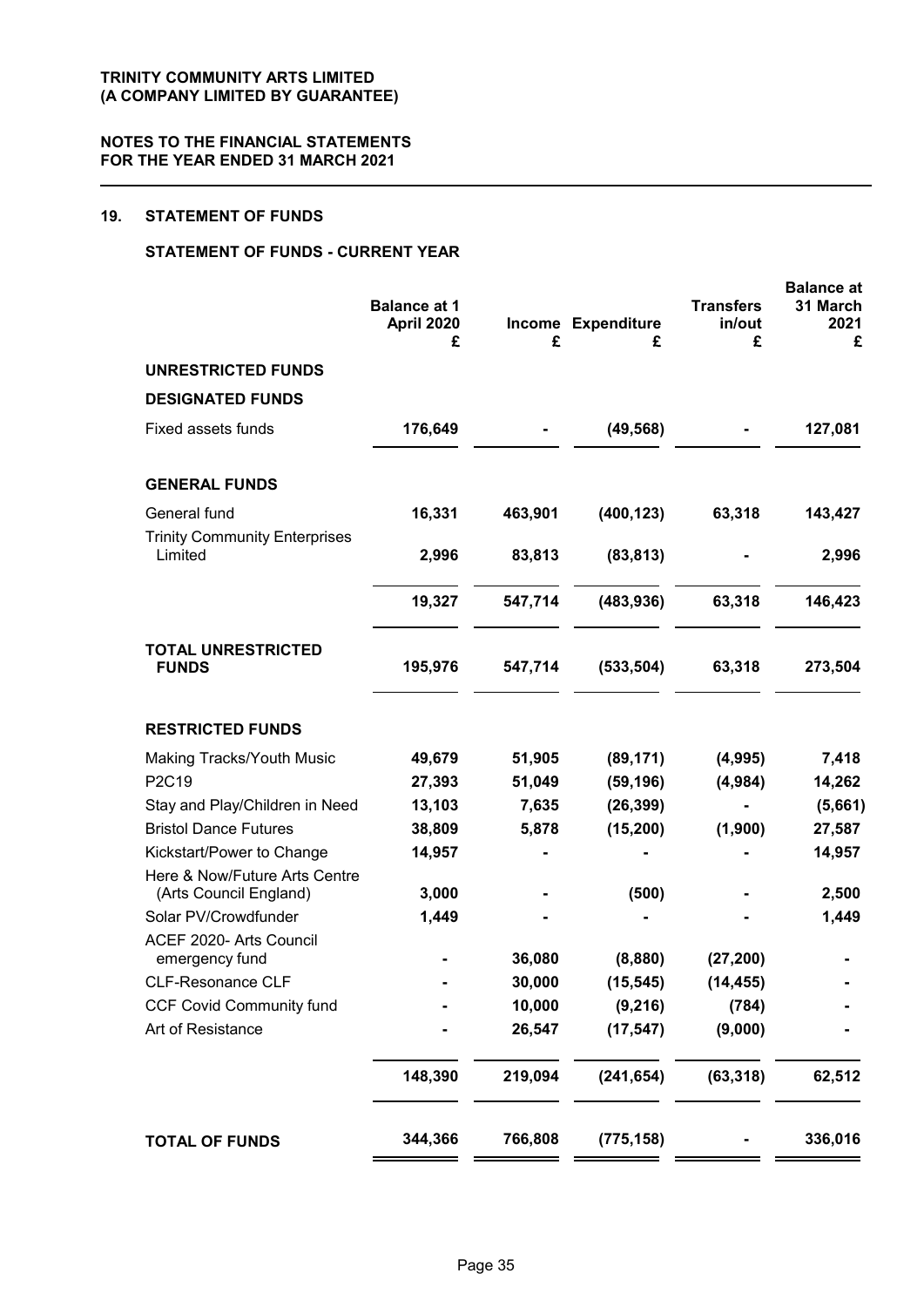## **19. STATEMENT OF FUNDS (CONTINUED)**

### **STATEMENT OF FUNDS - PRIOR YEAR**

|                                                 | <b>Balance</b> at<br>1 April 2019<br>£ | Income<br>£ | Expenditure<br>£ | <b>Transfers</b><br>in/out<br>£ | <b>Balance</b> at<br>31 March<br>2020<br>£ |
|-------------------------------------------------|----------------------------------------|-------------|------------------|---------------------------------|--------------------------------------------|
| UNRESTRICTED FUNDS                              |                                        |             |                  |                                 |                                            |
| <b>DESIGNATED FUNDS</b>                         |                                        |             |                  |                                 |                                            |
| Fixed assets funds                              | 215,373                                |             | (62, 419)        | 23,695                          | 176,649                                    |
| Catalyst project fund                           | 23,102                                 |             | (6,707)          | (16, 395)                       |                                            |
|                                                 | 238,475                                |             | (69, 126)        | 7,300                           | 176,649                                    |
| <b>GENERAL FUNDS</b>                            |                                        |             |                  |                                 |                                            |
| General fund                                    | 39,131                                 | 246,228     | (277, 925)       | 8,897                           | 16,331                                     |
| <b>Trinity Community Enterprises</b><br>Limited | 2,400                                  | 434,939     | (434, 343)       |                                 | 2,996                                      |
| <b>TOTAL UNRESTRICTED</b><br><b>FUNDS</b>       | 280,006                                |             | (781, 394)       | 16,197                          | 195,976                                    |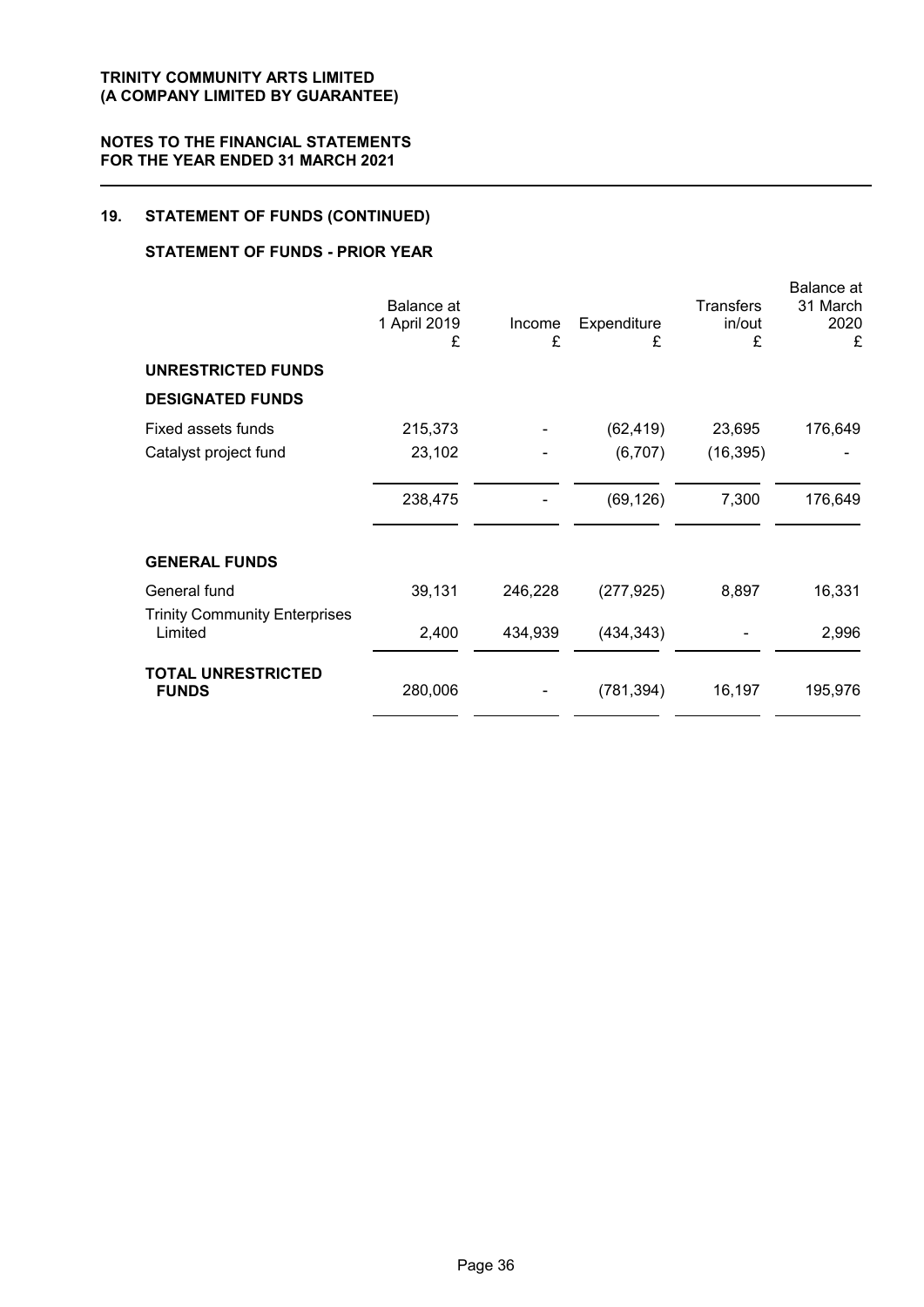### **NOTES TO THE FINANCIAL STATEMENTS FOR THE YEAR ENDED 31 MARCH 2021**

### **19. STATEMENT OF FUNDS (CONTINUED)**

### **RESTRICTED FUNDS**

| <b>TOTAL OF FUNDS</b>                                   | 366,942 | 272,116 | (975, 859) |           | 344,366 |
|---------------------------------------------------------|---------|---------|------------|-----------|---------|
|                                                         | 86,936  | 272,116 | (194, 465) | (16, 197) | 148,390 |
| Solar PV/Crowdfunder                                    |         | 1,449   |            |           | 1,449   |
| Here & Now/Future Arts Centre<br>(Arts Council England) |         | 5,000   | (2,000)    |           | 3,000   |
| Kickstart/Power to Change                               |         | 57,053  | (46, 886)  | 4,790     | 14,957  |
| <b>Bristol Dance Futures</b>                            |         | 42,734  | (2,500)    | (1, 425)  | 38,809  |
| Feasibility Study/Backstage<br>Trust                    | 3,284   |         | (2,843)    | (441)     |         |
| Children's Activity/Bristol Youth<br>& Community Action | 1,912   |         | (1,577)    | (335)     |         |
| Stay and Play/Children in Need                          | 21,189  | 2,932   | (11, 353)  | 335       | 13,103  |
| P2C19                                                   | 32,624  | 29,404  | (9,278)    | (25, 357) | 27,393  |
| Making Tracks/Youth Music                               | 7,015   | 127,794 | (91, 451)  | 6,321     | 49,679  |
| Conservation Project/Heritage<br><b>Lottery Fund</b>    | 18,332  |         | (18, 332)  |           |         |
| Ignite 2019/Arts Council<br>England                     | 2,580   | 5,750   | (8, 245)   | (85)      |         |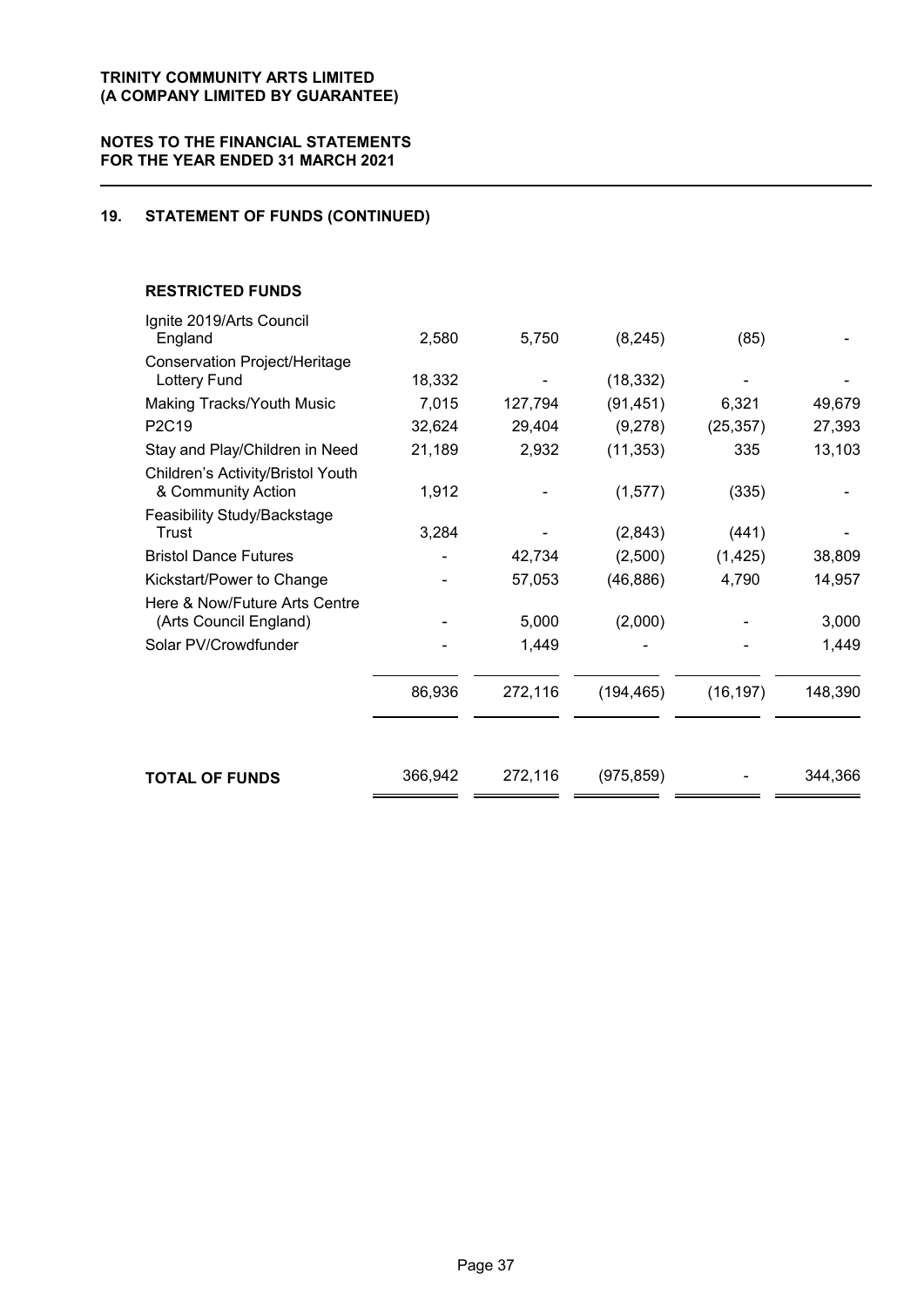### **NOTES TO THE FINANCIAL STATEMENTS FOR THE YEAR ENDED 31 MARCH 2021**

### **19. STATEMENT OF FUNDS (CONTINUED)**

#### **Transfers**

Transfers reflect movements between restricted and general funds. This includes:

- portions of restricted funds that have been allocated as contributions towards general costs
- overspends on restricted funds that have been covered from general funds

- the transfer from restricted funds to general funds for the cost of capitalised assets purchased from restricted funding.

The total cost of assets purchased from restricted funding during the year was £Nil (2020: £23,695) Where possible, the value of purchased assets is transferred to a designated fund which is then written back to general funds in line with depreciation.

#### Description of restricted funds

#### Making Tracks/Youth Music

Two year programmes, delivered in partnership with Basement Studios and Aspiration Creation Elevation, to support young people to improve their skills and confidence through music-making, 2017- 2019 & 2020 to 2022

#### **Trinity Digs/Power to Change**

Funding from Power to Change and match funders including The Derbyshire Environmental Trust and The Nisbet Trust to support capital works to the Graffiti Room and installation of new 'container' office/meeting room units on site, to support community activities programme development. Includes donation to support access improvements to the garden as part of our ongoing capital works programme. Also supported by funds from the Postcode Local Trust.

#### **Stay and Play/Children in Need**

Children's garden project. Three-year grant to deliver gardening and play sessions for children, schools and families within Trinity's Community Garden space, 2019-2021.

Bristol Dance Futures

Two year project to develop and deliver a connected citywide dance programme.

#### **Kickstart/Power to Change**

Funding for core capacity in marketing, fundraising and business development, plus 'Community Kickstart' to develop a new community activities programme.

#### **Here & Now/Future Arts Centre (Arts Council England)**

Grant as part of the National Lottery 25th Anniversary celebrations to commission local artist Roxanna Vilk.

#### **Solar PV/Crowdfunder**

Funds raised to support installation of a second solar PV unit.

#### **ACET 2020- Arts Council Emergency fund**

A grant to support Trinity through its recovery plan as well as help us to adapt existing projects and move activities online.

#### **CLF-Resonance CLF**

Grant to support core and business development costs in relation to COVID-19.

#### **CCF Covid Community Fun**d

A programme of work designed to deliver online and socially distanced face-to-face activity to help maintain engagement of our communities during lockdown.

#### Art of Resistance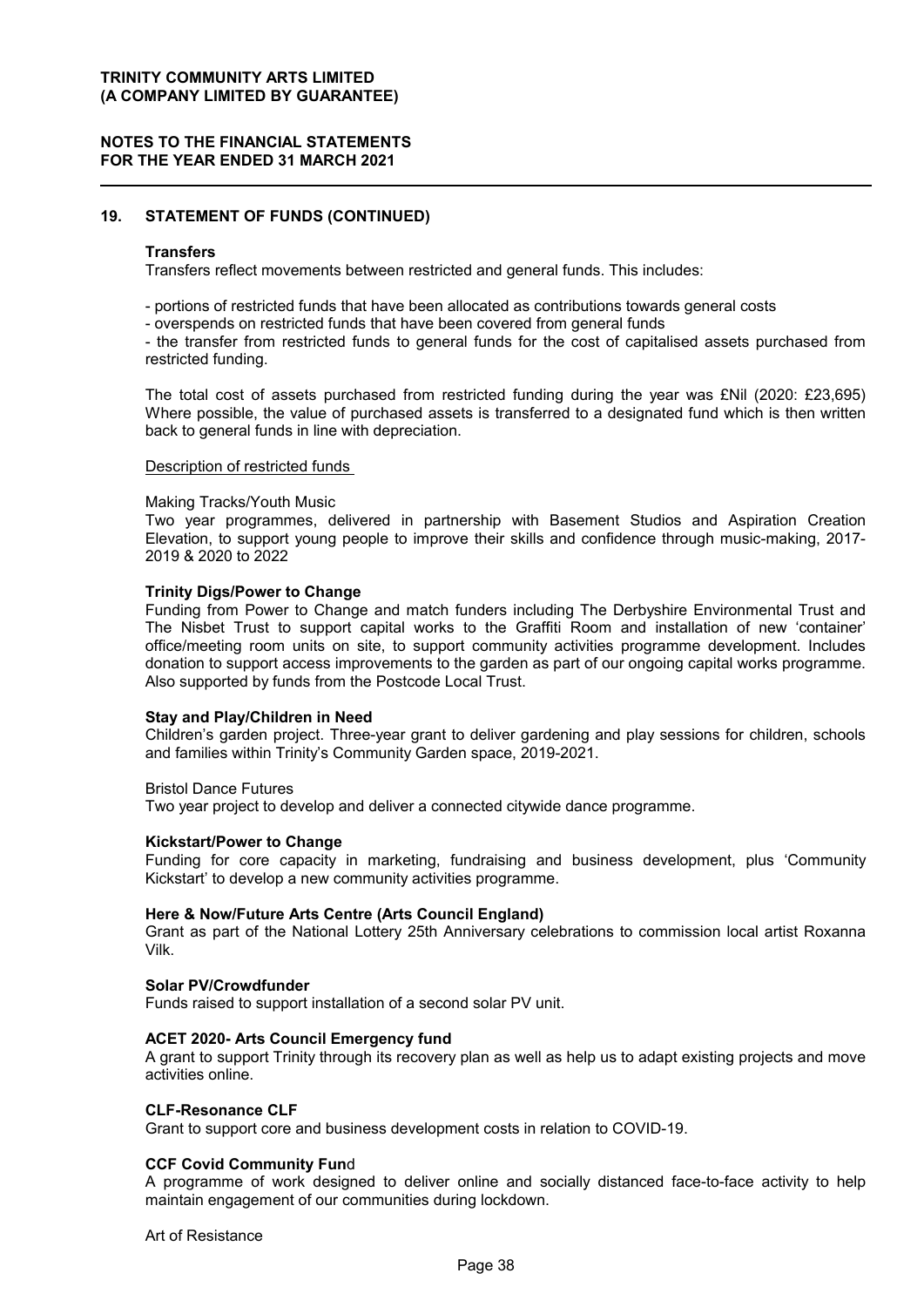### **19. STATEMENT OF FUNDS (CONTINUED)**

Two-year project exploring 100 years of social activism, protest and civil disobedience in Bristol and the art that underpinned each movement.

#### **Description of designated funds**

#### **Fixed asset funds**

Represents the net book value of fixed assets that are not freely available.

### **20. ANALYSIS OF NET ASSETS BETWEEN FUNDS**

#### **ANALYSIS OF NET ASSETS BETWEEN FUNDS - CURRENT YEAR**

|                                     | Unrestricted<br>funds<br>2021<br>£ | <b>Restricted</b><br>funds<br>2021<br>£ | Total<br>funds<br>2021<br>£ |
|-------------------------------------|------------------------------------|-----------------------------------------|-----------------------------|
| Tangible fixed assets               | 136,208                            | -                                       | 136,208                     |
| <b>Current assets</b>               | 323,479                            | 62,512                                  | 385,991                     |
| Creditors due within one year       | (181, 317)                         | $\blacksquare$                          | (181, 317)                  |
| Creditors due in more than one year | (4,866)                            | -                                       | (4, 866)                    |
| <b>TOTAL</b>                        | 273,504                            | 62,512                                  | 336,016                     |

### **ANALYSIS OF NET ASSETS BETWEEN FUNDS - PRIOR YEAR**

|                                     | Unrestricted<br>funds<br>2020<br>£ | Restricted<br>funds<br>2020<br>£ | Total<br>funds<br>2020<br>£ |
|-------------------------------------|------------------------------------|----------------------------------|-----------------------------|
| Tangible fixed assets               | 176,649                            | 3,843                            | 180,492                     |
| <b>Current assets</b>               | 132,072                            | 217,701                          | 349,773                     |
| Creditors due within one year       | (107, 392)                         | (73, 154)                        | (180, 546)                  |
| Creditors due in more than one year | (5, 353)                           |                                  | (5, 353)                    |
| <b>TOTAL</b>                        | 195,976                            | 148,390                          | 344,366                     |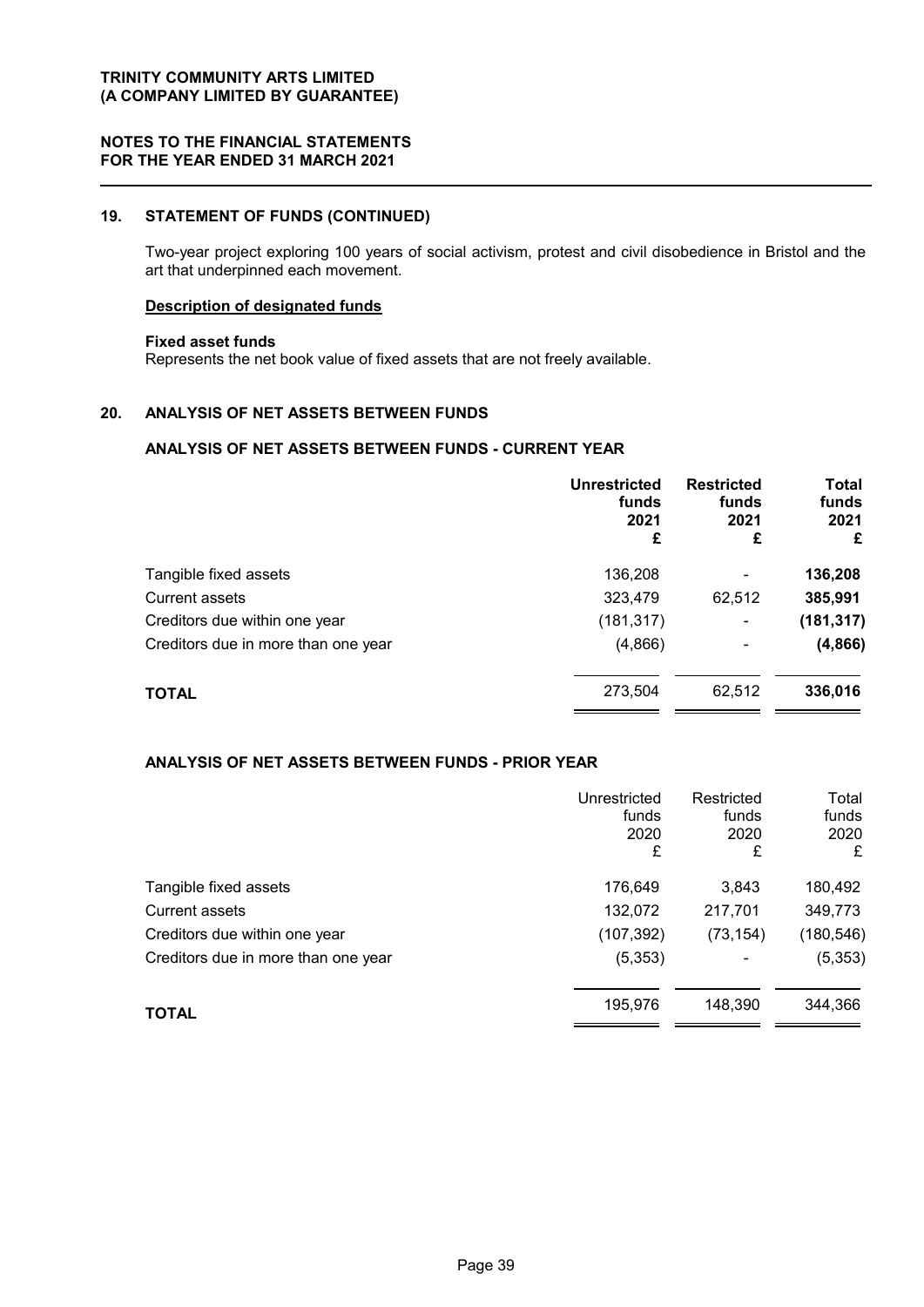### **NOTES TO THE FINANCIAL STATEMENTS FOR THE YEAR ENDED 31 MARCH 2021**

#### **21. RECONCILIATION OF NET MOVEMENT IN FUNDS TO NET CASH FLOW FROM OPERATING ACTIVITIES**

|                                                                         | Group<br>2021<br>£ | Group<br>2020<br>£ |
|-------------------------------------------------------------------------|--------------------|--------------------|
| Net expenditure for the year (as per Statement of Financial Activities) | (8, 350)           | (22, 576)          |
| <b>ADJUSTMENTS FOR:</b>                                                 |                    |                    |
| Depreciation charges                                                    | 50,214             | 63,065             |
| Interest receivable                                                     | (297)              | (444)              |
| Decrease in stocks                                                      | 5,927              | 1,811              |
| Decrease/(increase) in debtors                                          | 32,501             | (57, 870)          |
| Increase/(decrease) in creditors                                        | (87,098)           | 65,137             |
| <b>NET CASH PROVIDED BY/(USED IN) OPERATING ACTIVITIES</b>              | (7, 103)           | 49,123             |

### **22. ANALYSIS OF CASH AND CASH EQUIVALENTS**

|                                 | Group<br>2021 | Group<br>2020 |
|---------------------------------|---------------|---------------|
|                                 |               |               |
| Cash in hand                    | 287.149       | 249.885       |
| TOTAL CASH AND CASH EQUIVALENTS | 287,149       | 249,885       |

### **23. ANALYSIS OF CHANGES IN NET FUNDS**

|                          | At 1 April |                   | At 31 March |
|--------------------------|------------|-------------------|-------------|
|                          | 2020       | <b>Cash flows</b> | 2021        |
|                          | £          | £                 | £           |
| Cash at bank and in hand | 249,885    | 37,264            | 287,149     |
| Debt due within 1 year   |            | (50,000)          | (50,000)    |
| Debt due after 1 year    | (5, 353)   | 487               | (4,866)     |
|                          | 244,532    | (12, 249)         | 232,283     |
|                          |            |                   |             |

### **24. PENSION COMMITMENTS**

The group operates a defined contribution pension scheme. The pension charge for the period represents contributions payable by the group to the scheme and amounted to £20,950 (2020: £17,682). The group had outstanding contributions totalling £10,276 (2020: £4,980).